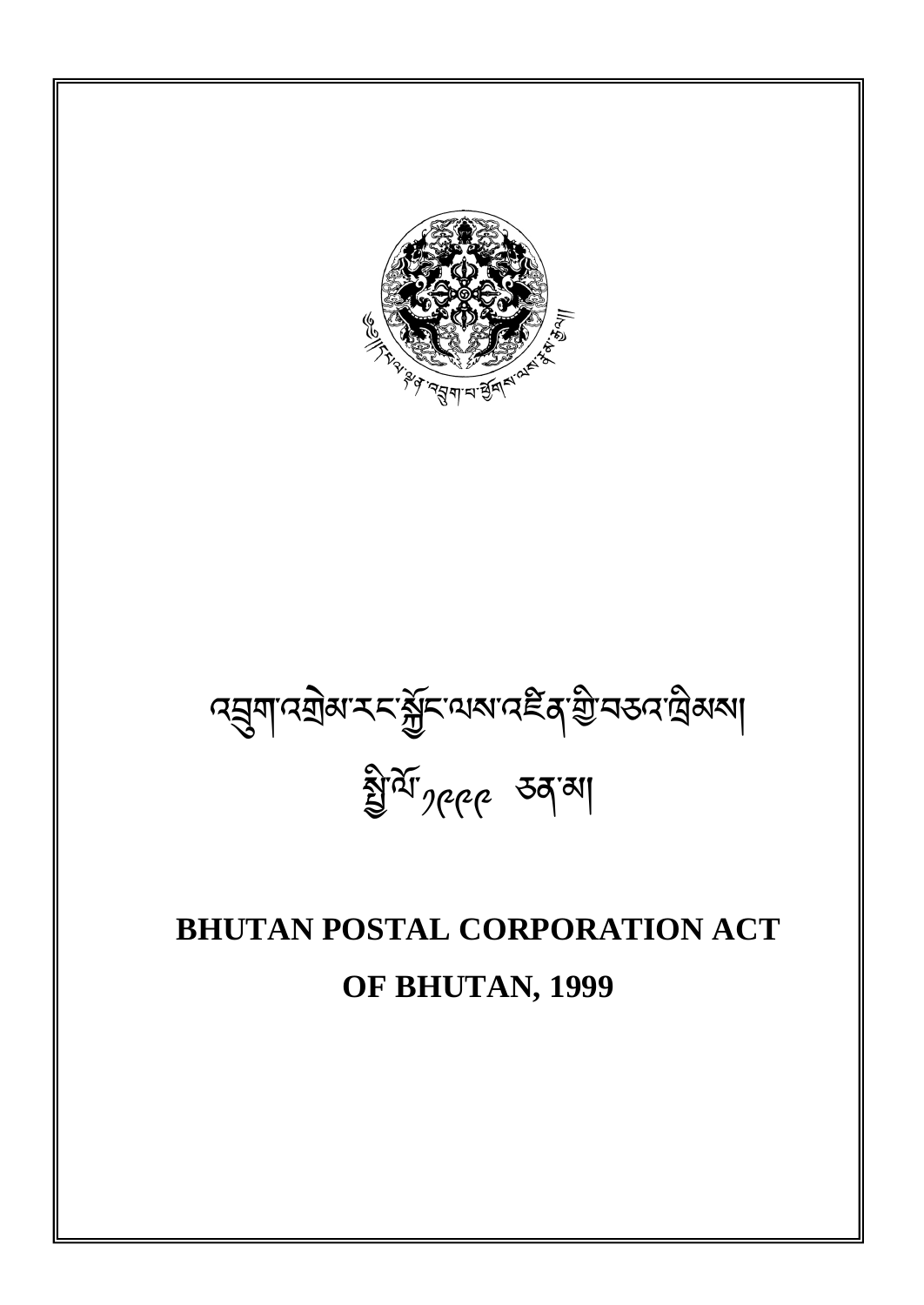## **BHUTAN POSTAL CORPORATION ACT 1999 TABLE OF CONTENTS**

## **PART 1: PRELIMINARY**

## **Section**

- 1. Short Title
- 2. Commencement and Vesting Dates
- 3. Interpretation Definitions
- 4. Interpretation Meaning of Transmission by Post
- 5. Interpretation Meaning of Expressions
- 6. Interpretation Meaning of Equivalent Fine
- 7. Territory

## **PART 2: FUNCTIONS, POWERS, OBLIGATIONS AND RESERVED SERVICES**

## **Division 1: Functions**

8. Functions

## **Division 2: Obligations**

- 9. Obligations Commercial
- 10. Obligations Community Service
- 11. Obligations General Governmental

## **Division 3: Powers**

- 12. General Powers
- 13. Specific Powers
- 14. Funds May Be Provided By the Government
- 15. Powers in a National Emergency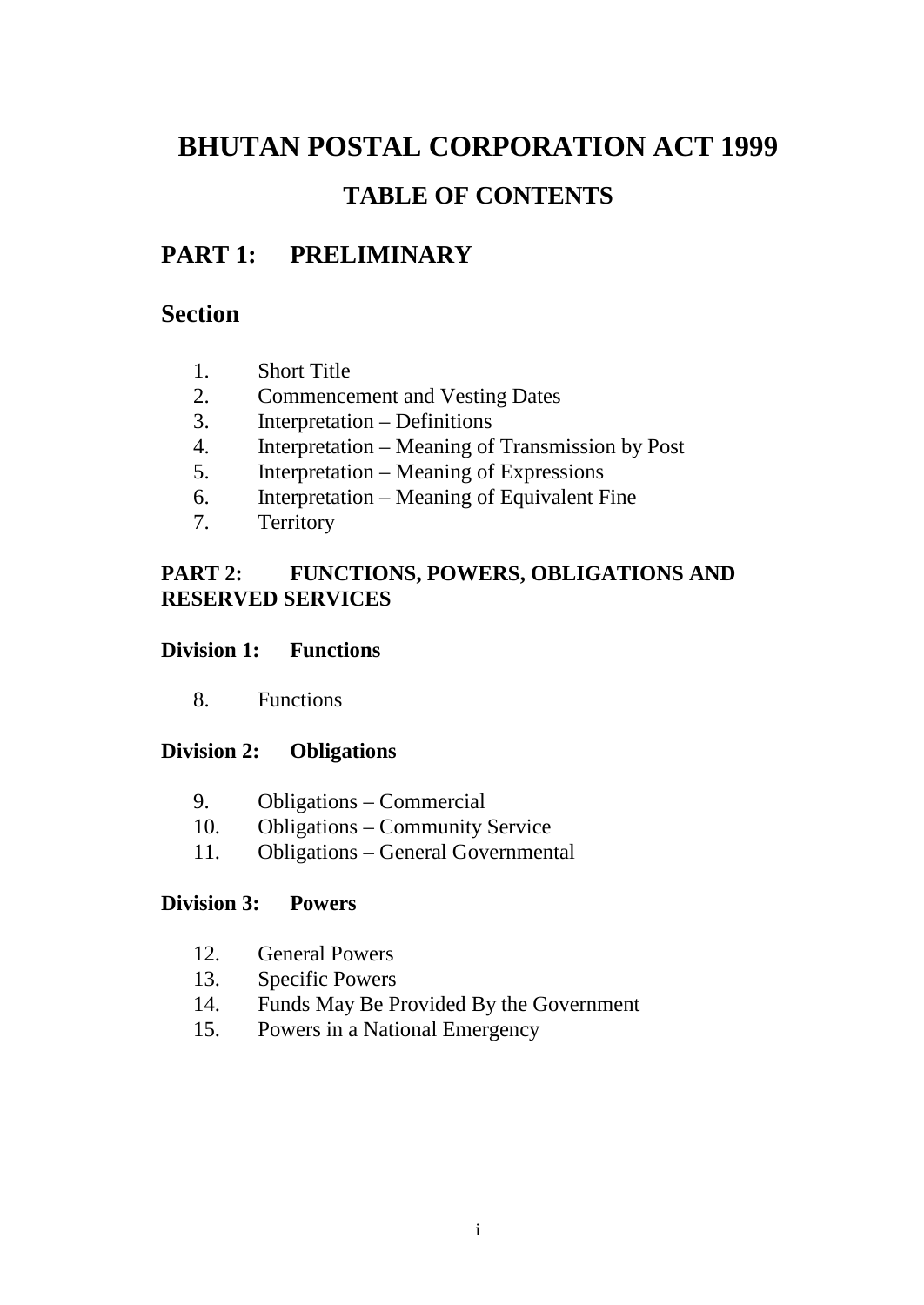## **Division 4: Reserved Services**

- 16. Reserved Services
- 17. Exclusions to the Reserved Services

## **PART 3: CONSTITUTION AND STAUCTURE**

#### **Division 1: Constitution**

- 18. Legal Status of the Corporation
- 19. Custody of Seal

#### **Division 2: The Board**

- 20. The Board
- 21. Constitution of the Board
- 22. Chairman
- 23. Selection of Directors
- 24. Ineligibility for Appointment as a Director
- 25. Appointment of Directors
- 26. Duration of Appointment of Directors
- 27. Termination of Appointment of Directors
- 28. Obligations of Directors
- 29. Remuneration of Directors
- 30. Disclosure of Interest
- 31. Responsibilities of the Board
- 32. Power of the Board to Delegate
- 33. Meetings of the Board
- 34. Quorum
- 35. Voting
- 36. Validity of Board Decisions
- 37. Absence of Chairman from a Meeting of the Board
- 38. Absence of Chairman on leave
- 39. Minutes
- 40. Resolutions Without Meetings
- 41. Preparatory Arrangements by the Board
- 42. Costs of Preparatory Arrangements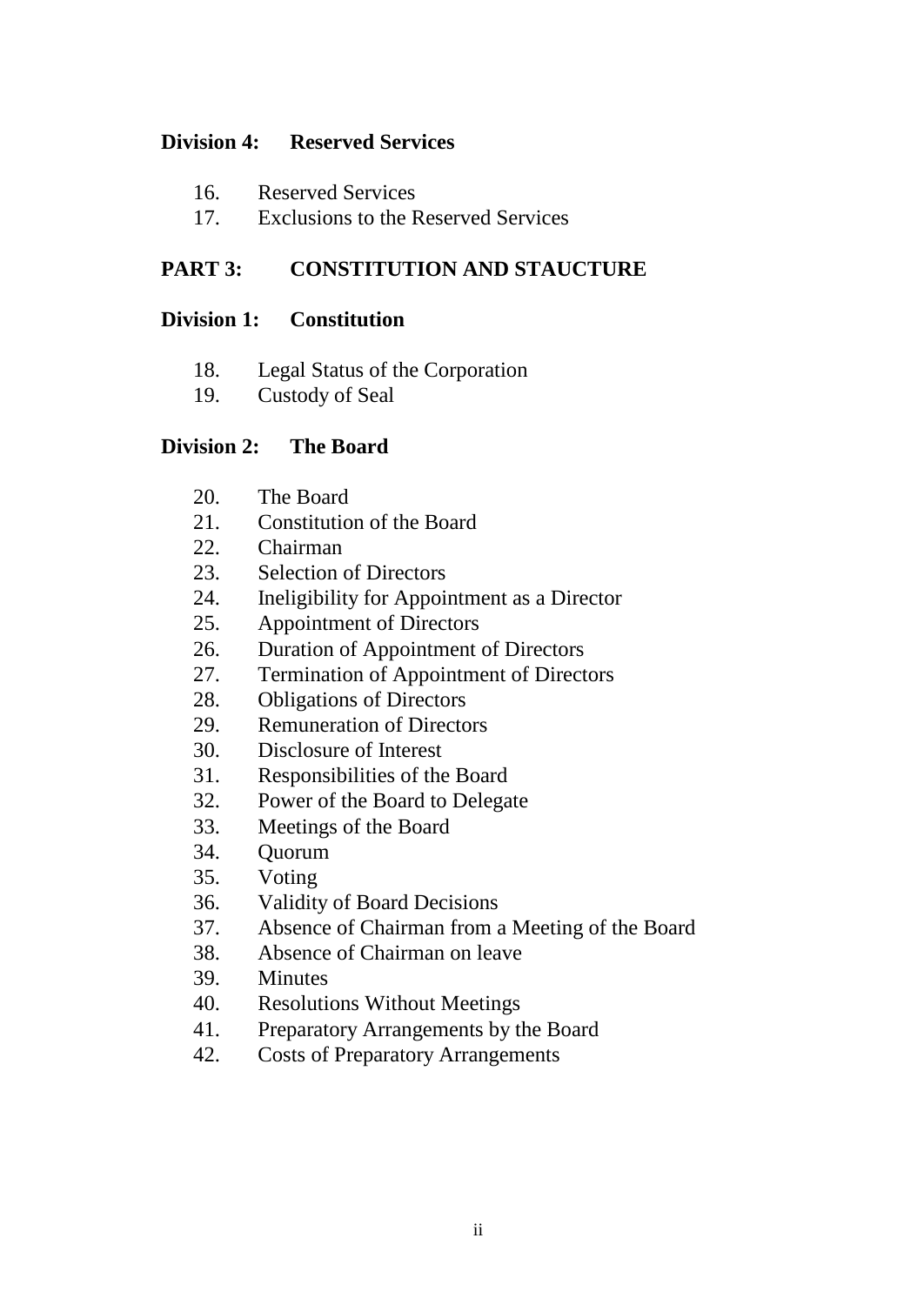#### **Division 3: The Managing Director**

- 43. Managing Director
- 44. Appointment of the Managing Director
- 45. Duration of Appointment
- 46. Retirement Age
- 47. Terms and Conditions of Appointment of the Managing **Director**
- 48. Termination of Appointment
- 49. Duties of the Managing Director
- 50. Acting Managing Director

## **Division 4: Employees**

- 51. Employees
- 52. General Responsibility of the Corporation as an Employer
- 53. Definition officer of the Department
- 54. Transfer of officers as Employees of the Corporation Director General Recommendation
- 55. Ministerial Approval of Transfer
- 56. Conditions of Transfer
- 57. Provident Fund Entitlements

## **PART 4: FINANCE**

## **Division 1: General Provisions**

- 58. Initial Capital Determination
- 59. Form of Initial Capital
- 60. Ongoing Capital
- 61. Payment of Dividends
- 62. Financial Objective Initial
- 63. Financial Objective Ongoing
- 64. Financial Objective Community Service Obligation Adjustment
- 65. Expenditure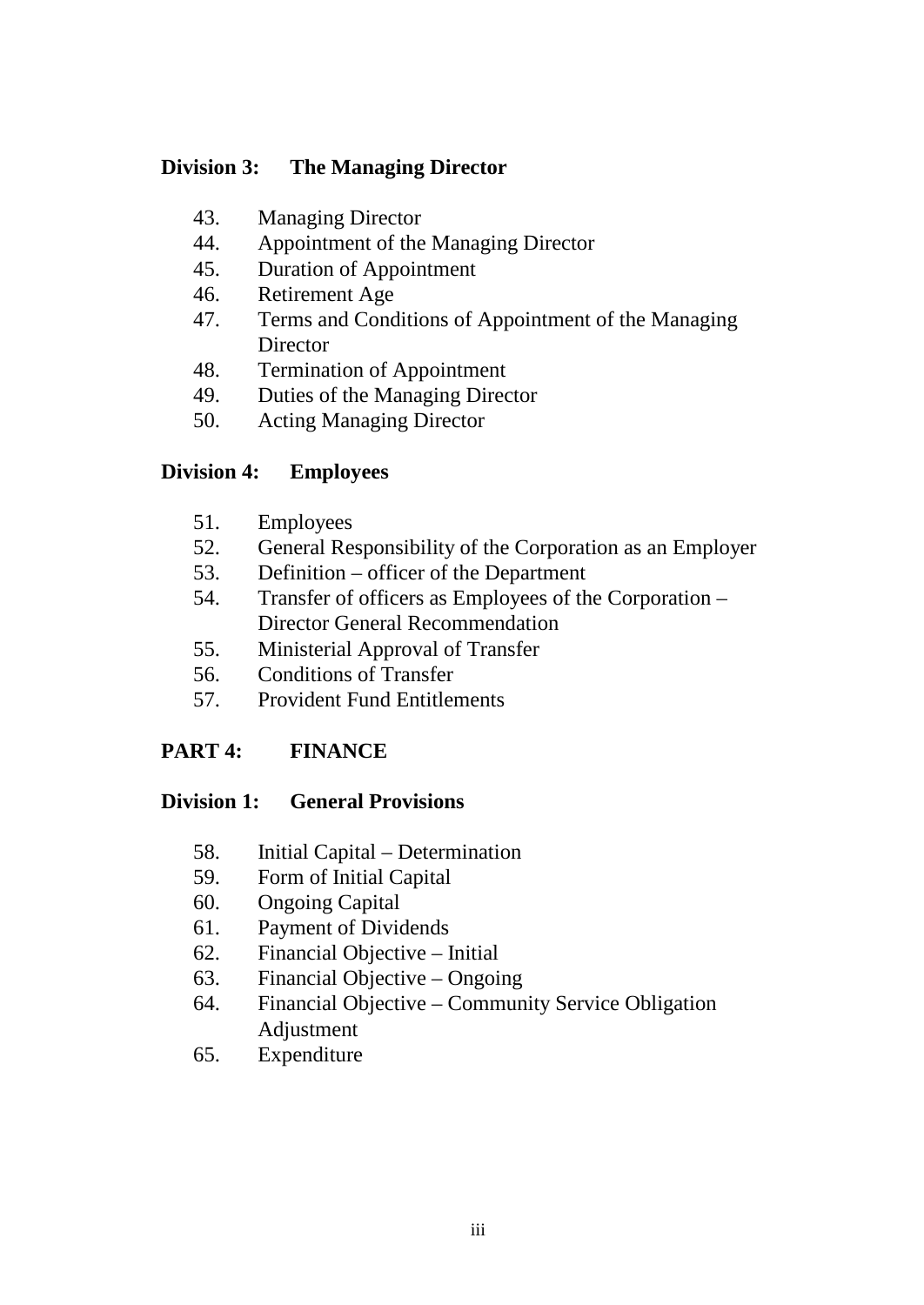- 66. Use of Funds Not Immediately Required
- 67. Accounting System
- 68. Financial Year
- 69. Audit
- 70. Auditors Certificate
- 71. Conduct of Audits
- 72. Provision of Information to the Auditor
- 73. Cost of Audits
- 74. Provident Funds
- 75. Gratuity Funds
- 76. Taxation

#### **Division 2: Transitional Provisions**

- 77. Transfer of Assets and Liabilities
- 78. Definition of Assets and Liabilities
- 79. Method of Valuation of Assets and Liabilities
- 80. Date of Effect
- 81. Certificate of Transfer of Assets and Liabilities
- 82. Contracts and Arrangement s
- 83. Provident Funds

## **PART 5: OPERATIONS**

- 84. Accountability Document
- 85. Contents of Accountability Document
- 86. Annual Report
- 87. Trading Name Bhutan Post
- 88. Copyright
- 89. Undeliverable Items
- 90. Unclaimed Money
- 91. Liability of Corporation in respect of Postal Services etc.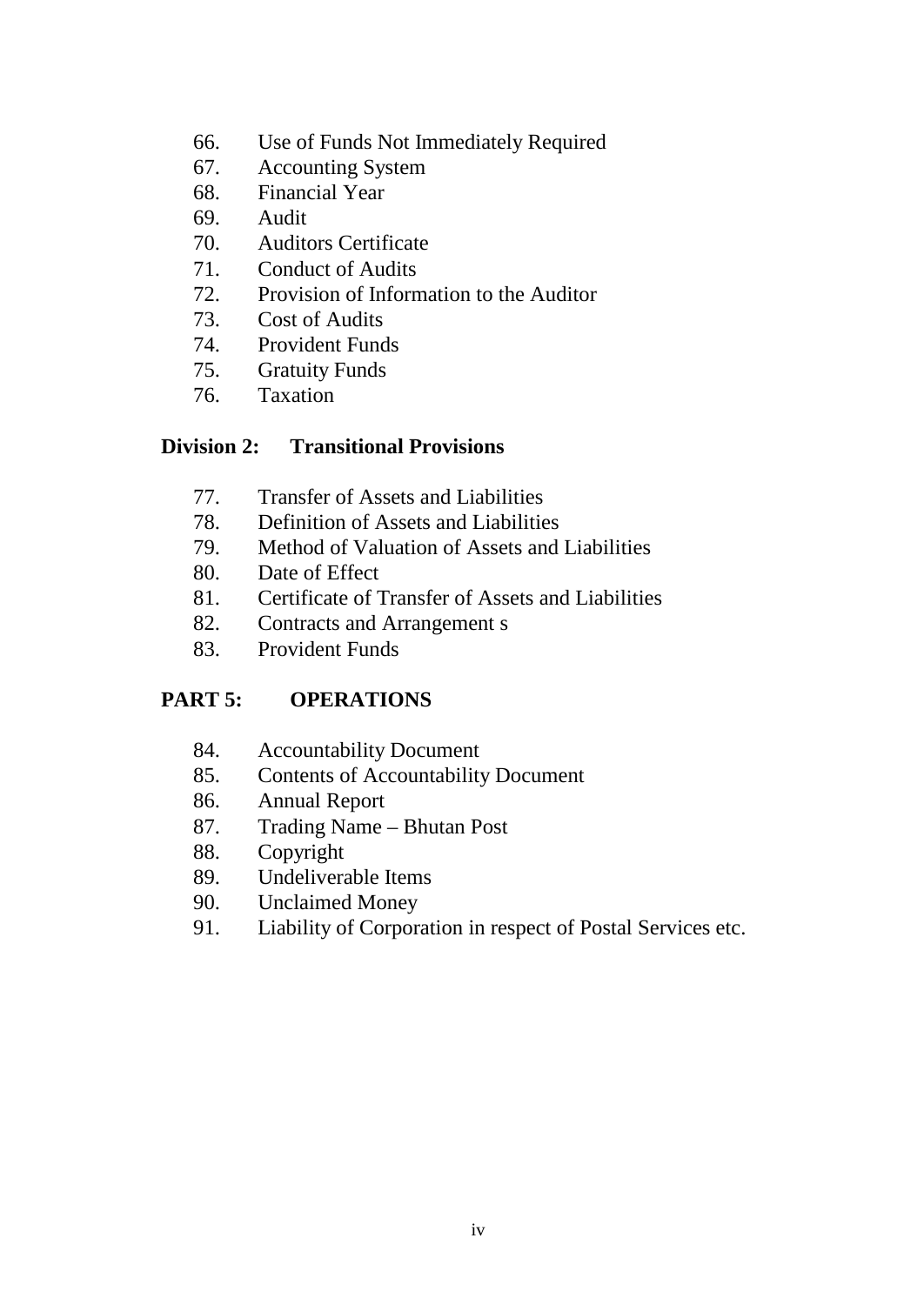## **PART 6: OFFENCE**

#### **Division 1: General Provisions**

- 92. Definition Employee
- 93. Jurisdiction of Courts
- 94. Powers of Authorised Employees
- 95. Offences by Bodies Corporate
- 96. Adding, Abetting and Conspiring to Commit an Offence

#### **Division 2: Revenue Offences**

- 97. Forgery General Prohibition
- 98. Forgery Extent of Prohibition
- 99. Other Revenue Offences
- 100. Revenue Offences by Employees
- 101. Infringement of Reserved Services
- 102. Dutiable Imports

#### **Division 3: Protection of the Mail and Postal Property**

- 103. Protection of Mail
- 104. Protection of Postal Property and Information

## **Division 4: Privacy**

- 105. Opening and Detention of Postal Articles
- 106. Disclosure of Contents or Existence of Postal Articles
- 107. Mailing Lists
- 108. Examination Without Opening
- 109. Disposal of Articles and Contents after Inspection
- 110. Corporation and Employees not Liable for Actions Done in Good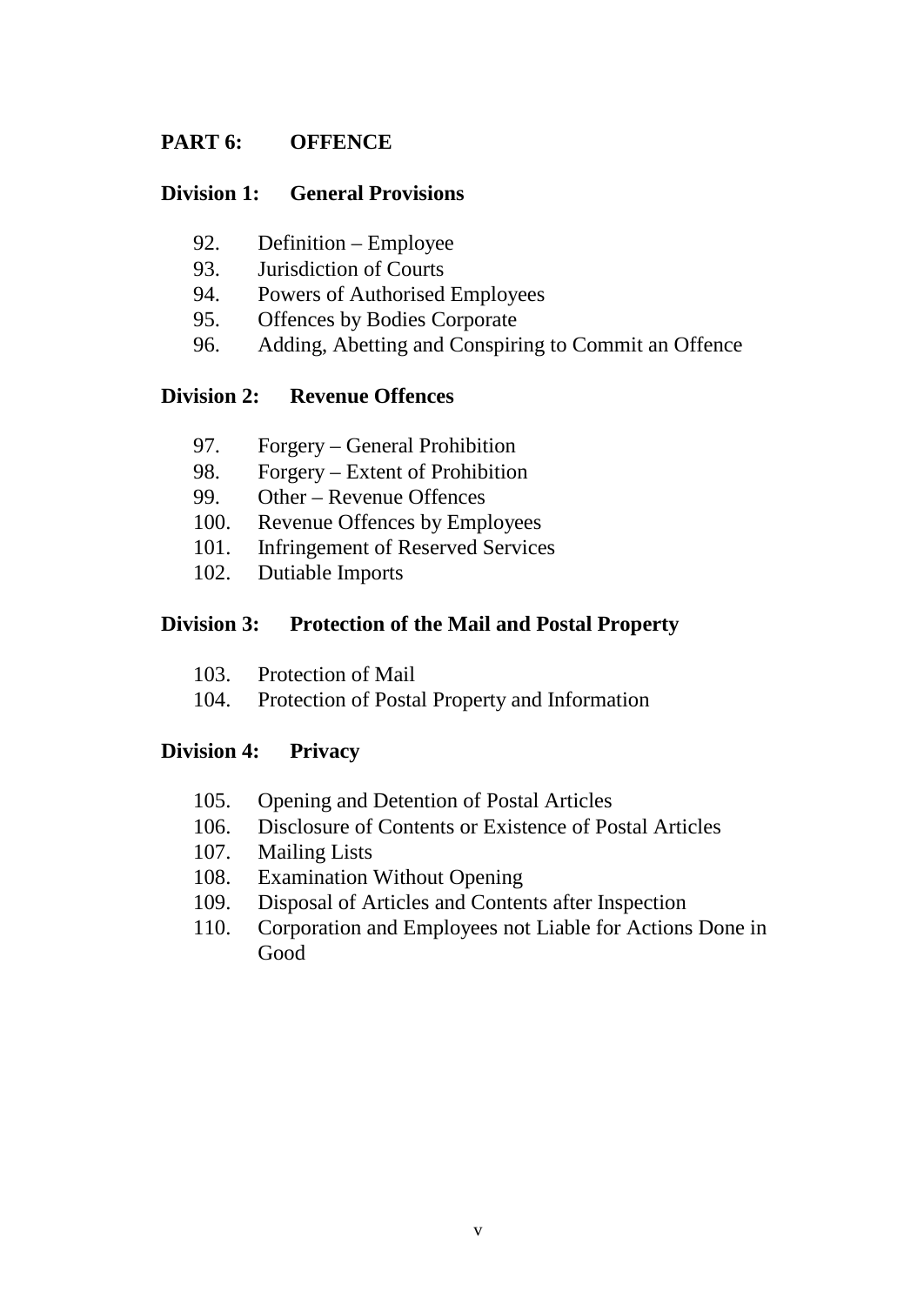## **Division 5: Prohibited Items**

- 111. Prohibited Items<br>112. Hoax Explosives
- Hoax Explosives

## **PART 7: MISCELLANEOUS**

113. Rules

## **PART 8: INTERPRETATION**

114. Interpretation of this Act.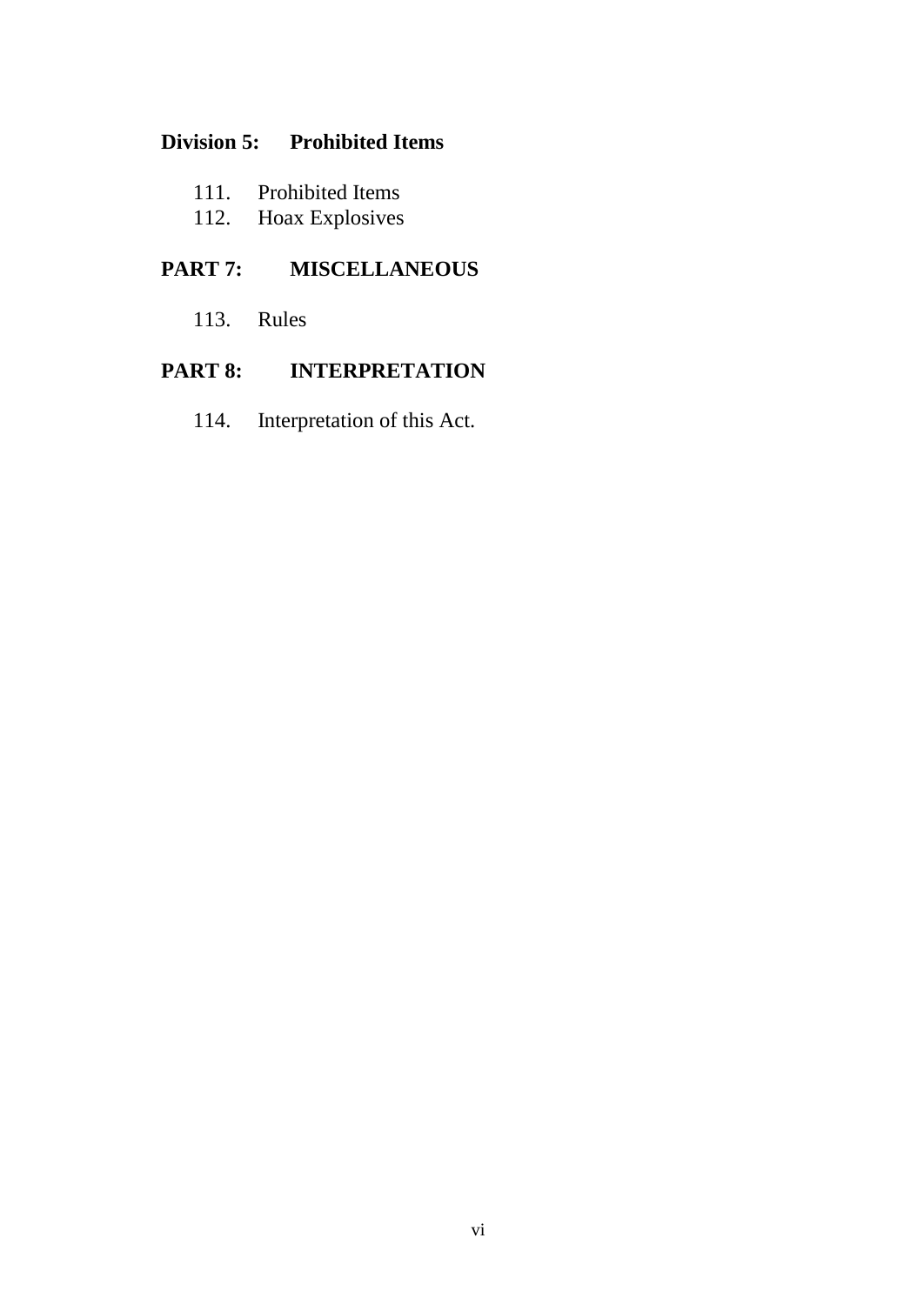## **BHUTAN POSTAL CORPORATION ACT 1999 An Act to establish the Bhutan Postal Corporation**

This Act was approved by the National Assembly at its 77th session held on 26th July, 1999, corresponding to the  $13<sup>th</sup>$  day of  $6<sup>th</sup>$  month of the Earth Rabbit Year.

## **PART 1: PRELIMINARY**

#### **Short Title**

1. This Act may be cited as the *Bhutan Postal Corporation Act 1999* 

#### **Commencement and Vesting Dates**

- 2.
- (1) The Date of Commencement of this Act shall be  $27<sup>th</sup>$  July, 1999
- (2) The vesting date shall be  $27<sup>th</sup>$  July, 1999

#### **Interpretation - Definitions**

- 3. In this Act. unless the context otherwise requires:
	- (1) "article" means any matter or thing and includes, for example:
	- (a) a letter;
	- (b) a message or information;
	- (c) a direction to pay an amount of money;
	- (d) an envelope, packet, parcel, container or wrapper containing any matter or thing (including a letter, message, information or direction to pay an amount of money); and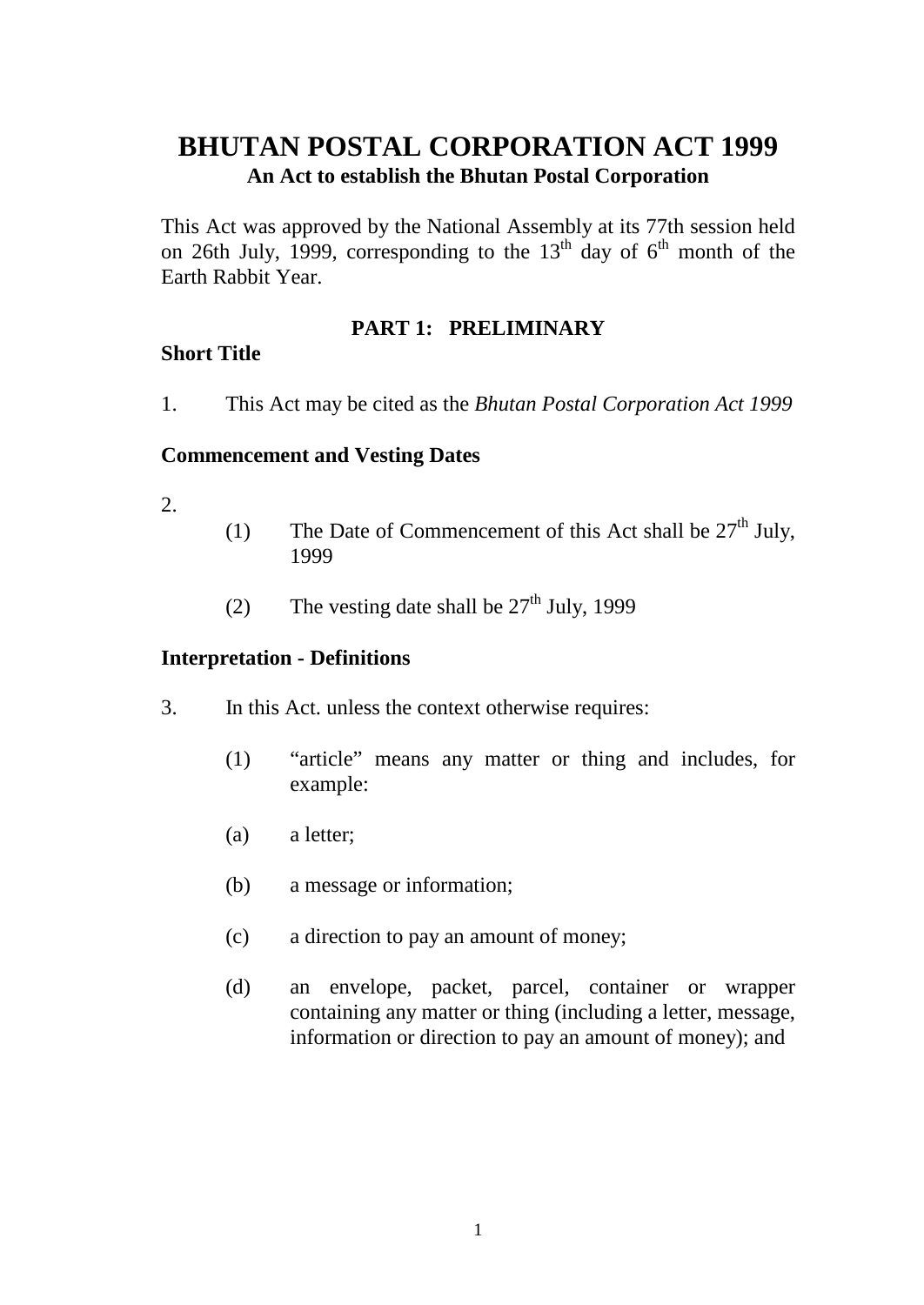- (e) a message, information, or direction to pay an amount of money, that is not in written form;
- (2) "Bhutan" means the Kingdom of Bhutan;
- (3) "corporation" means the Bhutan Postal Corporation;
- (4) "Director General" means the Director General of the Department or a person appointed by the Government to act in that capacity for the purposes of this Act;
- (5) "mail bag" means any bag, box, basket, parcel or other container in which postal articles in the course of transmission by post are conveyed, whether it does or does not contain any such article;
- (6) "government" means the Royal Government of Bhutan;
- (7) "Board" as defined under Part 3: Division 2 of Bhutan Postal Corporation Act 1999;
- (8) "Letter" means any form of written communication that is directed to a particular person or address, and includes:
- (a) any standard postal article;
- (b) any envelope, packet, parcel, container or wrapper containing such a communication;
- (c) any enclosed written communication that is directed to a particular person or address;
- (9) "government agency" shall include any Ministry or Department of the Government or Corporation, company or other agency wholly owned by the government;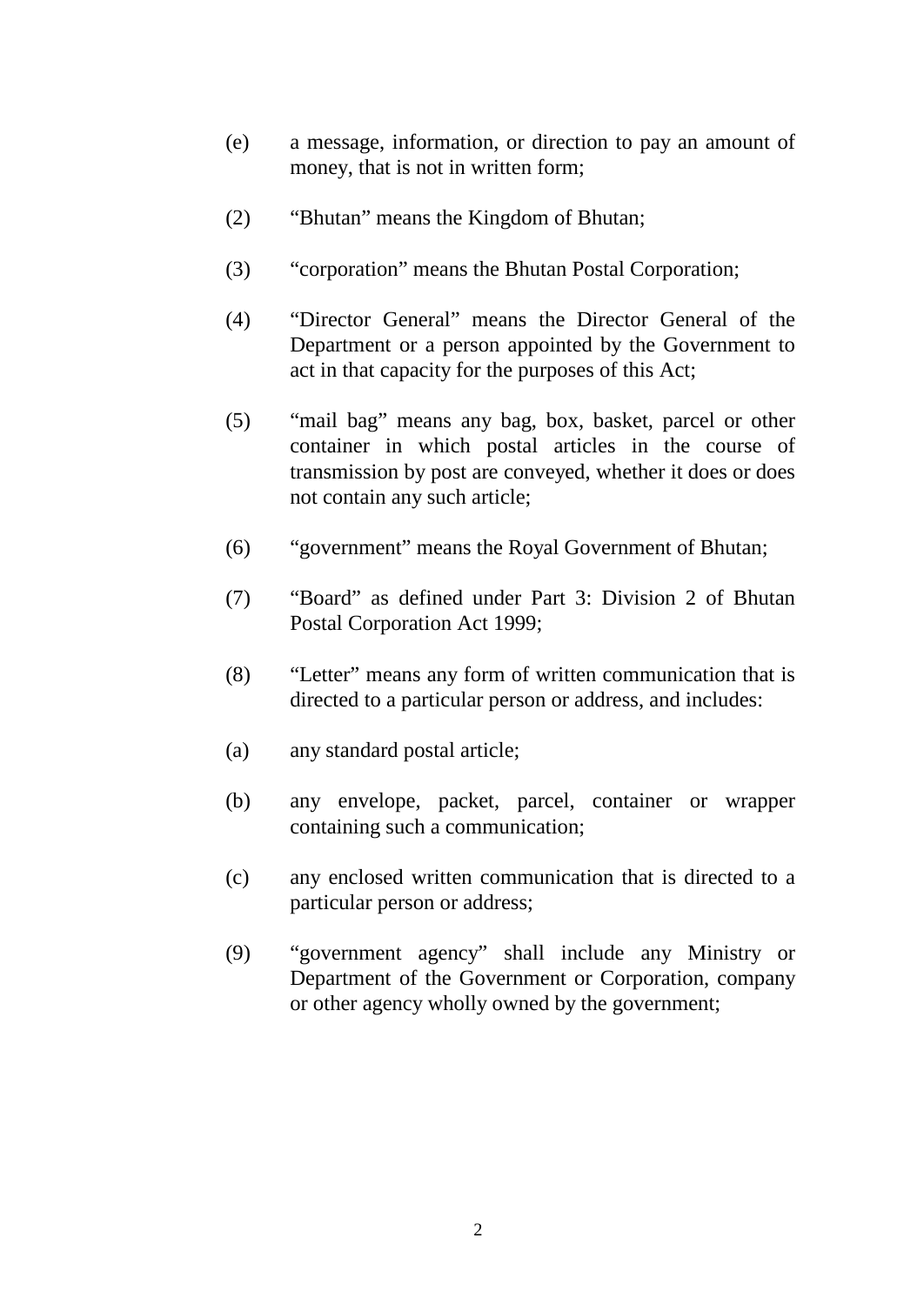- (10) "Minister" means the minister, Deputy Minister or Secretary who is finally responsible to the government for the administration of this Act;
- (11) "Ministry" means Ministry of Communication;
- (12) "person" means any individual, partnership, company, government agency or other body of persons which is recognised as a separate Legal entity;
- (13) "postage" means the charge made for the transmission of an article by post and includes any special charges or fees for supplementary services supplied in connection with the transmission of an article by post;
- (14) "postage stamp" means any imprinted or printed mark, label or design authorised under this Act or under the Law of any other country for the purpose of payment of postage;
- (15) "postal article" means an article that may be carried by post;
- (16) "posting box" means any box or other receptacle provided by the corporation in a public or private place for the purpose of receiving postal articles from customers;
- (17) "post office" means any building, house, room or vehicle at which postal articles are received, despatched or otherwise processed;
- (18) "standard article" means a postal article that satisfies all of the following conditions:
- (a) it does not weigh more than 500 grammes;
- (b) it is not more than 5 mm thick;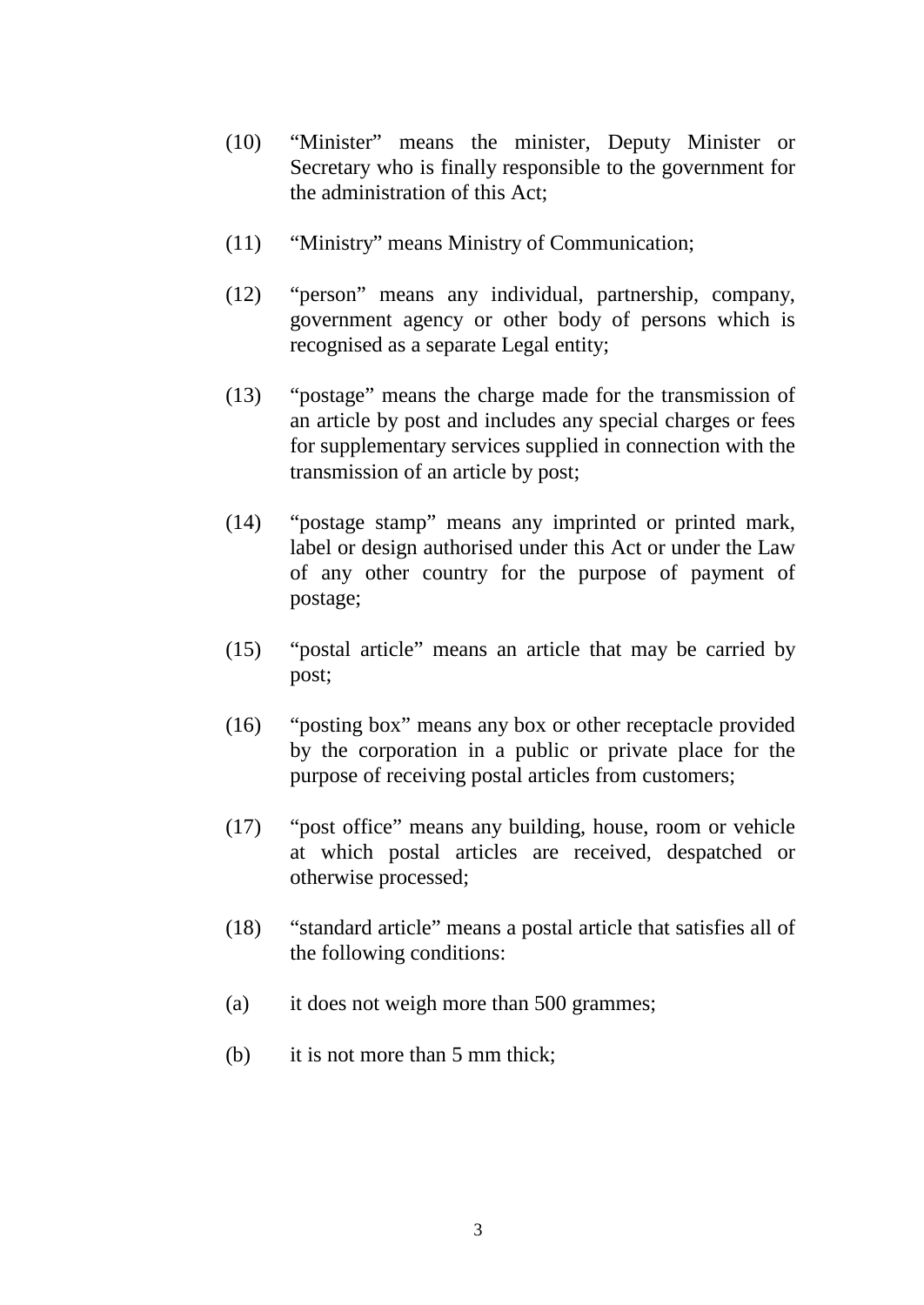- (c) its other two dimensions form a rectangle, the shorter side of which is not more than 122 mm long and the longer side of which is not more than 237 mm long;
- (19) "Vesting Date" means the date on which all property, rights and liabilities of the Division of Posts in the Ministry of Communication, in respect of postal services are transferred to any vested in the corporation.

#### **Interpretation - Meaning of Transmission by post**

- 4. A postal article shall be deemed to be in the course of transmission by post from the time it is accepted by the corporation or deposited in a posting box until it is delivered as follows:
	- (1) to the addressee at the address on the article or another address, whether or not the addressee takes delivery of it in person;
	- (2) it is collected from the addressee's private box;
	- (3) it is delivered by any other means recognised in the terms and conditions of posting:
	- (4) it is disposed off under the terms and conditions relating to undeliverable articles or other provisions of this or any other Act.

## **Interpretation - Meaning of Expressions**

- 5. Words in this Act:
	- (1) importing the masculine gender shall include the feminine gender;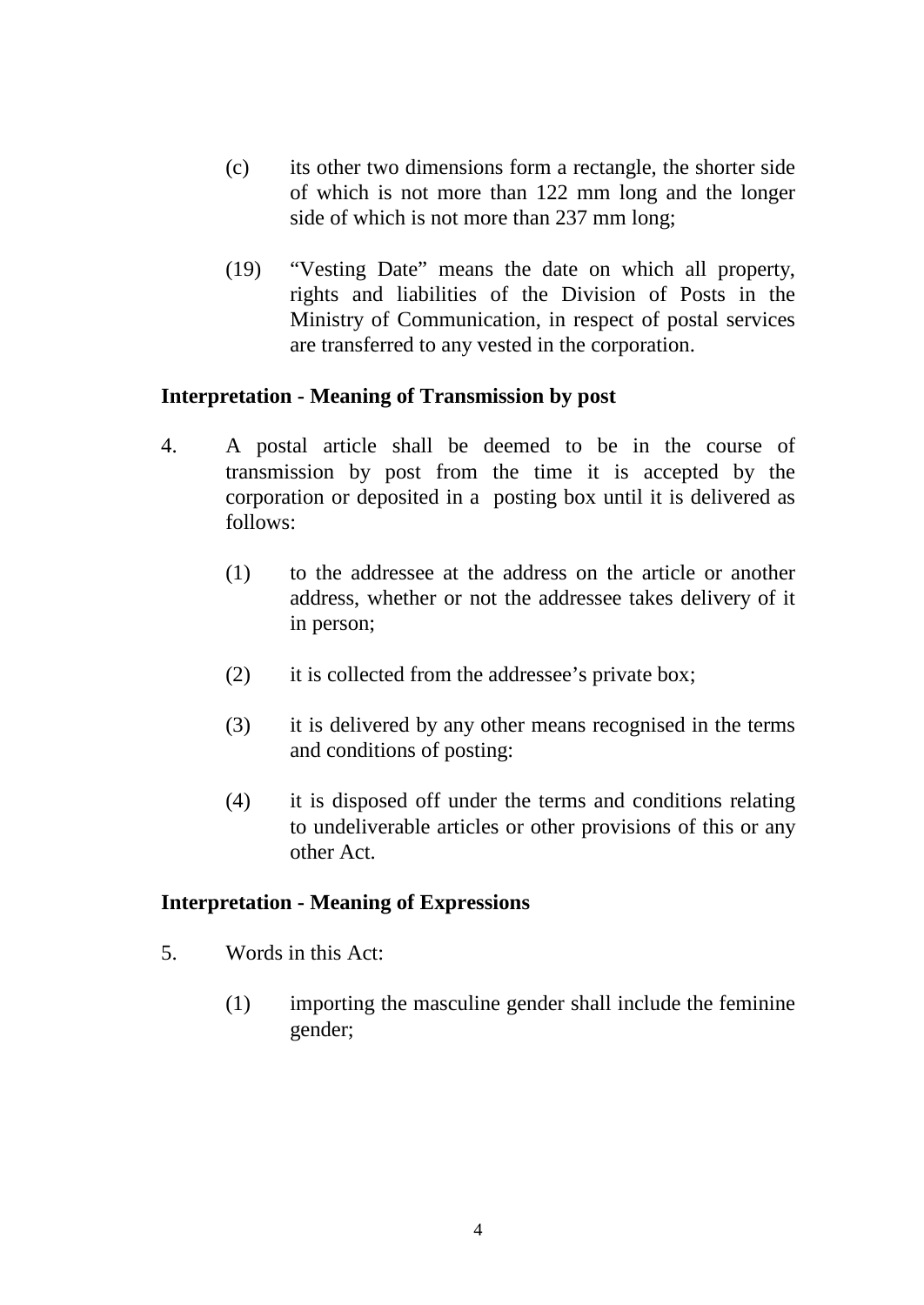(2) in the singular shall include the plural and vice versa.

## **Interpretation - Meaning of Equivalent Fine**

6. The term "equivalent fine" in connection with a penalty prescribed for an offence under this Act shall mean a monetary penalty equal to the period of imprisonment specified multiplied by the National Wage rate applicable at the date of judgment and the amount so calculated shall be regarded as a maximum or minimum according to the wording of the penalty.

## **Territory**

7. This Act shall apply to the Kingdom of Bhutan and outside that territory.

## **PART 2: FUNCTIONS, POWERS, OBLIGATIONS AND RESERVED SERVICES**

#### **Division 1: Functions**

#### **Functions**

- 8. The functions of the corporation are:
	- (1) to provide postal services within Bhutan and between Bhutan and other countries;
	- (2) to carry on any business or activity relating to postal services;
	- (3) to carry on any business or activity which is incidental to those mentioned in sub-sections(1) and (2) above.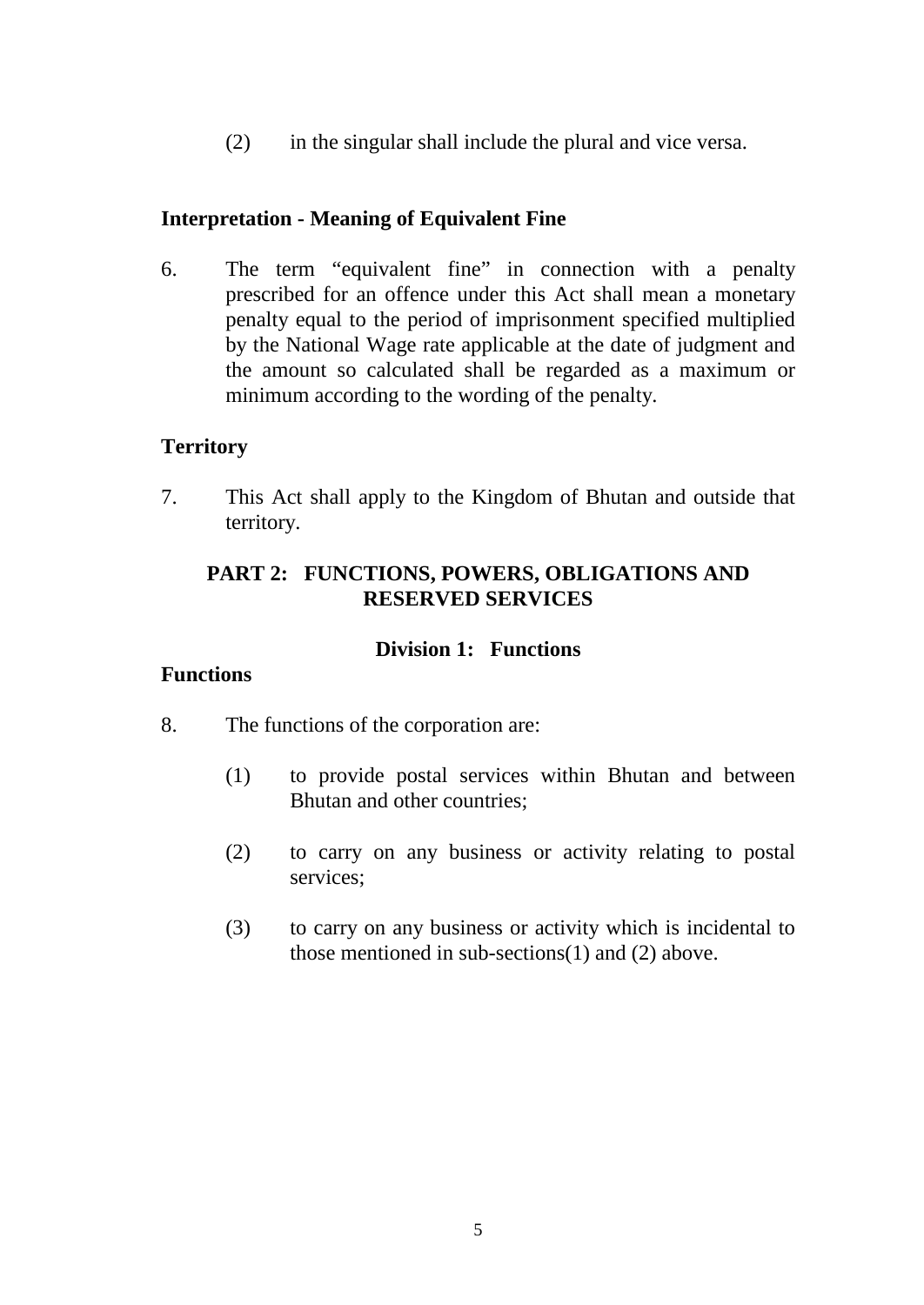## **Division 2: Obligations**

#### **Obligations - Commercials**

9. The corporation shall operate in a manner consistent with sound business practice.

#### **Obligations - Community Service**

- 10. The corporation shall provide a basic letter within and outside Bhutan:
	- (1) that is reasonably accessible to all people in Bhutan;
	- (2) at a single uniform rate of postage for standard letters conveyed within Bhutan;
	- (3) at performance standards which reasonably meet the social, industrial and
	- (4) at the lowest price consistent, with meeting all of the costs of providing the basic letter service and contributing towards the financial objectives in sections 62 and 63.

## **Obligations - General Governmental**

- 11. The corporation shall perform its functions in a manner consistent with:
	- (1) any general policies of the government which have been notified by the Minister;
	- (2) any obligations of Bhutan under any international convention.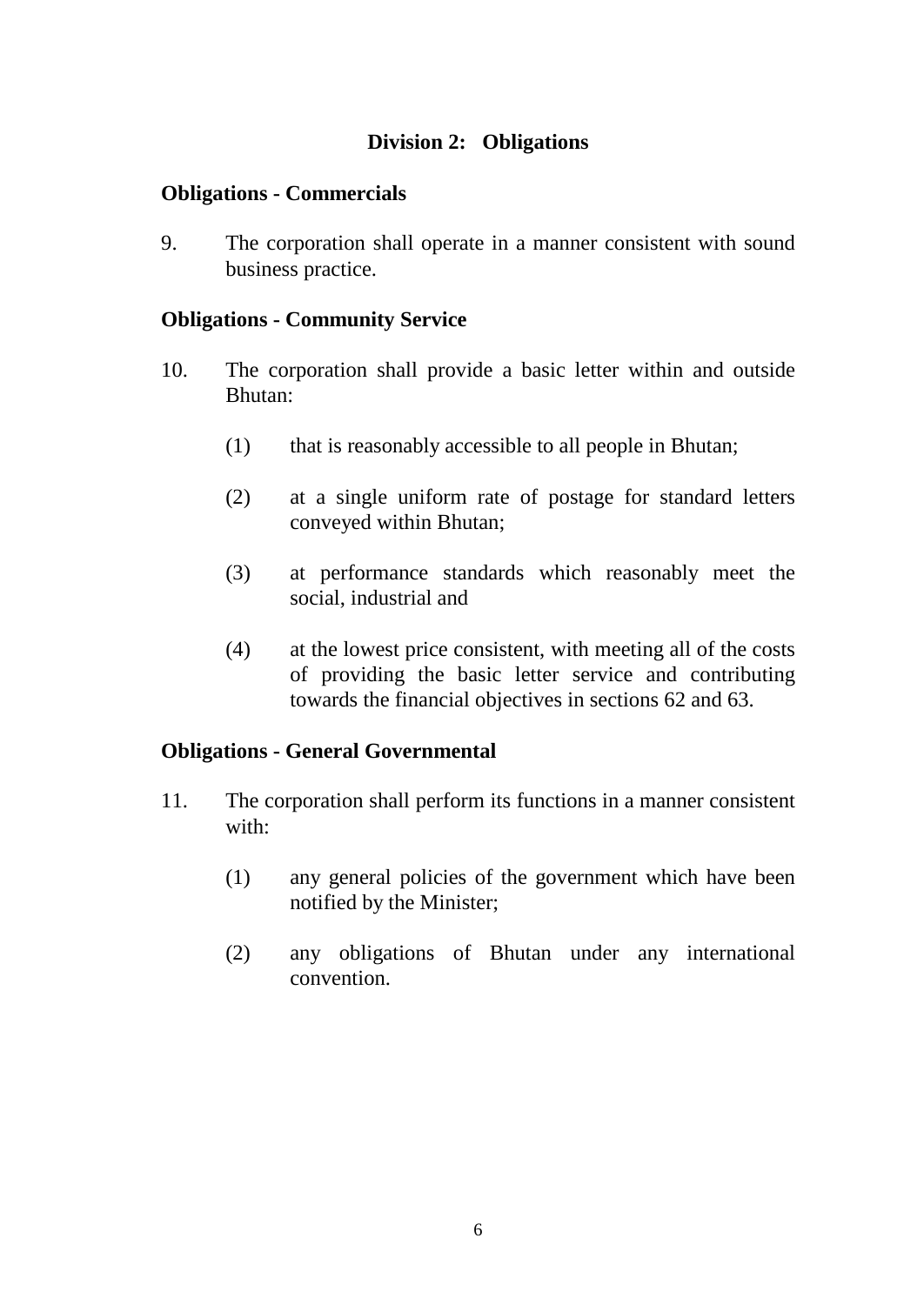## **Division 3: Powers**

#### **General Powers**

12. The corporation has the power to do all things necessary and convenient to be done for the performance of its functions.

#### **Specific Powers**

- 13. Without limiting the generality of section 12, the corporation has the power to:
	- (1) to determine the prices of all its goods and services;
	- (2) to produce postage stamps and authorise others to produce postage stamps on its behalf;
	- (3) to determine terms and conditions for the provision of any postal service or goods;
	- (4) to determine terms and conditions of employment of its staff;
	- (5) to sue and be sued;
	- (6) to enter into contracts and agreements, including franchising agreement;
	- (7) to appoint agents or attorney and act as an agent for other persons;
	- (8) to acquire, hold, lease, develop and dispose of real and persona property;
	- (9) to form, and participate in the formation of companies;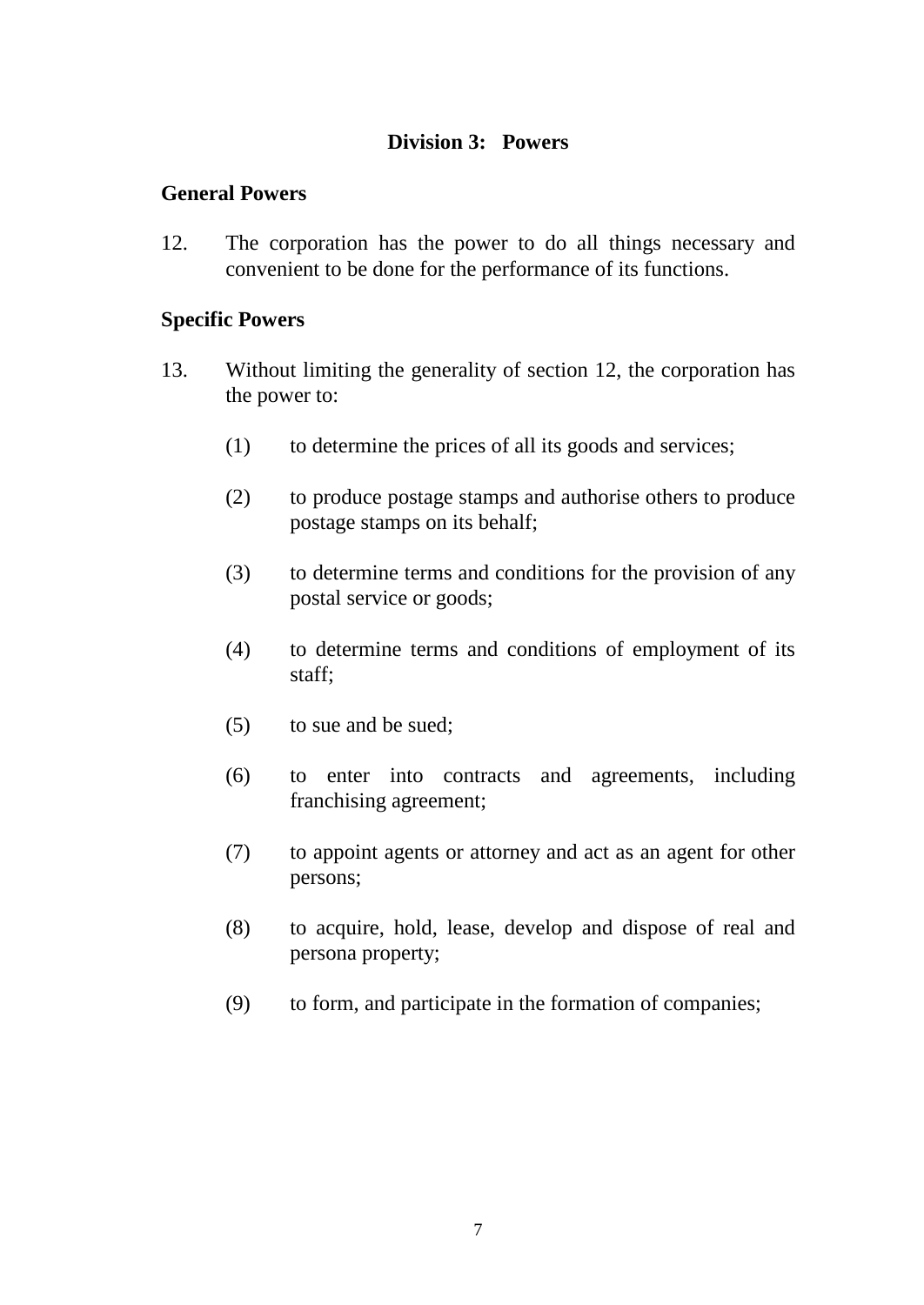- (10) to participate in partnerships, trusts, unincorporated joint ventures and other arrangements for the sharing of profits;
- (11) to borrow from the financial institutions in Bhutan, and to give security over assets and pay interest on loans;
- (12) to invest money not immediately required for postal purposes;
- (13) to install posting boxes on public land and buildings provided that they do not interfere with the ordinary circulation of traffic;
- (14) to provide telecommunications value added services, including, for example, electronic mail, electronic date interchange and electronic funds transfer services.

## **Funds May be Provided by the Government**

14. The Ministry for Finance may, on behalf of the government, provide the corporation equity for capital expenditure.

## **Powers in a State of Emergency**

- 15. For the duration of a state of emergency which has been declared under the National Security Act. the Head of State shall have the power to:
	- (1) suspend the operation of the postal service in any part or all Bhutan, or to any country;
	- (2) authorise any person to perform postal services;
	- (3) require the corporation to perform services as directed.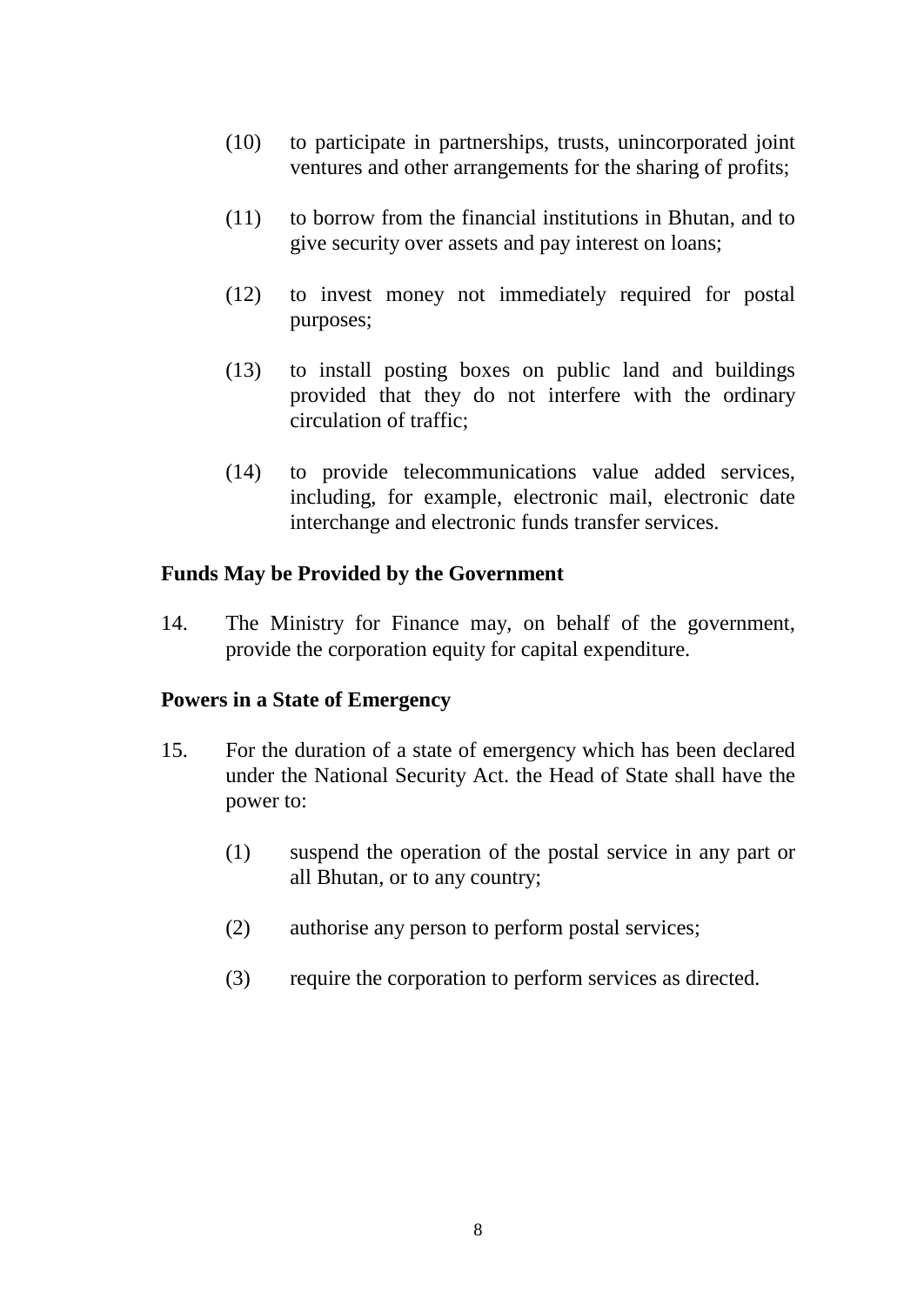## **Division 4: Reserved Services**

#### **Reserved Services**

- 16. The corporation shall have the exclusive right:
	- (1) to convey the standard letters within Bhutan and between Bhutan and places outside Bhutan subject to section 17;
	- (2) to issue postage stamps.

#### **Exclusions to Reserved Services**

- 17. The services reserved to the corporation do not include:
	- (1) the carriage of a letter relating to goods that is sent and delivered with the goods;
	- (2) the carriage of catalogues and leaflets relating to goods that is sent and delivered with the goods;
	- (3) the carriage of a letter otherwise than for reward;
	- (4) the carriage of a letter for which a charge in excess of ten times the basic rate of postage for a standard letter within Bhutan has been made;
	- (5) the carriage of a letter by the sender or an employee of the sender;
	- (6) the carriage of a letter on behalf of the corporation under an agreement with it;
	- (7) letters carried to or from the nearest or most convenient post office.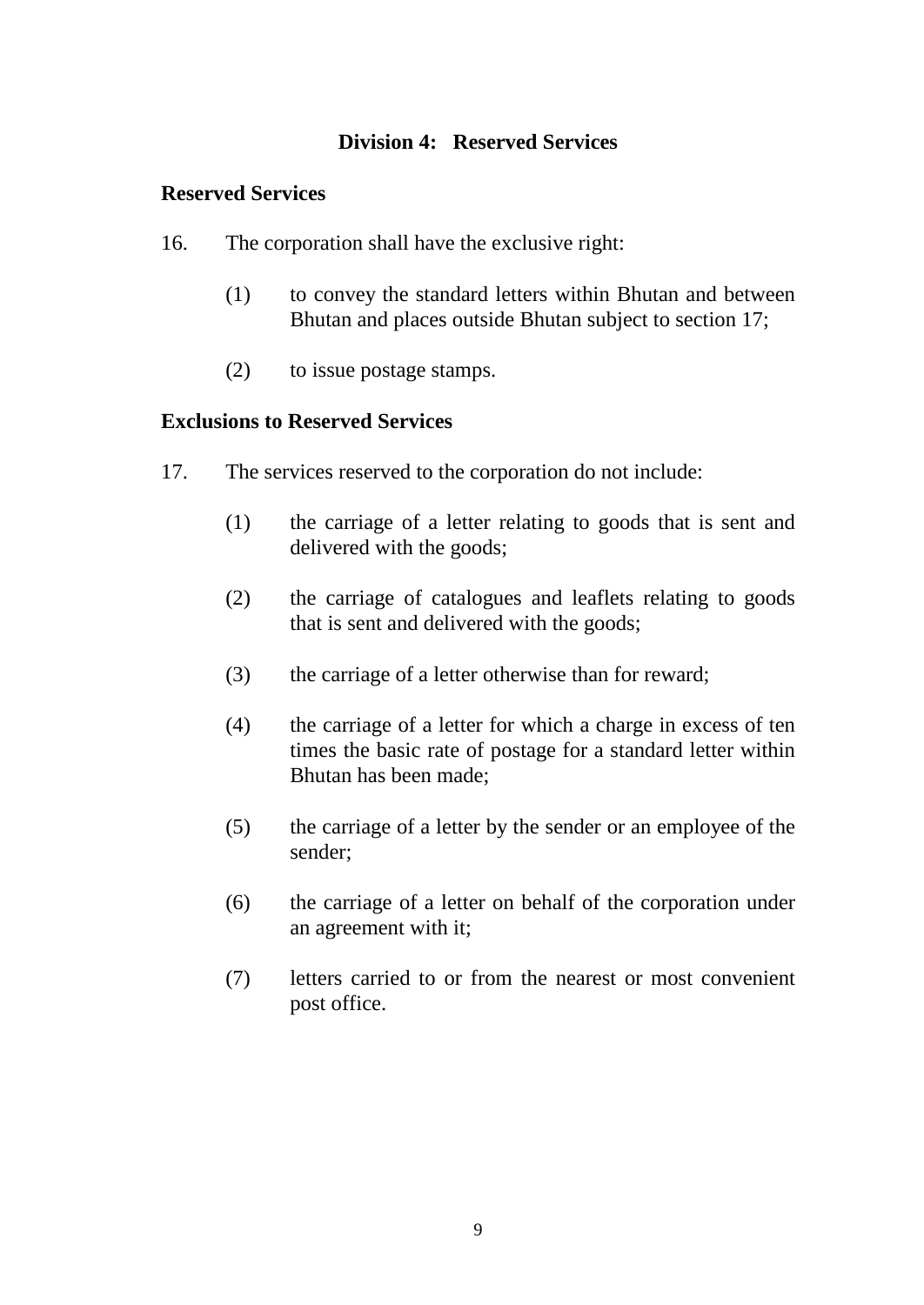## **PART 3: CONSTITUTION AND STRUCTURE**

#### **Division 1: Constitution**

#### **Legal Status of the Corporation**

18. The Bhutan Postal Corporation is a body corporate with perpetual succession and shall have a seal.

#### **Custody of the seal**

19. The seal shall be kept in such custody as the Board shall direct and shall be used only as authorised by the Board.

#### **Division 2: The Board**

#### **The Board**

20. There shall be a Board.

#### **Constitution of the Board**

- 21. The Board shall consist of:
	- (1) The Chairman;
	- (2) a Deputy Chairman;
	- (3) the Managing Director; and
	- (4) not more than 4 other Directors.

#### **Chairman**

22. The Chairman of the Board shall be the Minister unless the Government decides otherwise.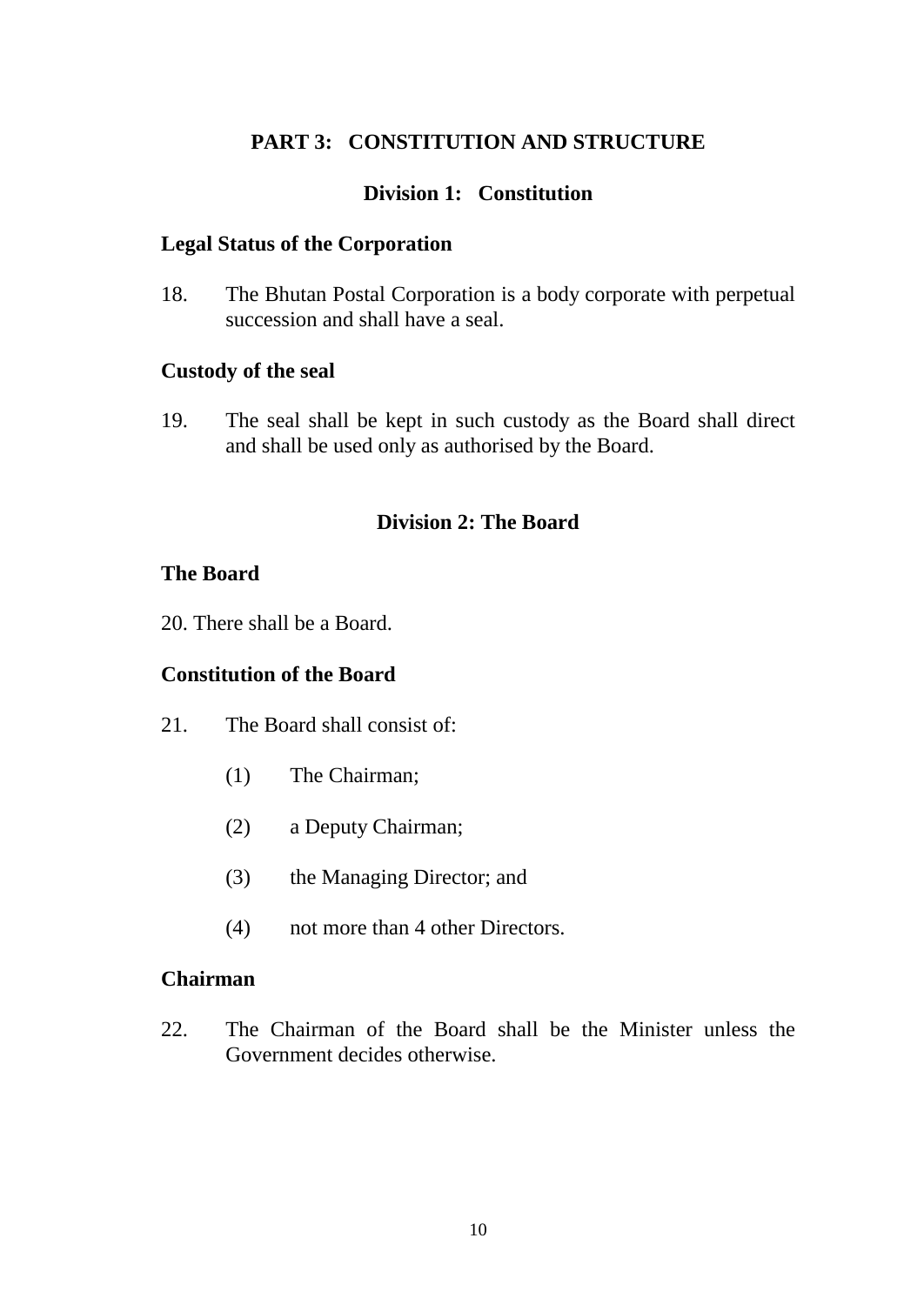## **Selection of Directors**

23. Director shall be selected to maintain a balance of relevant skills and knowledge on the Board at the highest attainable level.

#### **Ineligibility for appointment as a Director**

- 24. The following shall not be eligible for appointment as a Director:
	- (1) Directors or officers of private companies in the postal and related industries;
	- (2) Directors of officers of private companies being major suppliers or customers of the corporation;
	- (3) persons who have been made bankrupt within the past five years or who are undischarged bankrupts;
	- (4) persons who have been charged or convicted of a criminal offence;
	- (5) persons who are of unsound mind;
	- (6) persons who are under any other legal or physical disability affecting the performance of the duties of a Director.

#### **Appointment of directors**

25. Directors including the Managing Director shall be appointed in writing by the Government and may be appointed at any time after the commencement of this Act.

#### **Duration of Appointments of Directors**

26. The duration of the appointments of Directors shall be as follows: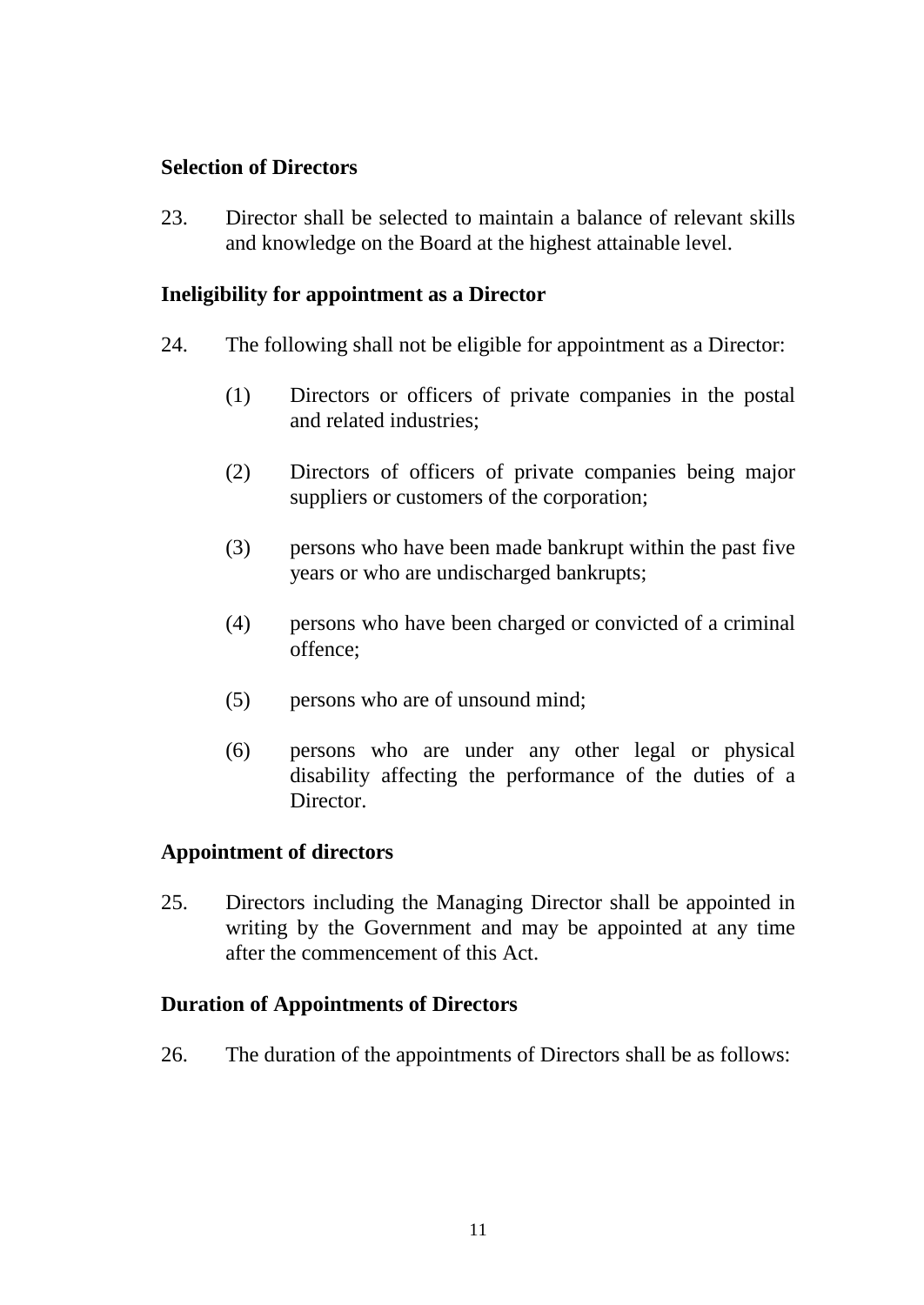- (1) the Minister shall hold office as Chairman while he remains appointed as a Minister;
- (2) the Managing director shall hold office as a Director while he remains appointed as Managing Director;
- (3) all other Directors shall be appointed for a period of 3 years and shall be eligible for reappointment for one further period of 3 years, subject to sub-section(4);
- (4) two of the initial Directors shall be appointed for a term of 4 years and 6 months and shall be eligible for reappointment for one further term of 3 years.

## **Termination of Appointment of a Director**

- 27. The appointment of a Director may be terminated by the Government in the following circumstances;
	- (1) the Director is absent from meetings of the Board on more than three consecutive occasions without reasonable excuse;
	- (2) the Director engages in behaviour likely to bring the Corporation into disrepute;
	- (3) the Director is incapable of discharging his duties;
	- (4) the Director contravenes any of the terms of his appointment or of the provisions of this Act;
	- (5) the Directors resigns in writing to the Minister.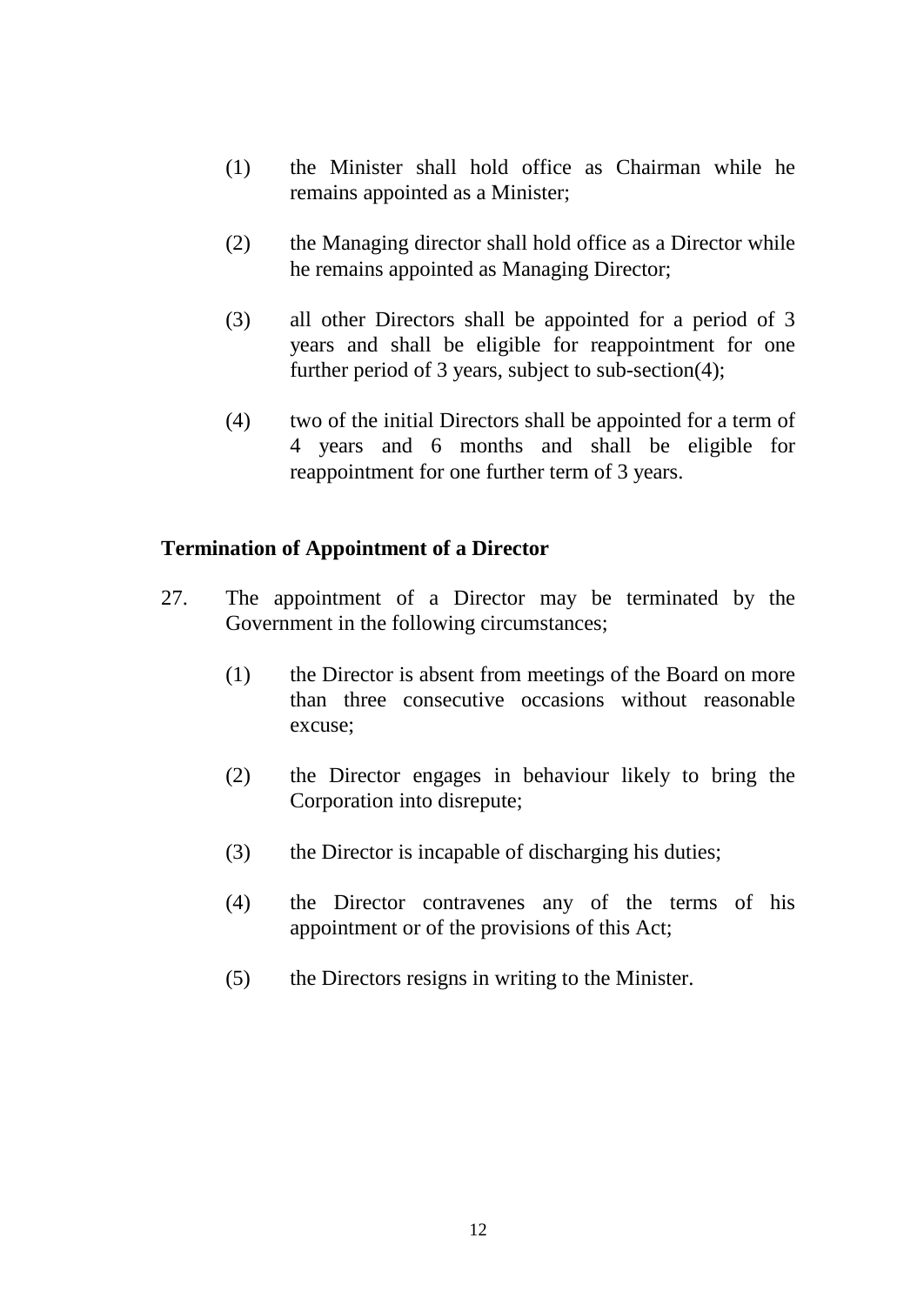## **Obligations of Directors**

- 28. Directors shall:
	- (1) act honestly with due skill and care in the best interests of the Corporation at all times;
	- (2) not make improper use of their position or information acquired in their capacities as Director for private gain or otherwise;

#### **Remuneration of Directors**

29. Directors shall be remunerated for each meeting attended as determined by the Board and their expenses incurred in attending shall be reimbursed and such remuneration and expenses shall be paid out of corporation funds.

## **Disclosure of Interest**

30.

- (1) If:
- (a) a Director has a direct or indirect pecuniary interest in a matter being considered, or about to be considered, by the Board: and
- (b) the interest could conflict with the proper performance of the Director's duties in relation to the consideration of the matter; the Director shall, as soon as practicable after the relevant facts come to the Director's knowledge, disclose the nature of the interest at a meeting of the Board.
- (2) A disclosure under subsection(1) shall be recorded in the minutes of the meeting and, unless the Board otherwise determines, the Director shall not: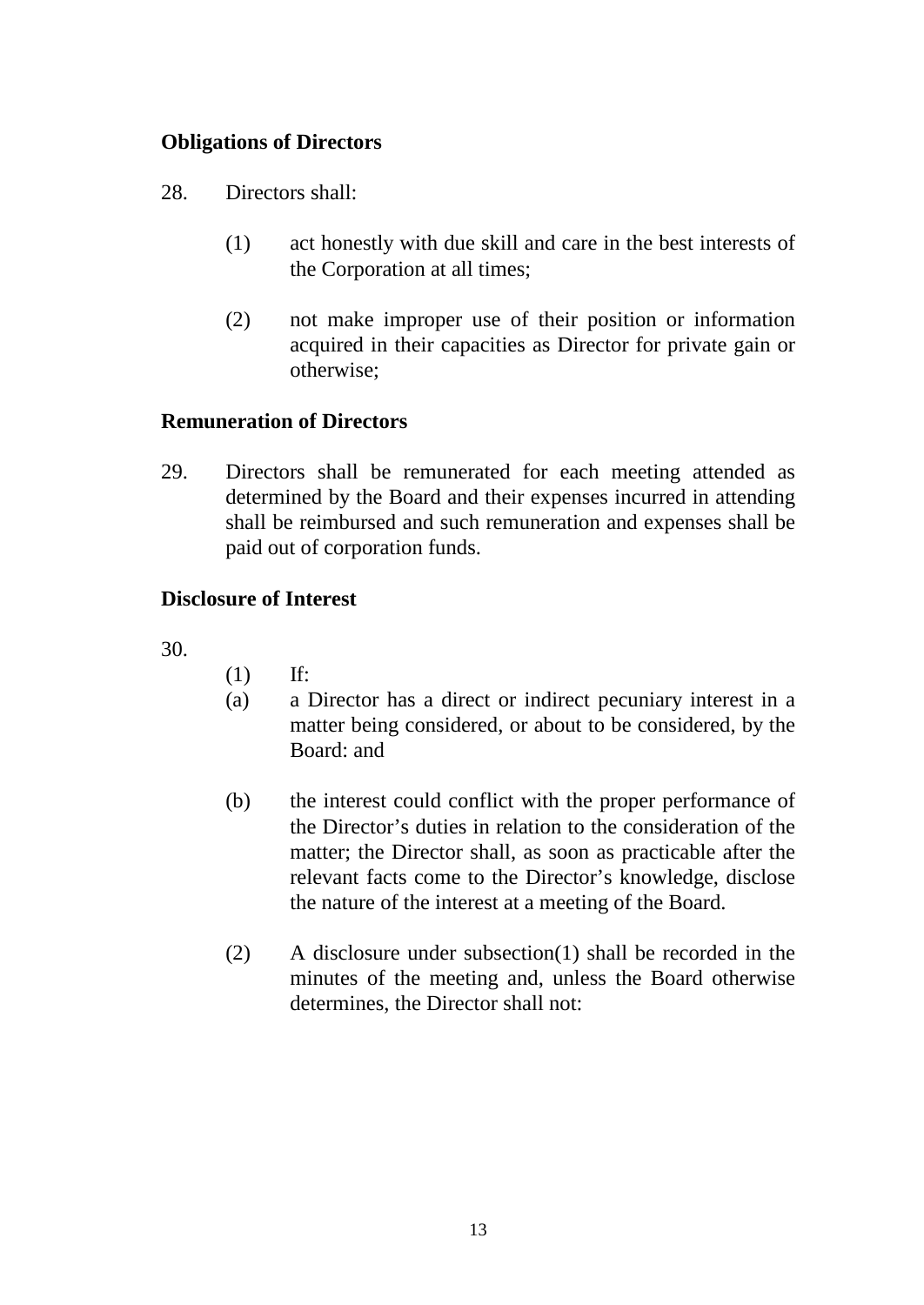- (a) be present during any deliberation of the Board in relation to the matter; or
- (b) take part in any decision of the Board in relation to the matter.
- (3) For the purpose of the making of a determination by the Board under sub-section (2) in relation to a Director who has made a disclosure under subsection(1), a Director who has a direct or indirect pecuniary interest in the matter to which the disclosure relates shall not:
- (a) be present during any deliberation of the Board for the purpose of making the determination; or
- (b) take part in the making by the Board of determination.
- (4) Subsection (1) does not apply in relation to the matter relating to the supply of goods or services for the Director if the goods or services are, or are to be, available to members of the public on the same terms and conditions.

## **Responsibilities of the Board.**

- 31. The Board is responsible for:
	- (1) the objectives, policies and strategies of the corporation;
	- (2) to ensure that the corporation performs its functions and discharges its obligations in a proper, efficient and economical manner.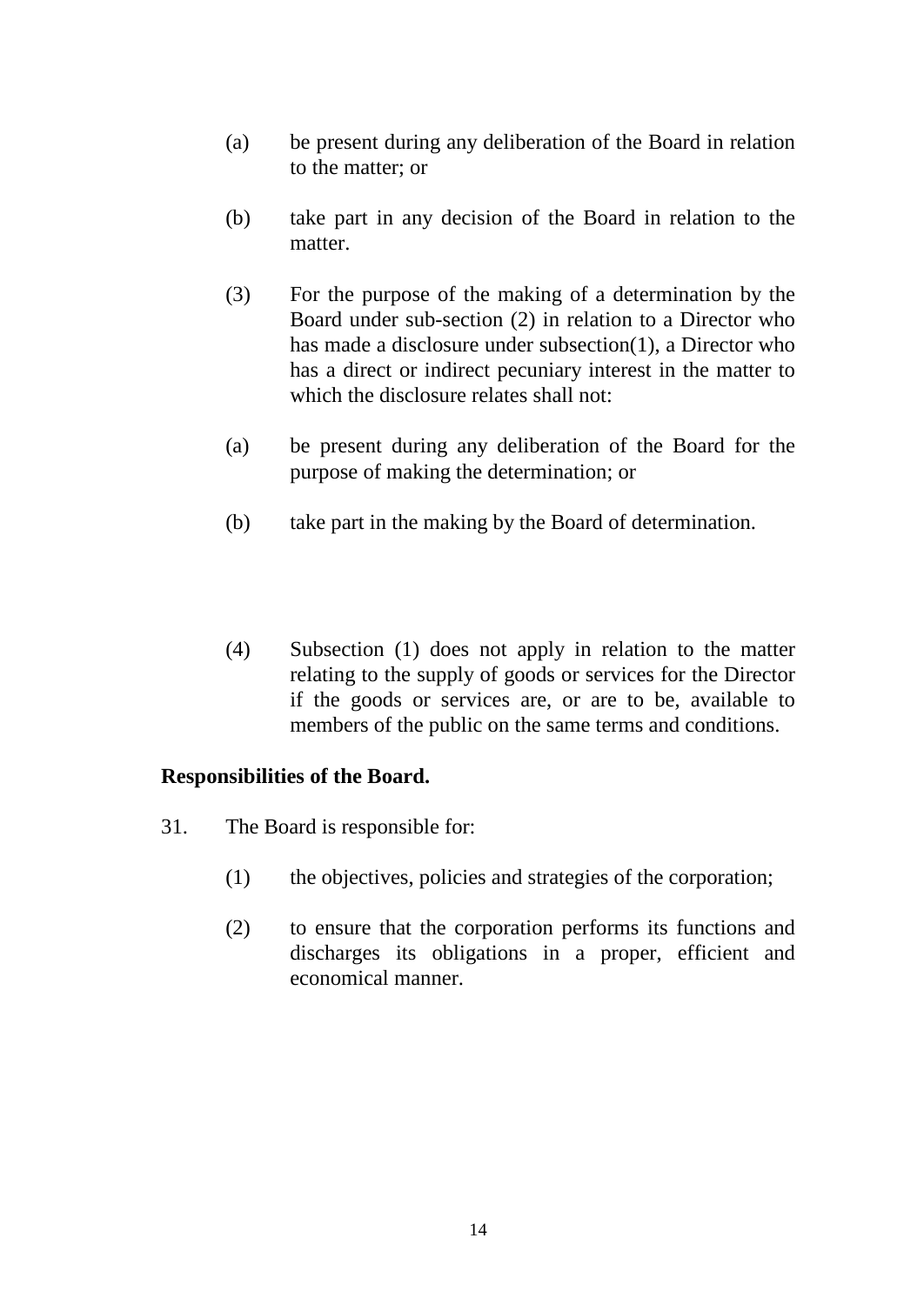## **Power of the Board to Delegate**

32.

- (1) The Board may delegate any of its powers under this Act, including this power of delegation, but excluding its powers under Division 3 of Part 3, to the Managing Director or any officer of the corporation.
- (2) A delegation under this section may be revoked at any time.
- (3) The existence of a delegation under this section does not prevent the exercise of the delegated power by an employee who is higher in the direct chain of command than the delegated employee or the Board.

## **Meetings of the Board**

- 33. Meetings of the Board shall be held as follows:
	- (1) the initial meeting of the Board shall be convened by the Minister, as soon as practicable after the commencement of this Act;
	- (2) subsequent meetings shall be on a schedule agreed by the Board at its first meeting, subject to the right of the Chairman to convene extraordinary meetings if it appears to him that sufficient reason exists;
	- (3) there shall be not less than four meetings in a year.

## **Quorum**

34. The participation of four Directors shall be the minimum necessary for a valid meeting of the Board.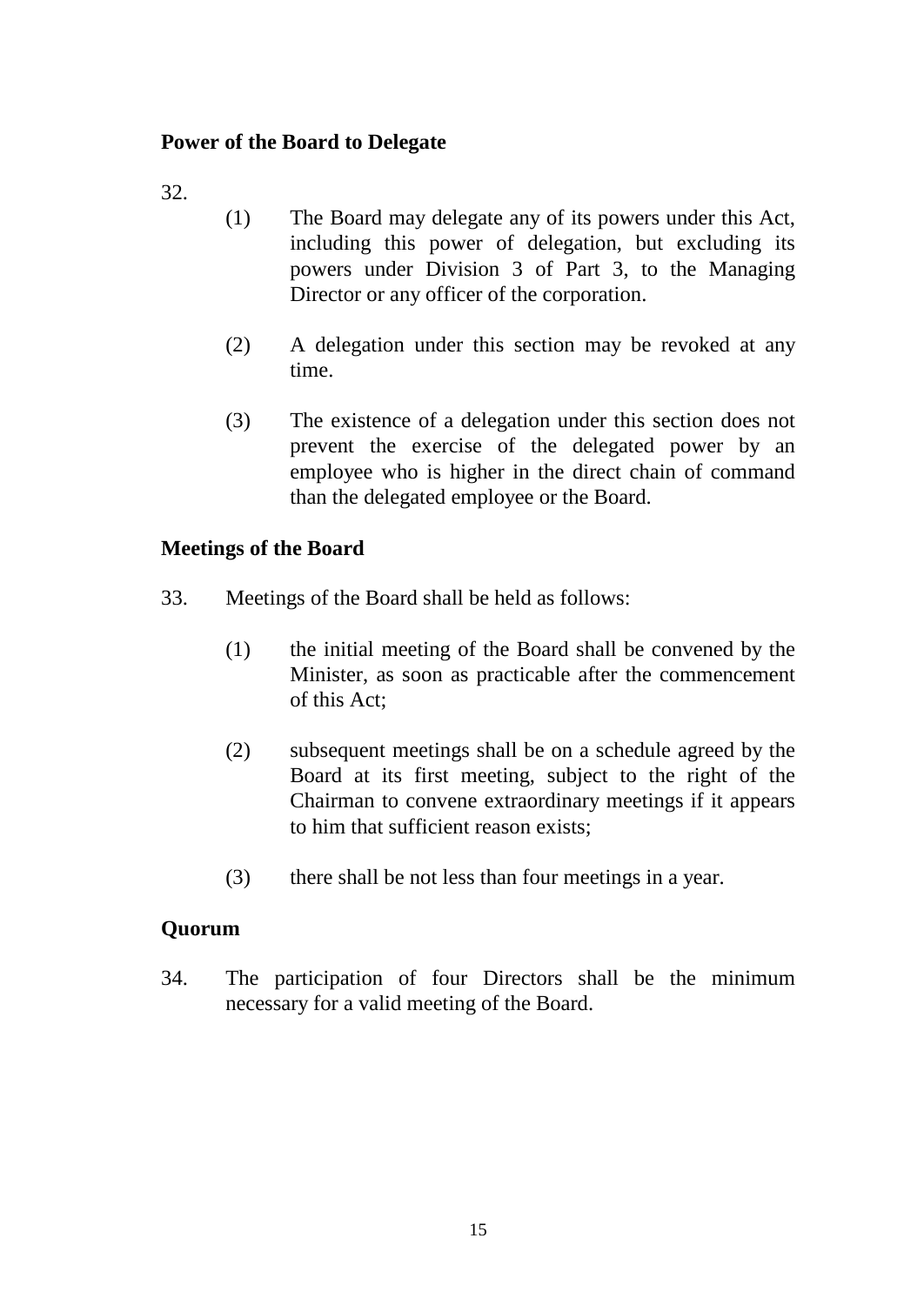## **Voting**

35. Each Director present at a meeting o the Board shall have one vote and decisions shall be taken on a simple majority of votes, provided that in the event of an equality of votes the Chairman may exercise a casting vote.

## **Validity of Board Decisions**

36. A decision or determination of the Board shall be valid not withstanding any defect in the appointment of a Director.

## **Absence of Chairman from a Meeting of the Board.**

37. In the absence of the Chairman from a meeting of the Board, the Deputy Chairman shall chair the meeting and in the absence of both the Chairman and the Deputy Chairman the Directors shall elect a Director to chair the meeting from among their member.

## **Absence of Chairman on Leave**

38. In the absence of the Chairman on leave or on duty abroad he may appoint the Deputy Chairman or another Director to act as Chairman for the duration of that absence.

## **Minutes**

39. The Board shall cause to be kept proper minutes of its meetings.

## **Resolutions Without Meetings**

40. Where, in the opinion of the Chairman, circumstances exist which require a Board decision before a physical meeting of the Board can be arranged, he may authorise the following procedure: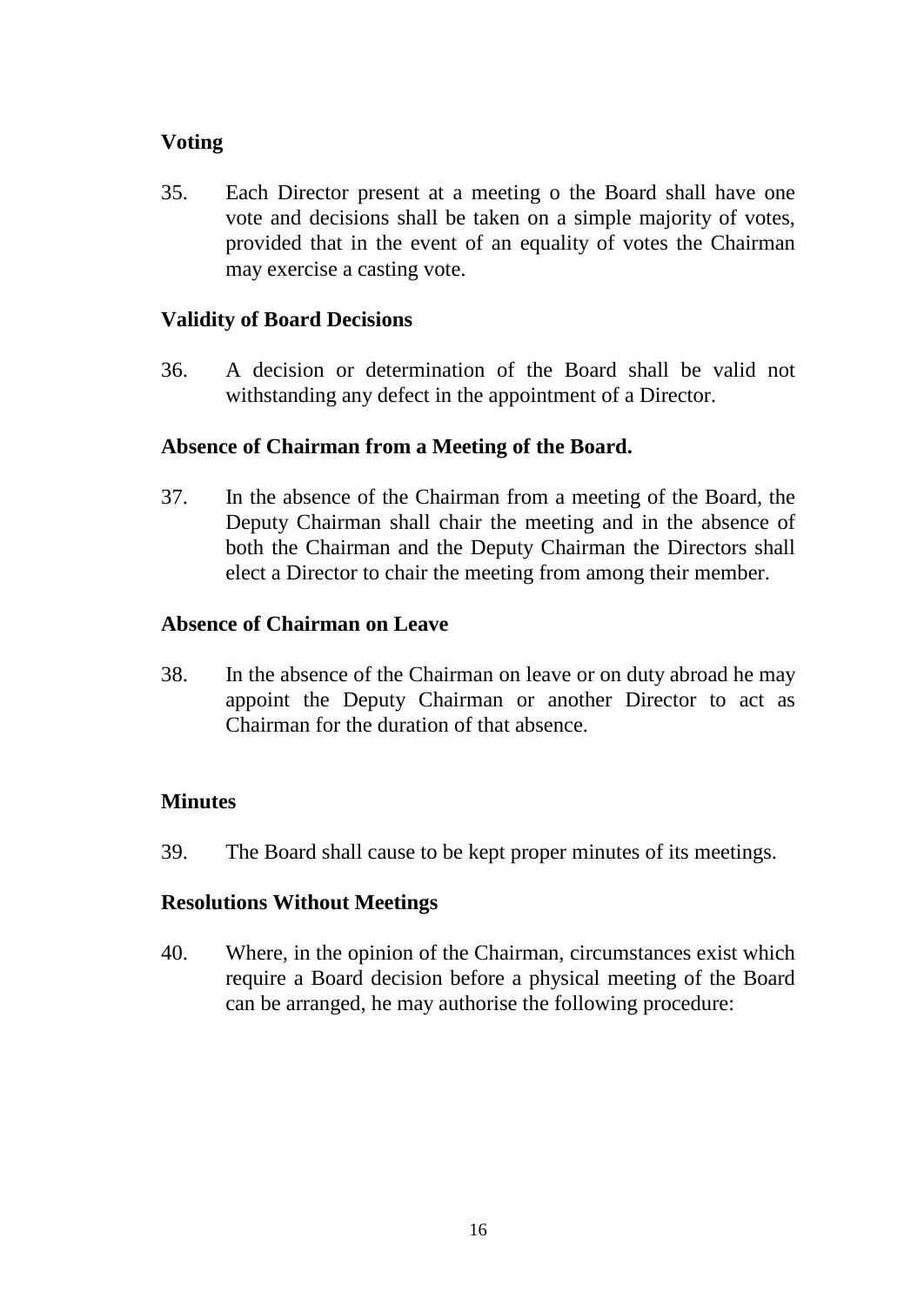- (1) If at least the required minimum number of Directors sign a document containing a statement that they are in favour of a resolution in terms set out in the document, a resolution in those terms shall be taken to have been passed at a meeting of the Board held on the day on which the document is signed or, if the Directors do not sign it on the same day, on the day on which the last Director signs the document;
- (2) If a resolution is, under subsection (1), taken to have been passed at a meeting of the Board, each Director shall immediately be advised of the matter and given a copy of the terms of the resolution;
- (3) For the purpose of subsection (1), 2 or more separate documents containing a statement in identical terms, each of which is signed by one or more Directors, shall be taken to constitute one document;
- (4) For the purposes of subsection (10 a facsimile of a document signed by a Director shall be acceptable.

#### **Preparatory Arrangements by the Board**

- 41. After the date of commencement of the Bhutan Postal Corporation Act 1999 and before the vesting date, the Board may:
	- (1) determine prices;
	- (2) determine terms and conditions for the provision of services and goods;
	- (3) determine operational procedures;
	- (4) make arrangements for the engagement of employees;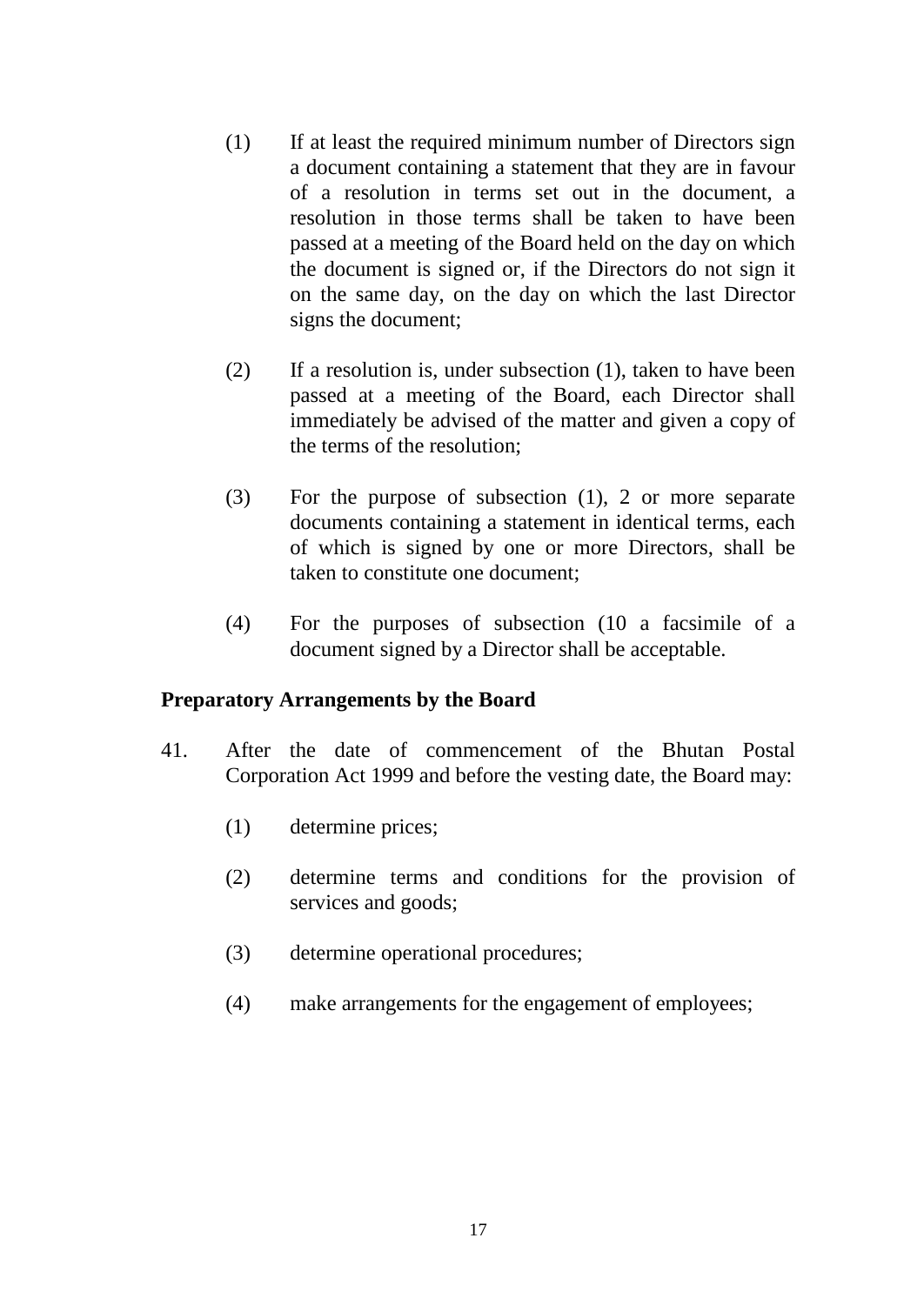- (5) make arrangements for the transfer of assets and liabilities;
- (6) prepare and submit to the Minister, financial estimates;
- (7) prepare and submit to the Minister changes to regulations; provided that any changes resulting from these activities shall not come into force until the vesting date or such later as the Board shall determine.

#### **Costs of Preparatory Arrangements**

42. The Ministry may authorise payment by the department of costs incurred by the Board in connection with its activities under section 41.

#### **Division 3: The Managing Director**

#### **Managing Director**

43. There shall be a Managing Director of the Bhutan Postal Corporation.

## **Appointment of the Managing Director**

44. The Managing Director shall be appointed in writing by the Government.

#### **Duration of Appointment**

45. The Managing director shall hold office at the pleasure of the Government.

#### **Retirement Age**

46. The Managing Director shall retire as per the Civil Service Regulation of the Government.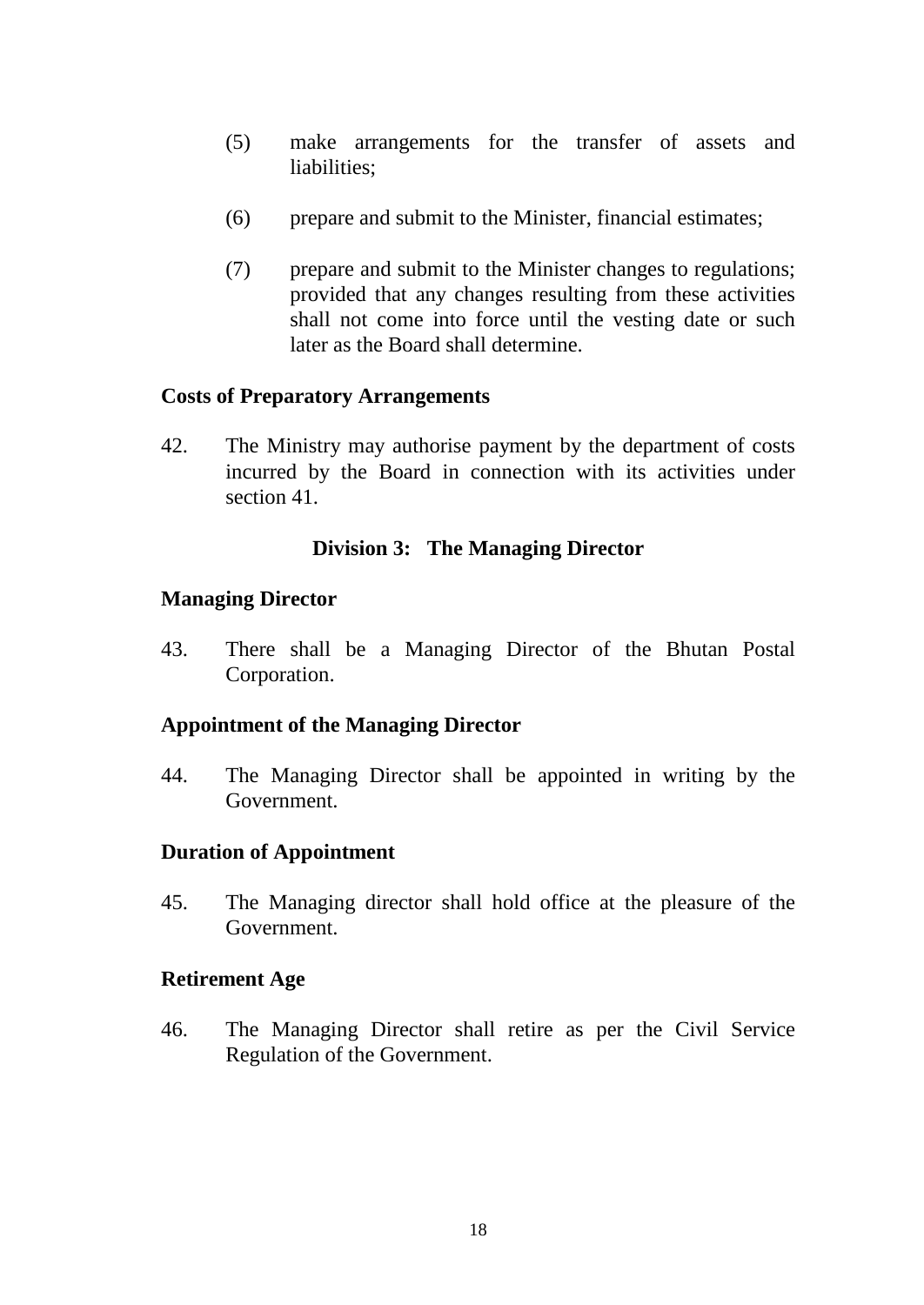## **Terms and Conditions of Appointment of the Managing Director**

47. The terms and conditions of appointment of the Managing Director shall be as determined by the Board.

## **Termination of Appointment**

- 48. The appointment of the Managing Director may be terminated by the Government if:
	- (1) any of the circumstances of section 27 apply to him;
	- (2) the Minister and the Board so resolve.

#### **Duties of the Managing Director**

- 49. The Managing Director
	- (1) shall mange the corporation under the direction of the Board;
	- (2) shall ensure that all of the obligations of the corporation under this and any other are met, including without loss of generality:
	- (a) that the service performance, efficiency and financial performance of the corporation are continuously improved;
	- (b) that the provision of section 65 concerning the uses of corporation money are observed.
	- (3) may act on behalf of the corporation and in its name.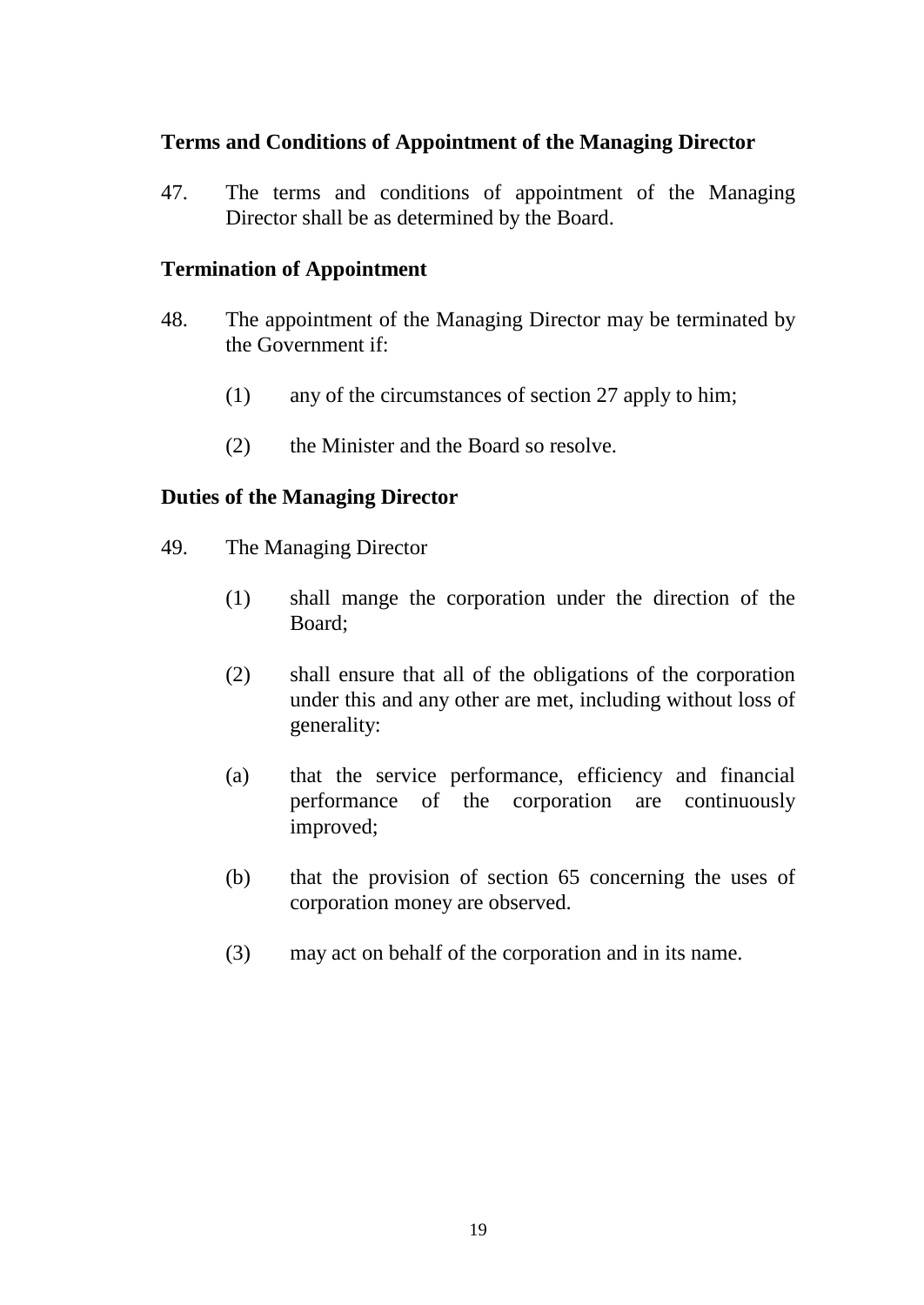## **Acting Managing Director**

50. In the absence from duty in Bhutan of the Managing Director for any reason or during a vacancy in the office of Managing Director, the Chairman may appoint in writing an officer or a Director of the corporation or any other person as acting Managing Director for the times specified in the instrument of appointment.

## **Division 4: Employees**

## **Employees**

- 51.
- (1) The corporation may employ such persons as it considers necessary for the performance of its function.
- (2) The terms and conditions of employment shall be as determined by the corporation.

## **General Responsibility of the Corporation as an Employer**

52. The corporation shall endeavour to achieve high standards in relation to terms and conditions of employment, occupational health and safety and non-discriminatory practices.

## **Definition - Officer of the Division**

53. For the purposes of the Part, a person shall be deemed to be an officer of the Division if he was so employed immediately before the vesting date whether or not the person was on leave or seconded to another Division or agency at that time.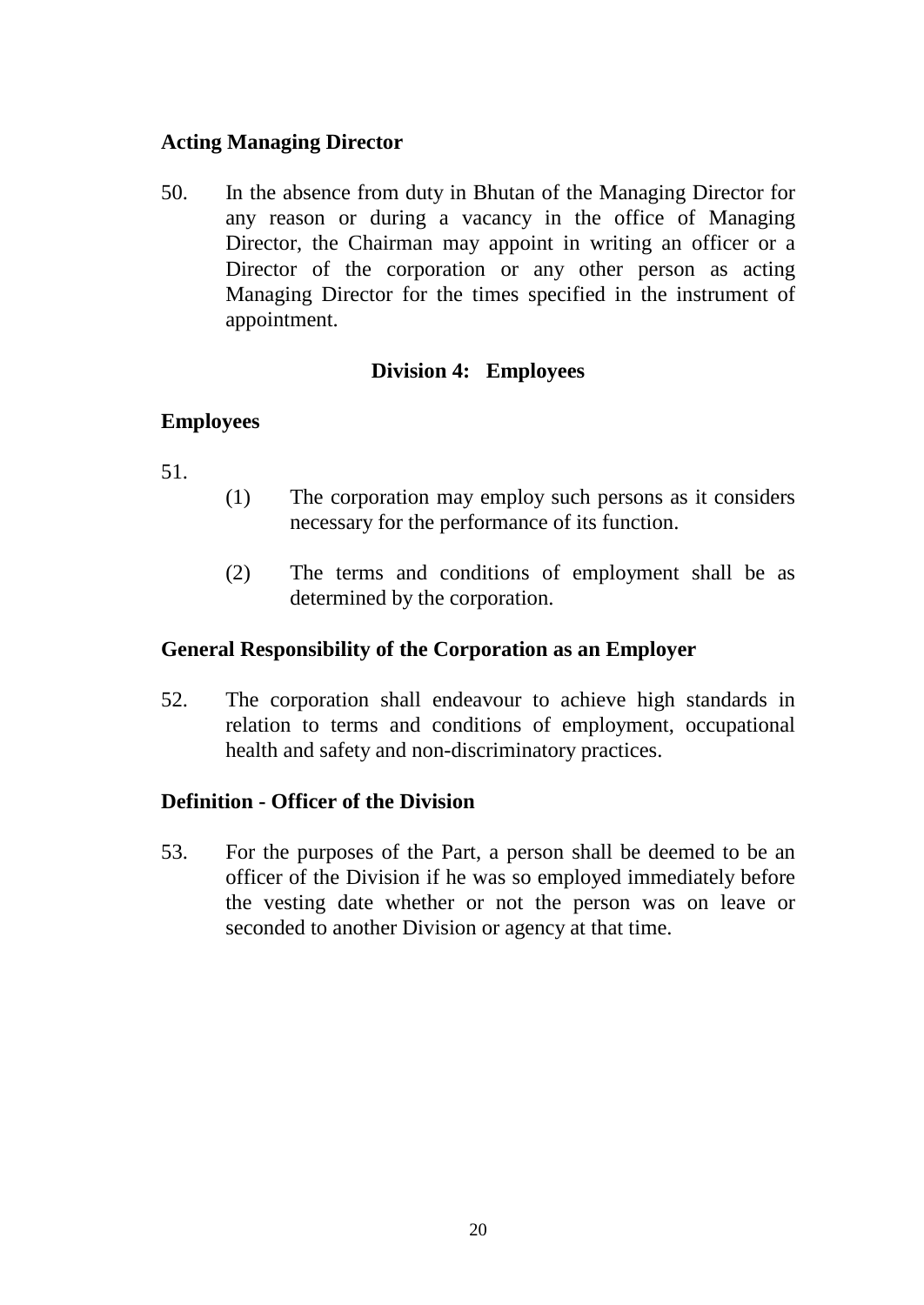## **Transfer of Officers as Employees of the Corporation - Director General's Recommendation**

54. The Director General, in consultation with the Royal Civil Service Commission and the Ministry of Finance shall draw up a list recommending which Officer of the Division should be transferred as employees of the corporation, which shall remain in the Civil Service.

#### **Ministerial Approval of the Transfer**

55. The Minister, after consulting with the Director General of the Division, may approve the list prepared by the Director General in pursuance of section 54.

#### **Conditions of Transfer**

- 56. Officers who transfer as employees of the corporation shall have the following obligations, right and entitlements:
	- (1) They shall resign from the Civil Service at the end of the last day before the vesting date.
	- (2) They shall be paid by the Government their separation gratuity and paid by the Government in lieu of any unused leave entitlements.
	- (3) They shall be eligible to elect to receive their Provident Fund account balance provided that:
	- (a) the election must be made to receive the full balance only;
	- (b) the election may be made not later than the date appointed by the Director General for this purpose and is irrevocable after that date;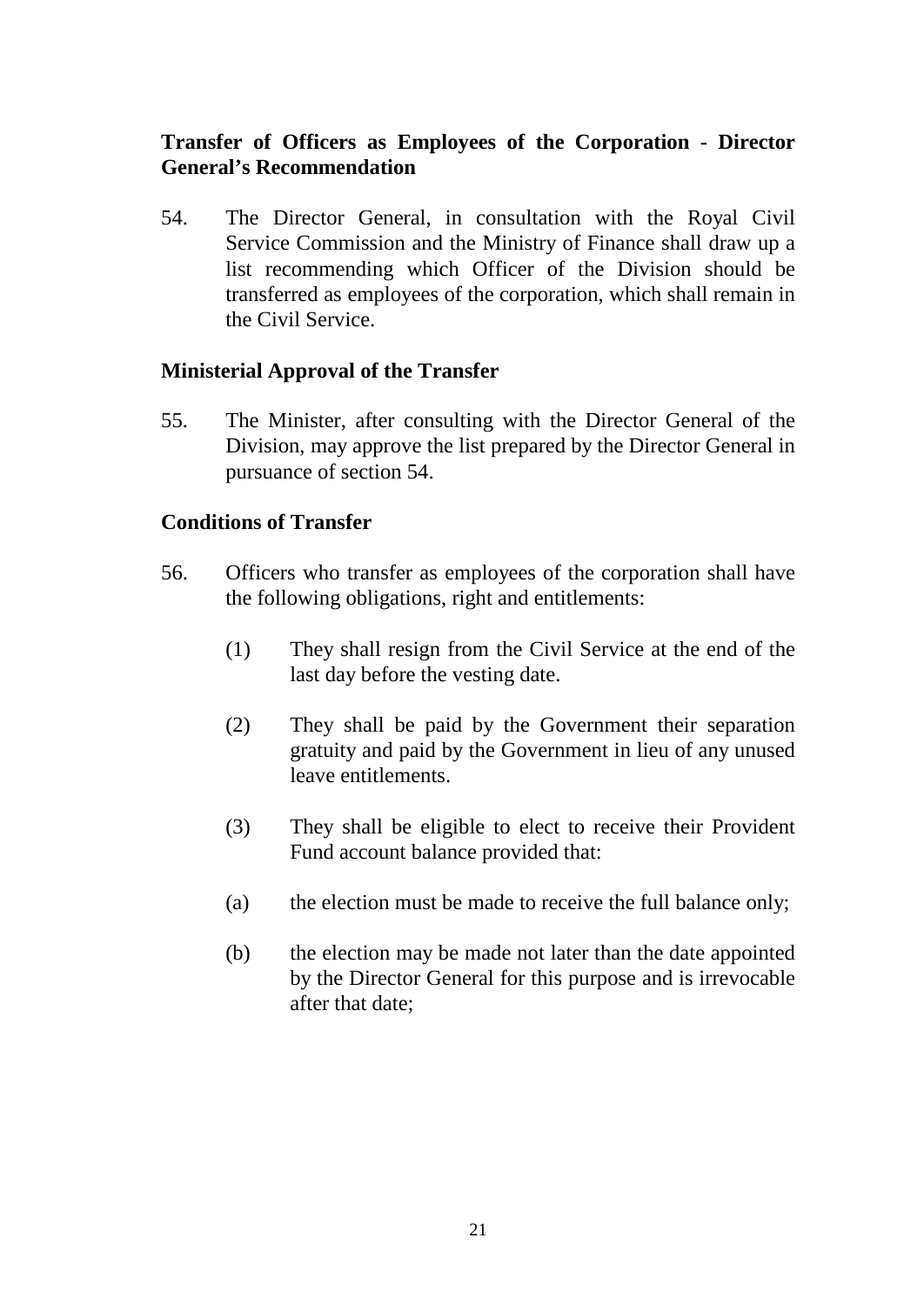- (c) an officer who does not make an election by the appointed date shall retain his Provident Fund account balance in the Fund;
- (4) The Royal Insurance Corporation shall take action in accordance with the written advice of the Director General in accordance with the outcome of the procedures in this section in the case of each officer transferring to the corporation.

#### **Provident Fund Entitlements**

57. Employees who are engaged on or after the vesting date, including officers who transfer to the corporation, shall be entitled to remain or become member of the Royal Insurance Corporation of Bhutan Provident Fund on the same terms and conditions as Civil Servants.

#### **PART 4: FINANCE**

#### **Division 1: General Provisions**

#### **Initial Capital - Determination**

- 58. The initial capital of the corporation shall be as determined in writing by the Minister:
	- (1) as soon as possible after the commencement of this Act;
	- (2) after consultation with the Minister for Finance;
	- (3) taking into account any relevant advice given by the Board;
	- (4) taking into account the determination of assets and liabilities under Division 2.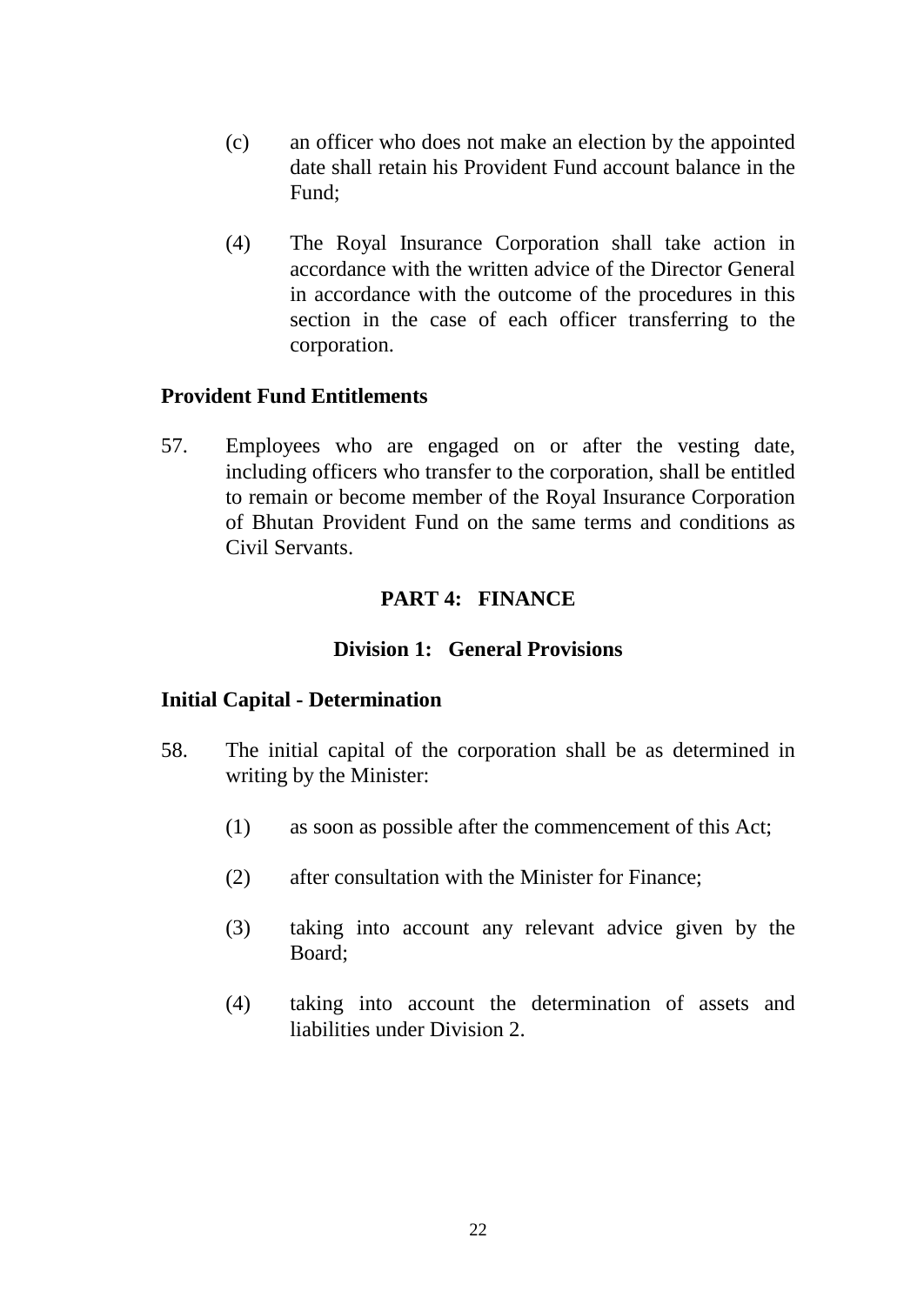## **Form of Initial Capital**

59. The initial capital of the corporation determined under section 58 shall be deemed to be the equity of the government in the corporation.

## **Ongoing Capital**

60.

- (1) the capital of the corporation shall be equal to the sum of:
- (a) the initial capital determined under section 58;
- (b) any part of the corporation's liabilities to the government at the commencement of this Act that is subsequently converted into capital at the direction of the Ministry;
- (c) any amount paid to the corporation by the government after the commencement of this Act for the purpose of providing capital less any amount repaid to the government by the corporation at the direction of the Ministry:
- (d) any part of the corporation's reserves that are converted into capital at the direction of the Ministry.
- (2) In making a direction under this section, the Ministry shall have regard to the advice of the Board;
- (3) Any direction under this section shall be in writing.

## **Payment of Dividends**

61. The corporation may pay dividends to the government on its capital, as determined by the Ministry having regard to the advice of the Board and in accordance with normal commercial practice.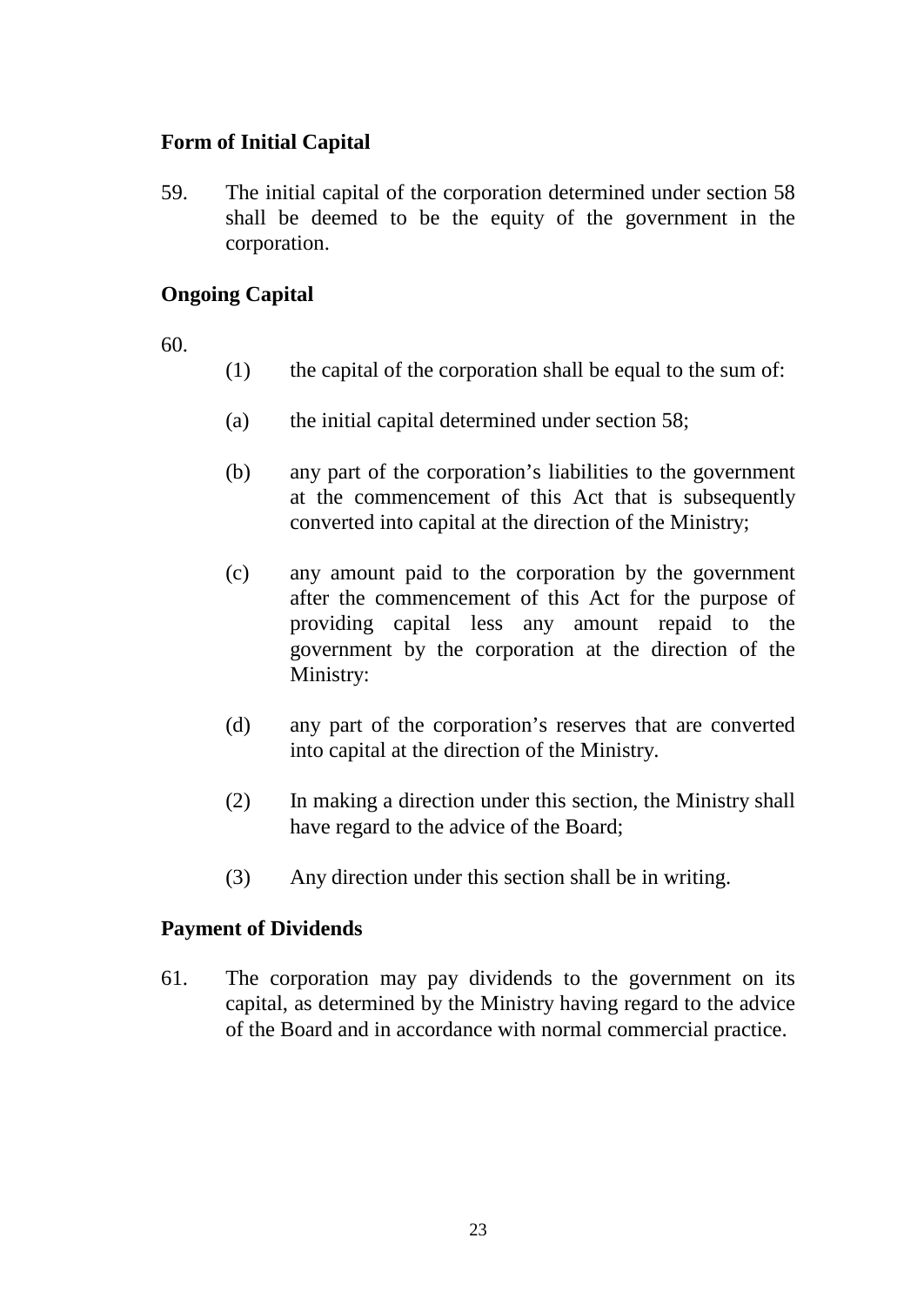## **Financial Objective - Initial**

62. For the first three years after the vesting date the corporation shall generate sufficient revenue to cover all of its operating expenditure and the capital expenditure required to maintain and develop existing operations.

#### **Financial Objective - Ongoing**

63. From the fourth year of operation, the corporation taking one year with another, shall generate sufficient profits to pay dividends to the Government at a normal commercial rate of return as determined by the Ministry and subject to section 64.

#### **Financial Objective - Community Service Obligation Adjustment**

64. The calculation of a dividend under section 63 may be adjusted to take into account the costs of providing uneconomical services to meet the community service obligation in section 10.

#### **Expenditure**

65. Expenditure may be incurred by the corporation only in the performance of its functions and shall be properly authorised in accordance with procedures approved by the Board.

## **Use of Funds Not immediately Required**

66. The Board shall determine in writing a policy for the investment of funds not immediately required and to be invested under subsection 13(12).

#### **Accounting System**

67. An accounting system in accordance with generally applicable commercial accounting standards shall be maintained.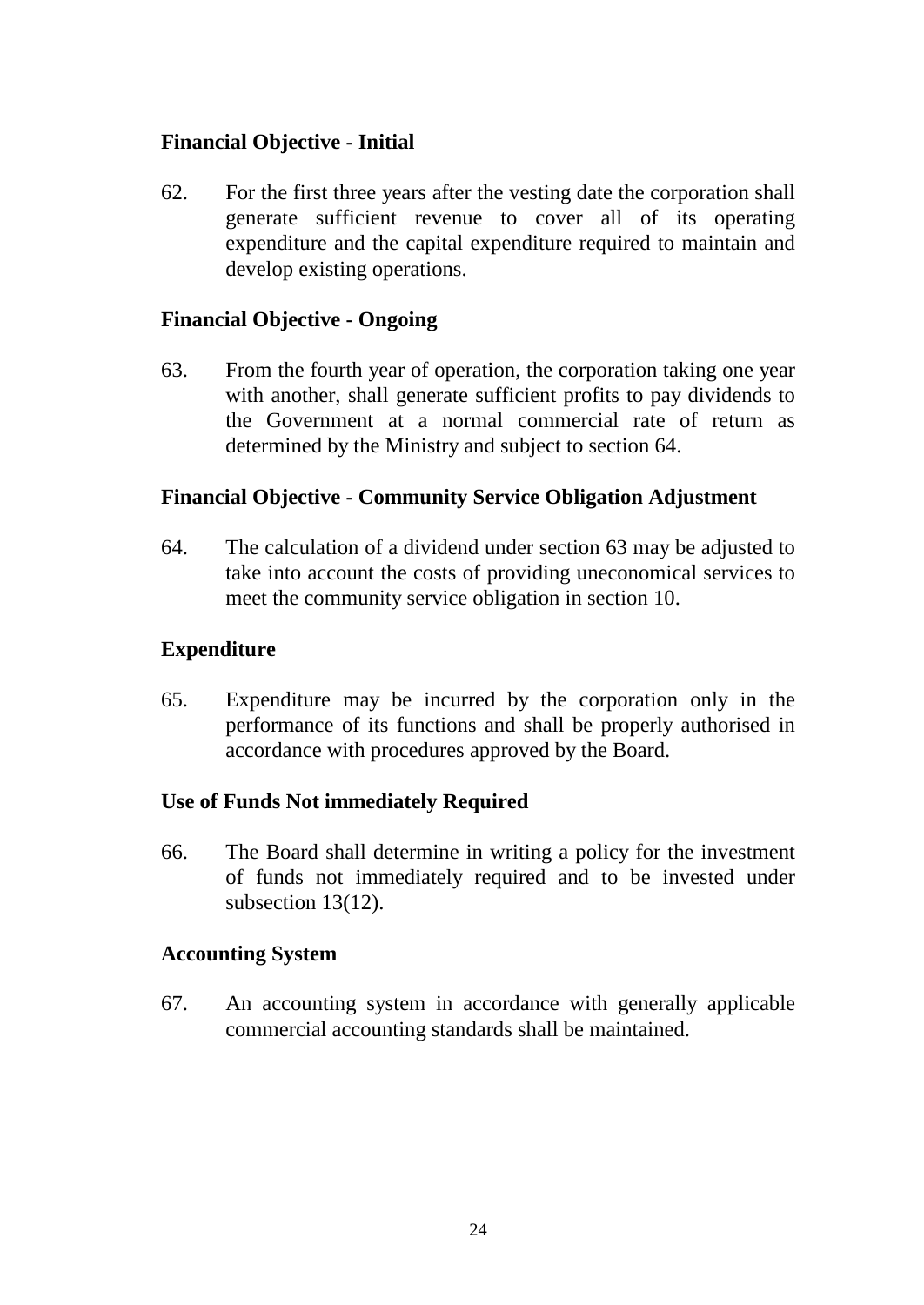## **Financial Year**

68. The financial year shall commence on 1 January or as otherwise determined by the Ministry of Finance.

## **Audit**

69. The Auditor General or a person authorised in writing by him shall audit the accounts of the corporation.

## **Auditor's Certificate**

- 70.
- (1) Each year within 6 weeks of the submission of the annual accounts for audit the auditor shall provide to the Board a certificate stating whether in his opinion:
- (a) the accounts of the corporation give a true and fair view of its transaction during the period of audit and its current financial situation;
- (b) whether the books of the corporation have been kept in accordance with this Act and the relevant accounting standards;
- (c) whether or not the transactions of the corporation have been within the powers of the corporation;
- (d) any other matter which he considers should be brought to the attention of the Board.
- (2) The auditor may at any time during the year prepare and submit to the Board a supplementary audit report.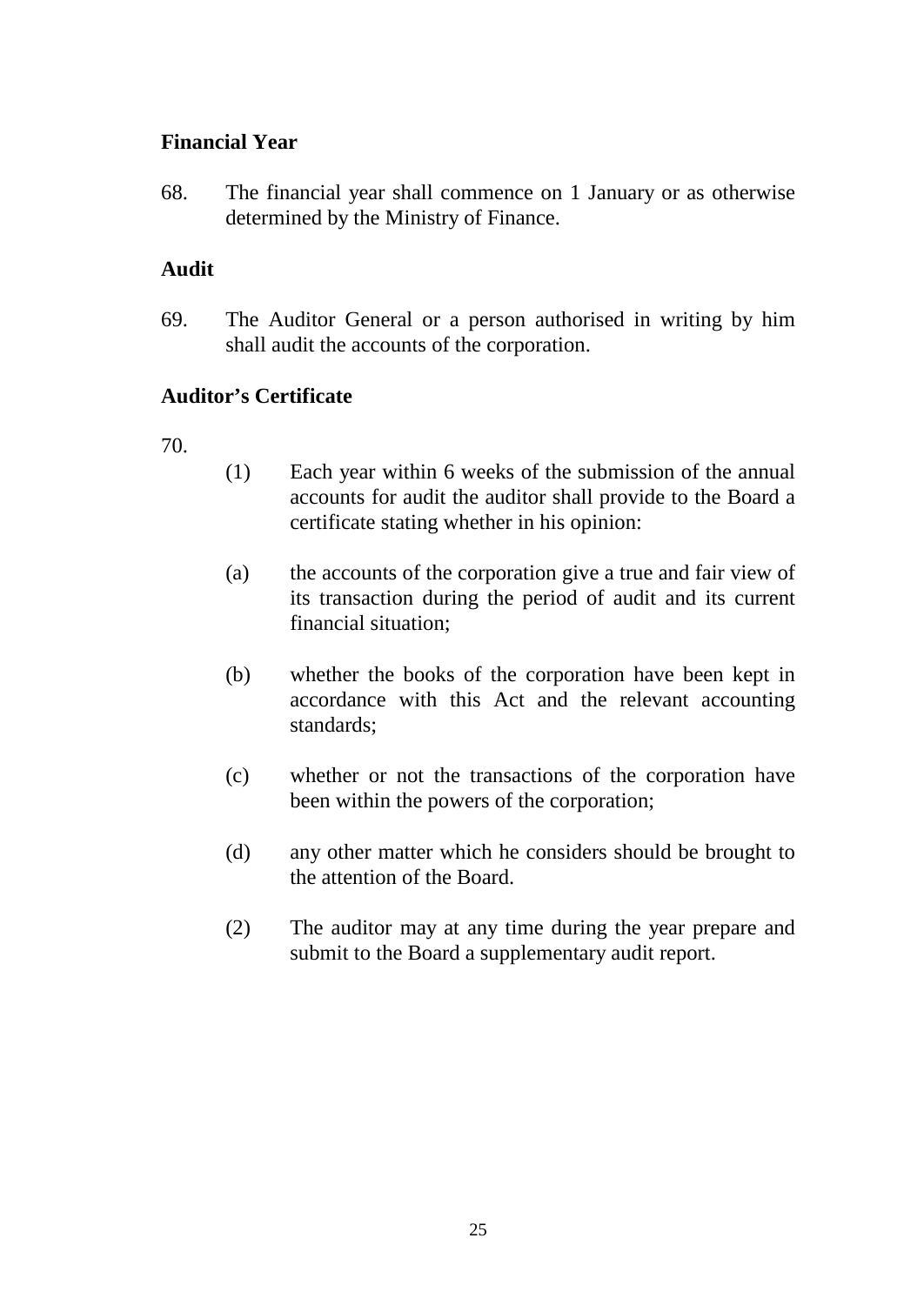## **Conduct of Audits**

- 71.. For the purposes of audit the auditor may:
	- (1) have access for examination to all accounts, records, documents, stocks and premises of the corporation at any reasonable time;
	- (2) require any person to furnish him such information and explanation as he may require.

## **Provision of Information to the Auditor**

72. A person shall not refuse or fail to comply with a request of the auditor under section 71 or provide false or misleading information on purporting to comply with such a request.

*Maximum Penalty: one year imprisonment or equivalent fine.* 

## **Cost of Audits**

73. The cost of audits shall be borne by the corporation unless otherwise determined by the Ministry of Finance.

## **Provident Fund**

74. The corporation shall have the power to establish a provident fund scheme for its employees, or to contribute to a scheme or fund established by others for this purpose.

## **Gratuity Fund**

- 75. The corporation shall establish a Gratuity Fund for its employees and the fund shall be operated and maintained as follows:
	- (1) Funds from the general revenues of the corporation shall be contributed to the Fund so that its balance at any time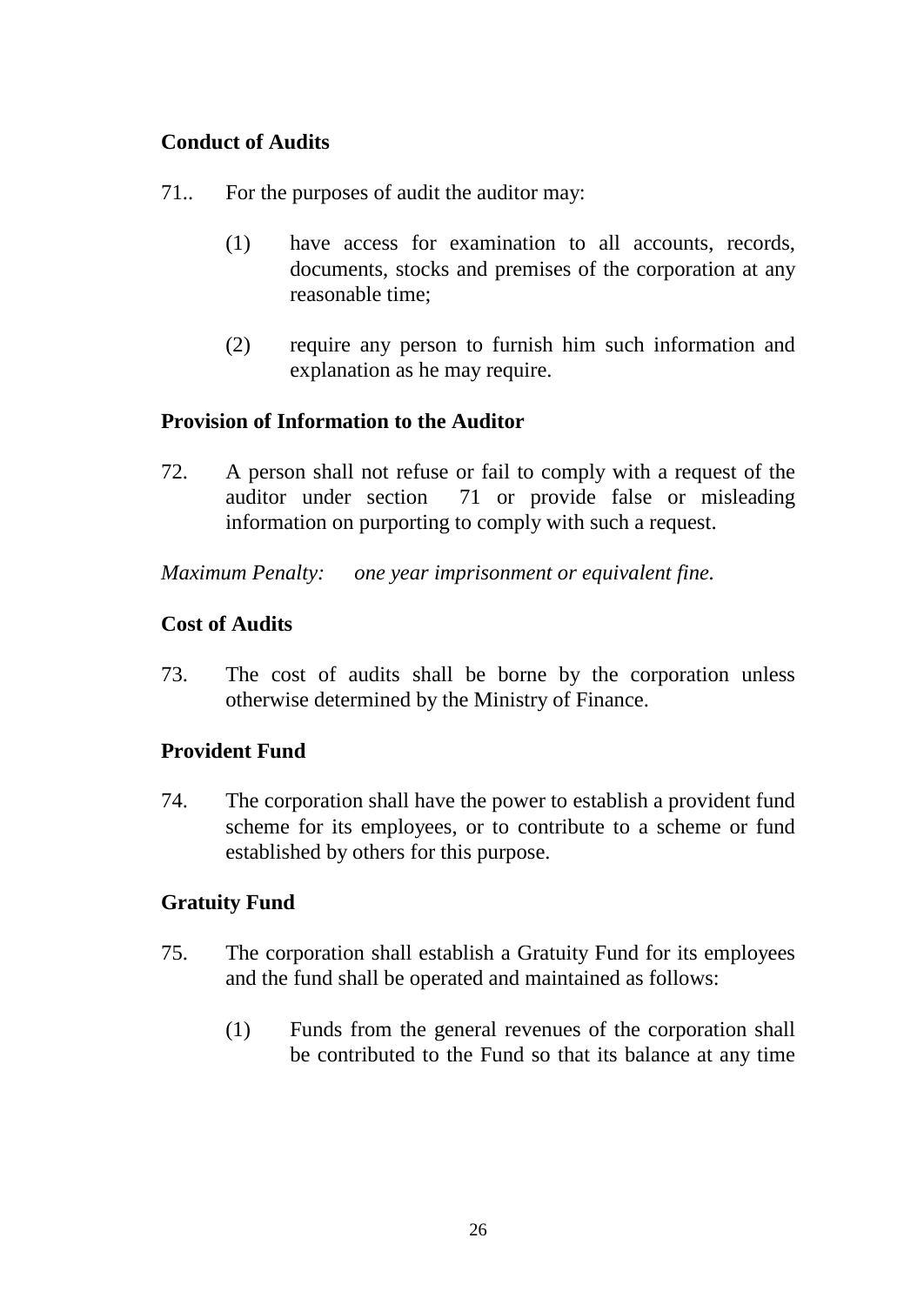equals or exceeds the liability of the corporation if all of its employees were to separate at that time;

- (2) Funds of the Fund may be invested in accordance with a policy determined by the Board but not in the assets or operations of the corporation;
- (3) The Board may appoint a person to manage the Fund on its behalf in accordance with the policy in subsection(2);
- (4) Payments from the Fund may only be made for the operating expenses of the fund including the fees of any person appointed under subsection (3), and to employees on separation.

## **Taxation**

76.

- (1) The corporation shall be exempted from all taxes and duties for the first three years after the vesting date;
- (2) After the expiration of three years from the vesting date the corporation shall pay taxes on the same basis as a company under the Companies Act 1989 as amended or replaced from time to time.

## **Division 2: Transitional Provisions**

## **Transfer of Assets and Liabilities**

77. The Ministry of Finance shall transfer, or caused to be transferred, all of the assets and liabilities of the department in respect of postal services into the name of the corporation.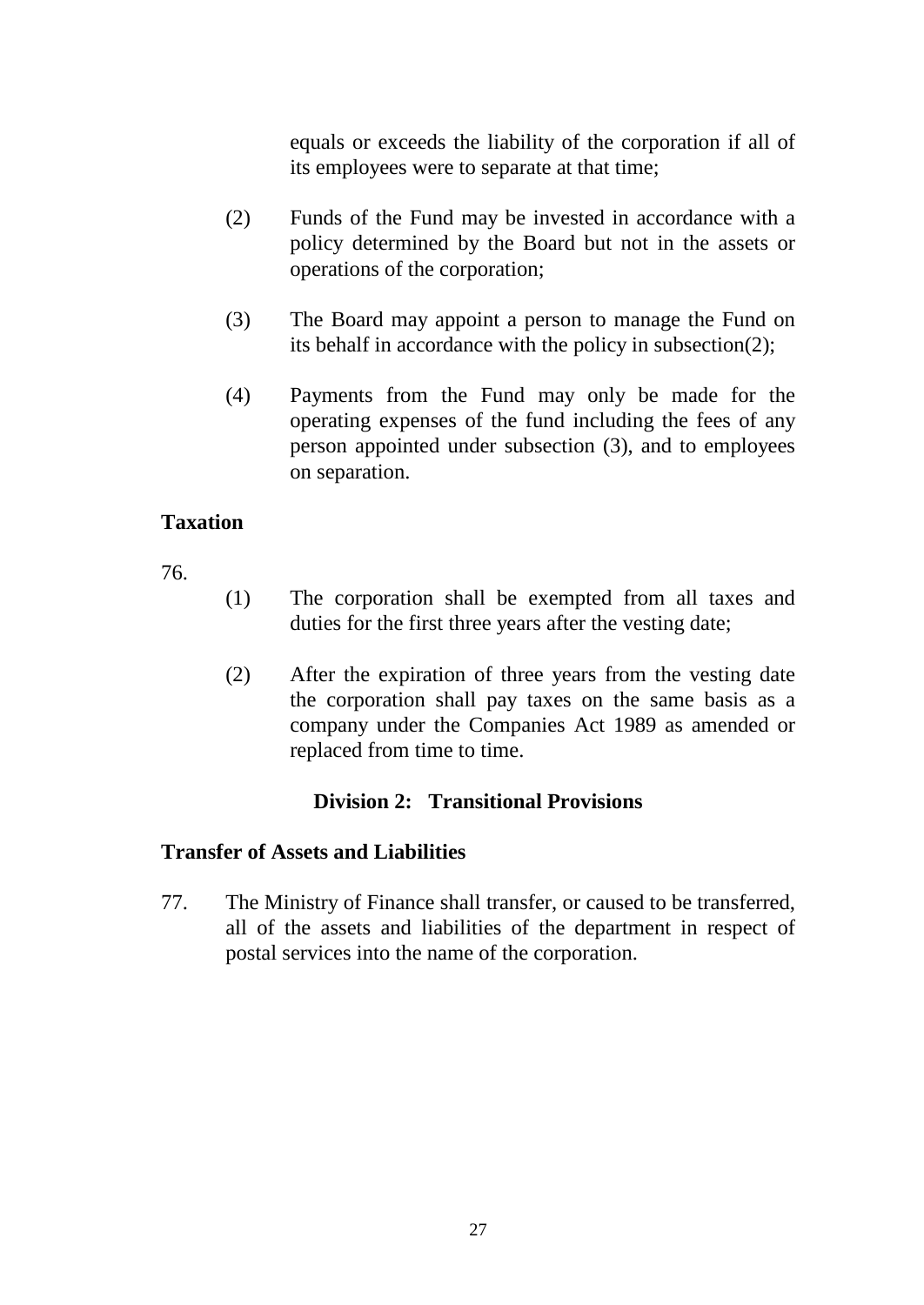## **Definition of Assets and Liabilities**

- 78. For the purposes of section 77, the assets and liabilities of the department shall include, for example:
	- (1) all land, buildings, vehicles, plant, equipment, stores, and any other thing, employed in respect of the postal service;
	- (2) any cash on hand, cash at bank, security, or other financial entitlement of the postal service;
	- (3) any building under construction or item for which an order has been placed but not yet fulfilled where that building or item is intended for the use of the postal service;
	- (4) any debt or financial obligation under contract or otherwise.

## **Method of Valuation of Assets and Liabilities**

- 79.
- (1) all tangible assets and liabilities shall be valued at book value for the purposes of determining the initial capital of the corporation;
- (2) all intangible assets shall be value on actuarial principles;
- (3) the initial value of depreciated assets shall be the original purchase price;
- (4) where capital expenditure has been incurred on an asset during its life, that capital expenditure shall be treated as a separate asset purchased at the date of the expenditure for the purpose of determining the book value of the asset;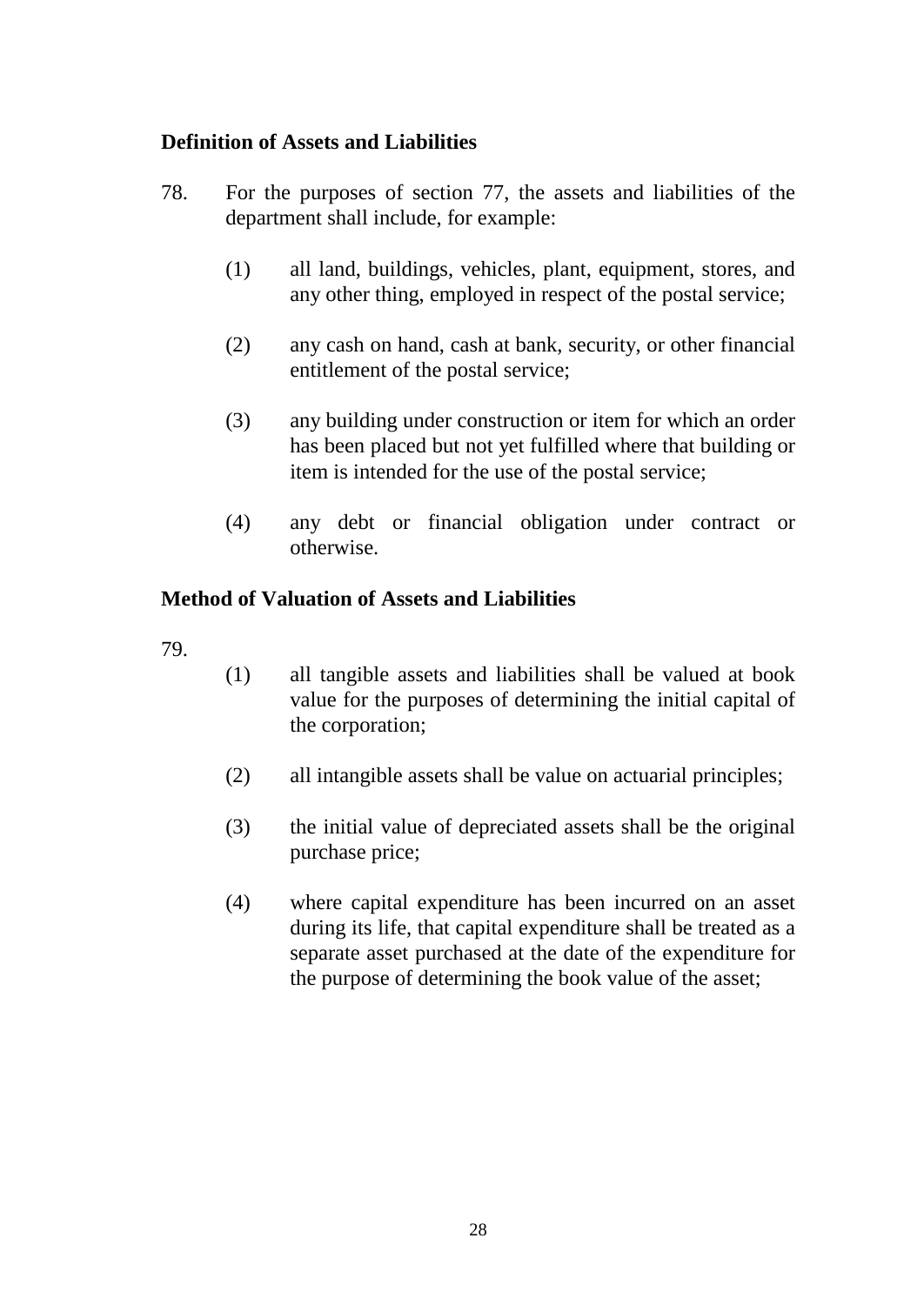- (5) the rate of depreciation used for determining book value shall be the standard rates of depreciation prescribed in the Financial Manual 1988 as amended from time for time.
- (6) any building or item described under section 78(3) shall be paid for by the Government when payment is due and valued at the total purchase price paid by the Government.

#### **Date of Effect**

80. The date of effect of the transfer of assets and liabilities shall be the vesting date.

#### **Certificate of Transfer of Assets and Liabilities**

81. The Ministry of Finance or an officer of the Government authorised by it in writing may certify that a particular asset or liability transferred under section 77 has been so transferred and judicial notice shall be taken of such a certificate not withstanding that any other document or certificate of title has not been amended or re-issued to show the change in ownership.

#### **Contracts and Arrangements**

82. Contracts and other arrangements in force for the department immediately prior to the vesting day shall continue to have effect from the vesting day as if the corporation had entered into the contract or made the arrangement.

## **Provident Funds**

83. At the vesting date the corporation shall assume all of the responsibilities, liabilities and duties of the department and the Government towards the Royal Insurance Corporation Provident Fund in respect of officers of the department who transfer as employees of the corporation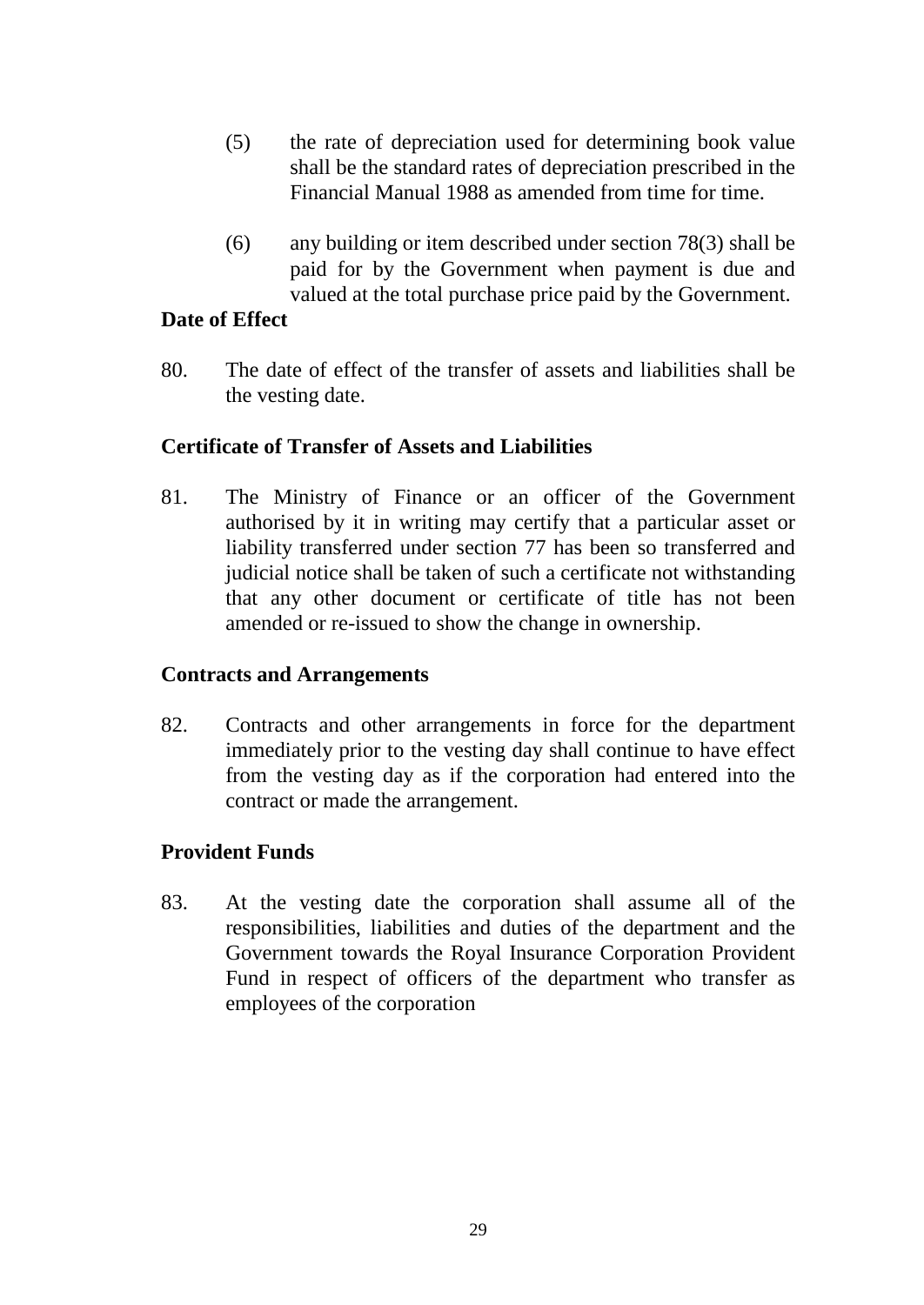## **PART 5: OPERATIONS**

#### **Accountability Document**

84. An annual accountability document shall be prepared by the Board not later than four weeks before the commencement of each financial year. This document shall be submitted to the government.

#### **Contents of Accountability Document**

- 85. The accountability document shall contain at least the following information:
	- (1) the nature and scope of activities;
	- (2) the proposed financial structure;
	- (3) rates of return, service performance targets and other key performance indicators;
	- (4) dividend policy;
	- (5) policy towards subsidiaries, partnerships and joint ventures;
	- (6) an estimate of net worth at the end of the financial year.

#### **Annual Report**

- 86. Not later than four months after the close of each financial year the Board shall publish an annual report of the operations of the corporation, including:
	- (1) the annual financial statements;
	- (2) a statement of corporate objectives and policy;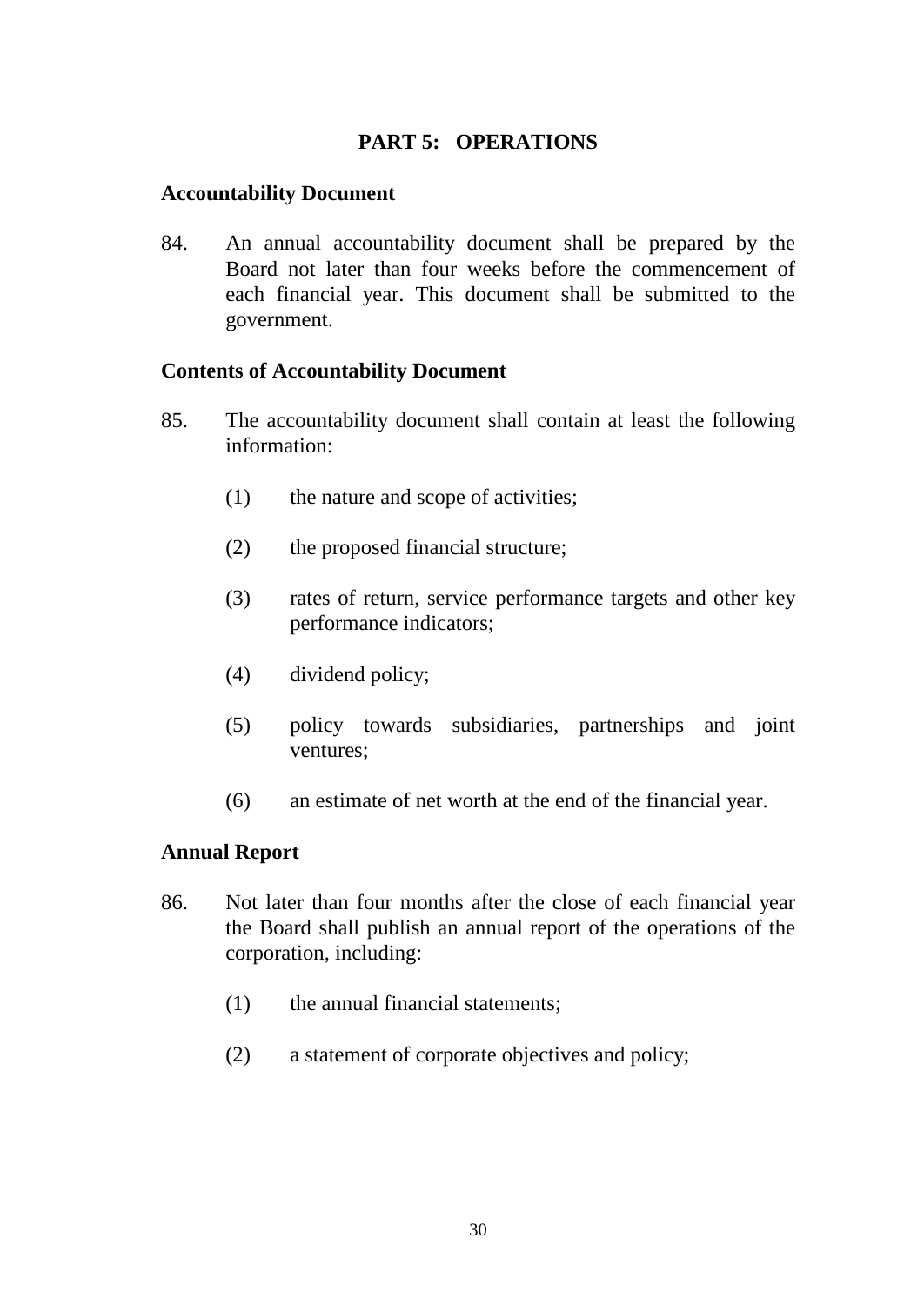- (3) an assessment of the extent to which corporate objectives and policies have been achieved during the year;
- (4) an evaluation of the achievement of performance against standards during the year;
- (5) a summary of operational results for the year;
- (6) the names and qualifications of all Directors and top management.

#### **Trading Name - Bhutan Post**

87. The Trading name Bhutan Post is reserved for the exclusive use of the corporation.

## **Copyright**

88. Making a copy of an item for the purpose of postal transmission by the telecommunications or similar means shall not constitute an infringement of copyright notwithstanding the provisions of any other Act.

## **Undeliverable Items**

- 89. In respect of any item which the corporation has been unable to deliver or return to the sender thereof using its best efforts:
	- (1) The corporation shall have the right to open and examine it for the purpose of determining from the contents the identity and address of the addressee or sender;
	- (2) Opening of items under subsection(1) shall be done only by an officer authorised in writing by the Managing Director or authorised by an office acting under the delegated authority of the Managing Director;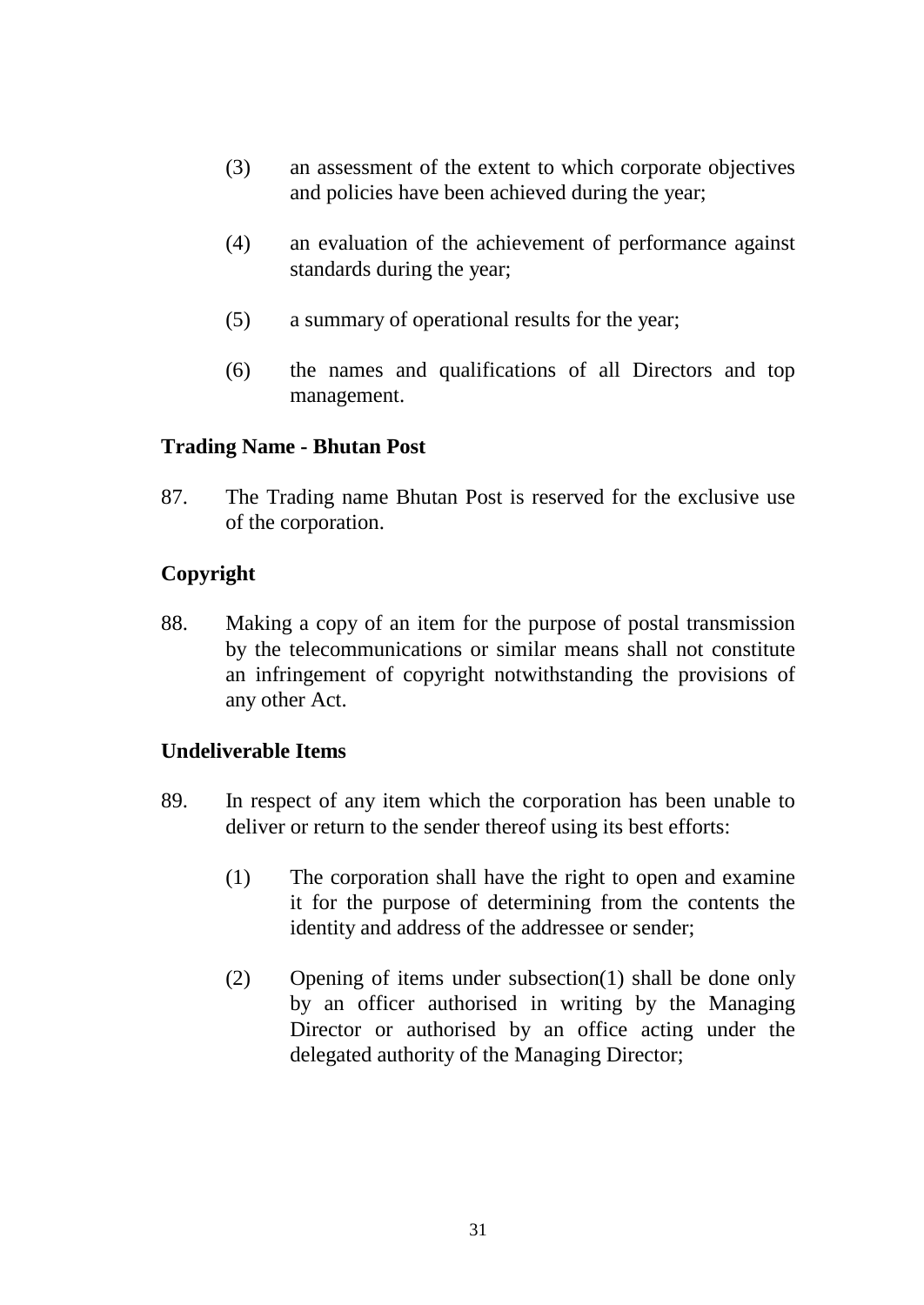- (3) If the corporation is able to find the information described in subsection (1) it shall re-seal the item with an explanation of the reasons and authority for opening it and deliver it without further delay;
- (4) If the corporation is unable to find the information described in subsection (1) it shall hold the item for 6 months after the date of opening, and on being satisfied at any time within that period with the entitlement of any person enquiring for the item, shall deliver it to that person;
- (5) If no enquiry has been received after the expiration of six months from the date of opening the item, it shall have the right to:
- (a) destroy the item or any part of the item;
- (b) sell any of the contents of an item and credit the amount to its operating revenue;
- (6) A record shall be kept of the disposal of any item under subsection (5) for 12 months after the date of disposal.

## **Unclaimed Money**

90.

- (1) If:
- (a) an amount has been received by the corporation for transmission to a person; and
- (b) the amount has not been claimed within one year after becoming payable to the person; the amount shall be paid into an account kept by the corporation called the Unclaimed Money Fund.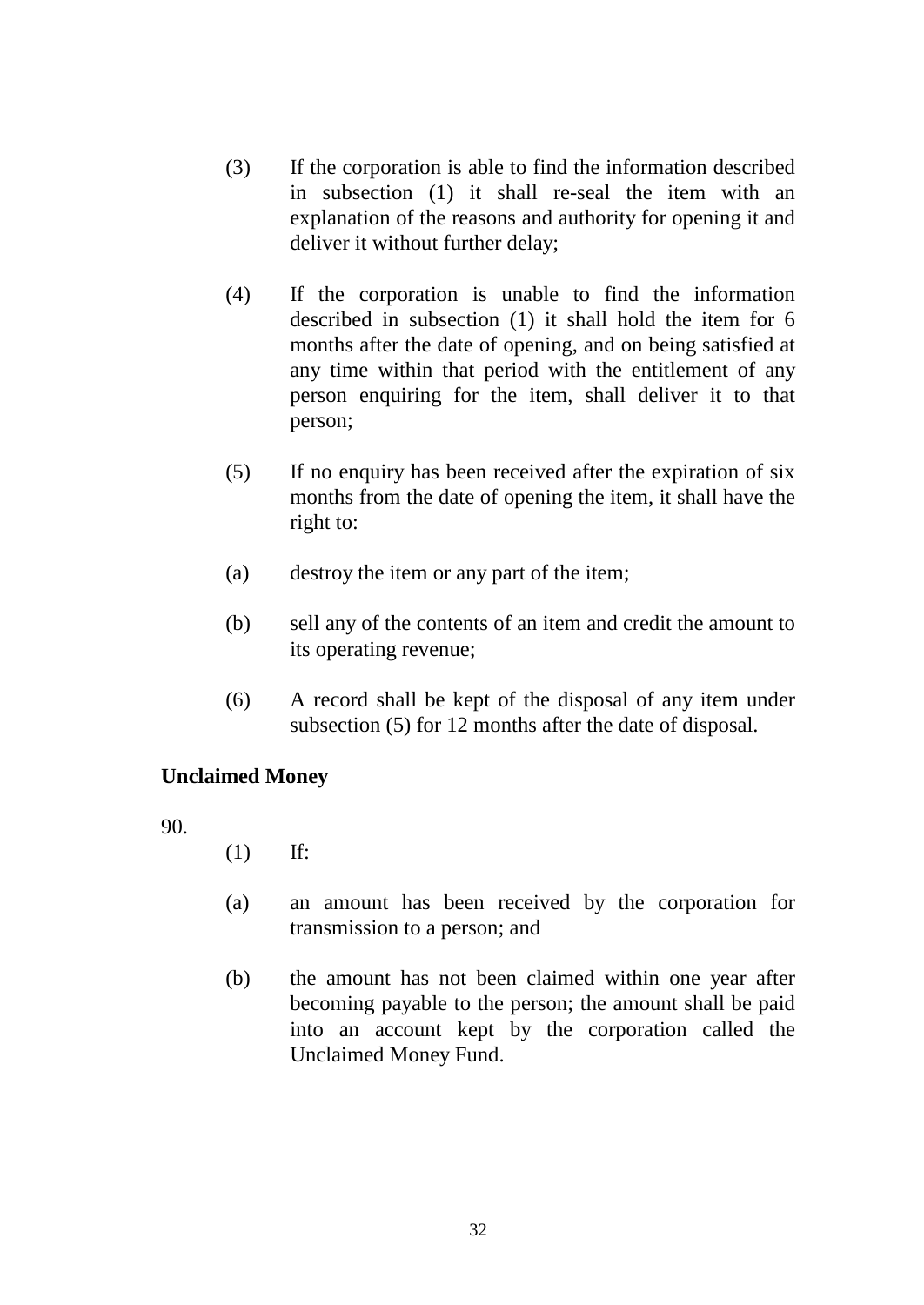- (2) If the corporation is satisfied that a person is entitled to an amount that is in the Unclaimed Money Fund, it shall pay the amount to the person from the Fund;
- (3) Amount that have remained in the Unclaimed Money Fund for a period of 5 years shall be paid out of the Fund into the corporation's general money and shall be forfeited by the person to whom it was payable;
- (4) The corporation shall be entitled to transfer to general revenue any earnings of the Unclaimed Money Fund.

## **Liability of Corporation in Respect of Postal Services etc.**

- 91.
- (1) The corporation and its employees shall not be liable in respect of any injury, loss or damaged suffered by any person by reason of:
- (a) any loss, mis-delivery or delay of or damage to any postal article in the course of transmission by post;
- (b) any failure to provide or delay in providing any postal service or any equipment associated therewith or service ancillary thereto;
- (c) any failure, interruption, suspension or restriction of any postal service or service ancillary thereto or delay of or fault in, any communication by post;
- (d) any loss of secrecy in communication arising from the use of any postal service;
- (e) any wrong payment or delay in payment in connection with any remittance of money through the corporation or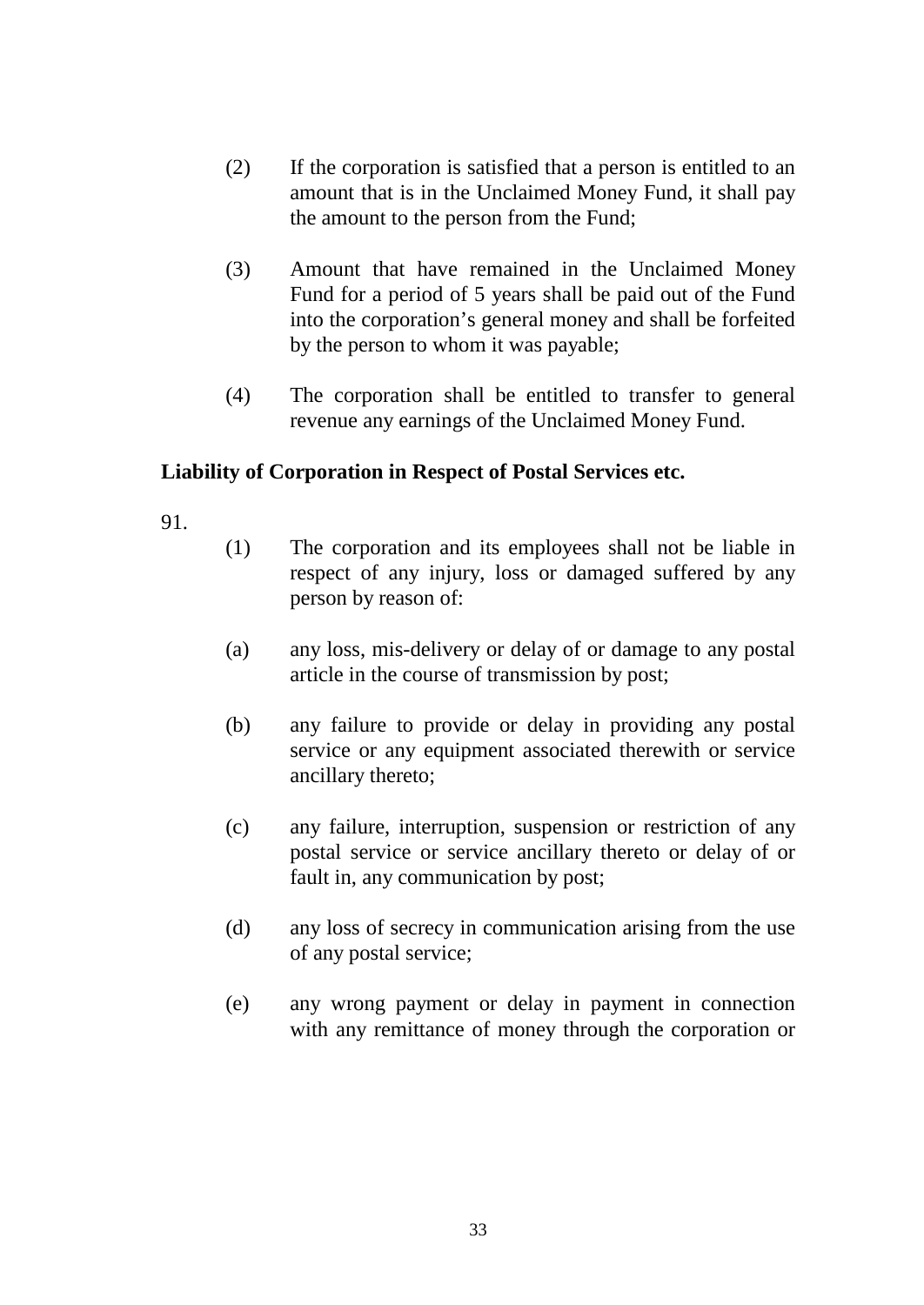any other irregularity in any document used in connection with the remittance;

- (2) Notwithstanding subsection (1), in the event of the loss of or damage to any article enclosed in or forming part of a parcel or insured postal article, or the loss of any registered postal article while in the custody of the corporation, the corporation may pay an indemnity in accordance with the provisions from time to time of the Acts of the Universal Postal Union or any International agreement to which the Kingdom of Bhutan is a party;
- (3) Notwithstanding subsection (1), the corporation may, in its sole direction, pay compensation in respect of any of the events described but the payment of such compensation shall not be construed as an admission of liability;
- (4) Notwithstanding Section(1):
- (a) employees are not exempted from liability for the consequences of any misconduct, deliberate omission or malicious act in relation to matters described in subsection (1);
- (b) any liability of an employee under this section shall not prevent the corporation from applying any penalty under its terms and conditions of employment which may result from the same event.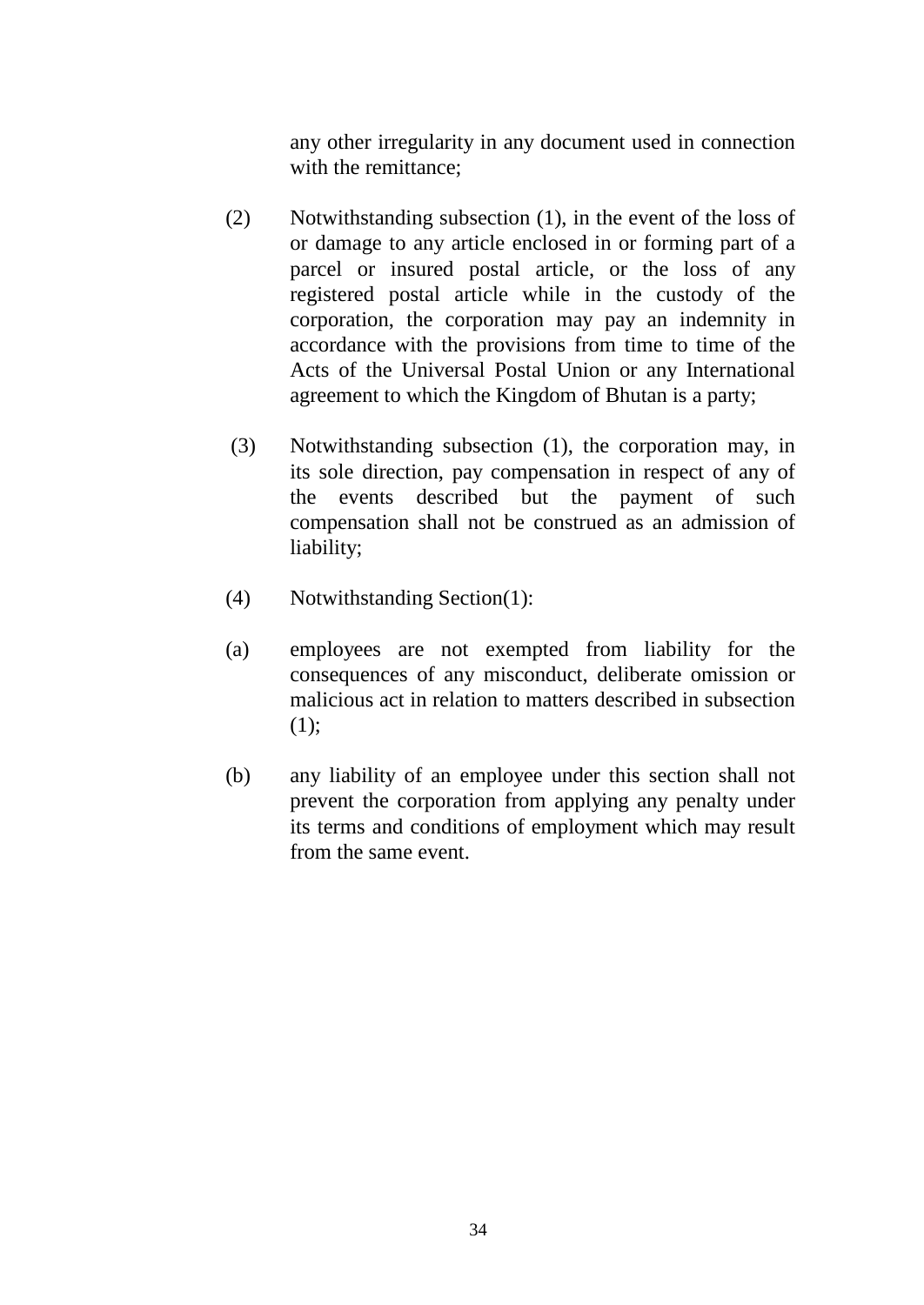## **PART 6: OFFENCES**

## **Division 1: General Provisions**

## **Definition - Employee**

92. In this Part, unless the context otherwise requires, "employee" shall include, in relation to the corporation, any Director, employee, agent, contractor, franchisee or any other person authorised to supply goods or services to or on behalf of corporation.

## **Jurisdiction of Courts**

93. Unless otherwise specified under this or another Act, a Court shall have jurisdiction over offices in the Act.

## **Powers of Authorised Employees**

94. Employees authorised in writing by the Managing Director or by an employee delegated under section 32 for this purpose shall have the power to open and examine letters in accordance with the provisions of this Act.

## **Offences by Bodies Corporate**

95. A body corporate, its managers and any officers or employees responsible for the commission of an offence under this Act shall be jointly and severally liable to punishment to the full extent of any penalty specified under this Act or under another Act for an offence in connection with postal services.

## **Aiding, Abetting, Conspiring or Attempting to Commit an Offence**

96. A person shall not aid, abet, conspire or attempt to commit an offence under this or any other Act in connection with postal services.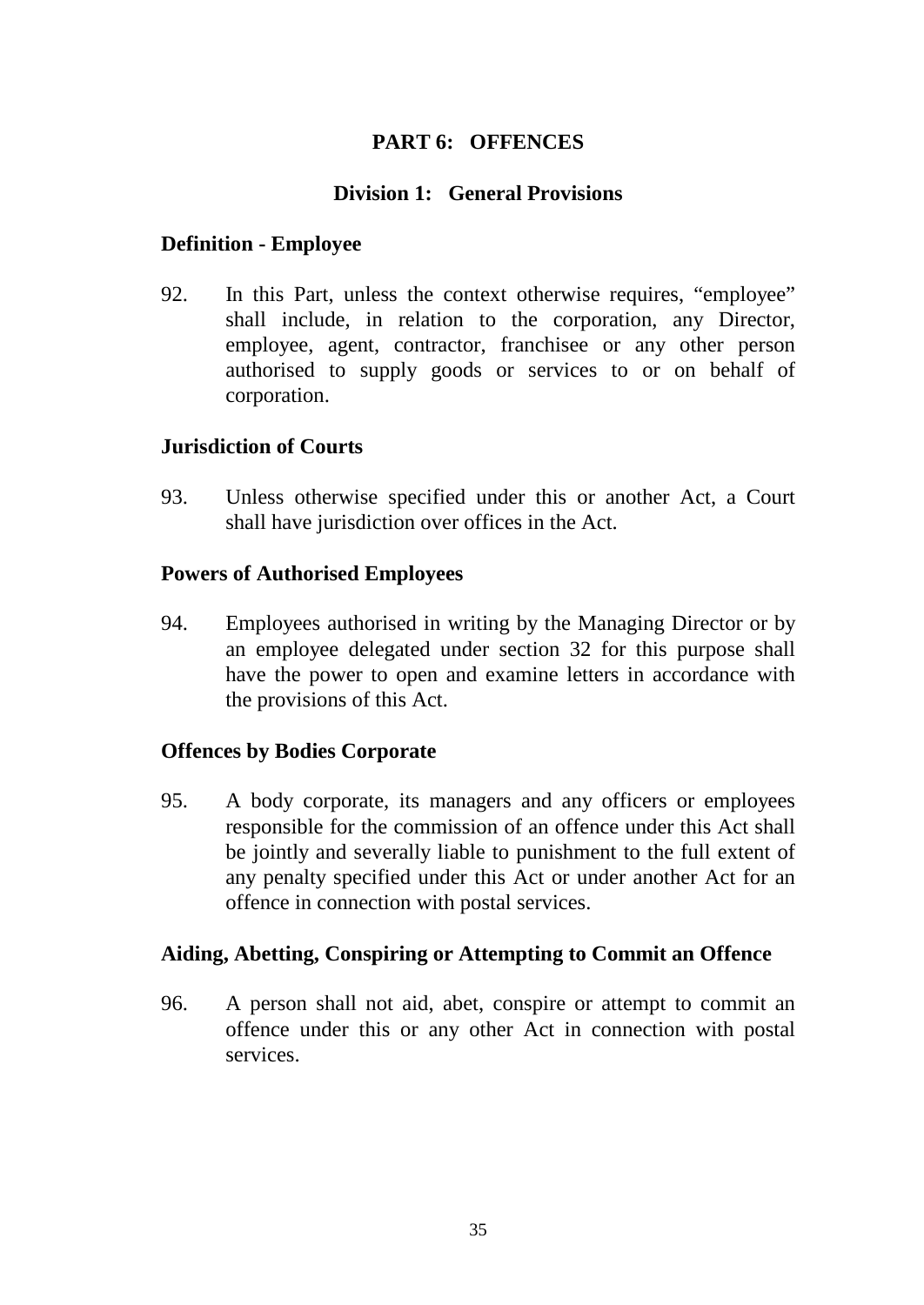*Maximum Penalty: 3 years imprisonment or equivalent fine* 

## **Division 2: Revenue Offences**

#### **Forgery - General Prohibitions**

- 97. A person shall not:
	- (1) forge a postage stamp;
	- (2) knowingly possess, sell, use or attempt to use forged stamps;
	- (3) knowingly possess any of the means of production of postage stamps, including paper used for the printing of postage stamps;
	- (4) reproduce postage stamps without the written approval of the corporation.
- *Maximum penalty: 5 years imprisonment or equivalent fine plus the repayment to the corporation of any financial loss to it or the equivalent further term of imprisonment.*

## **Forgery - Extent of Prohibitions**

- 98. The prohibitions in section 97 extend to:
	- (1) the postage stamps of any country;
	- (2) all stamps issues, past and current;
	- (3) Money Order and other valuable postal stationery as if they were postage stamps.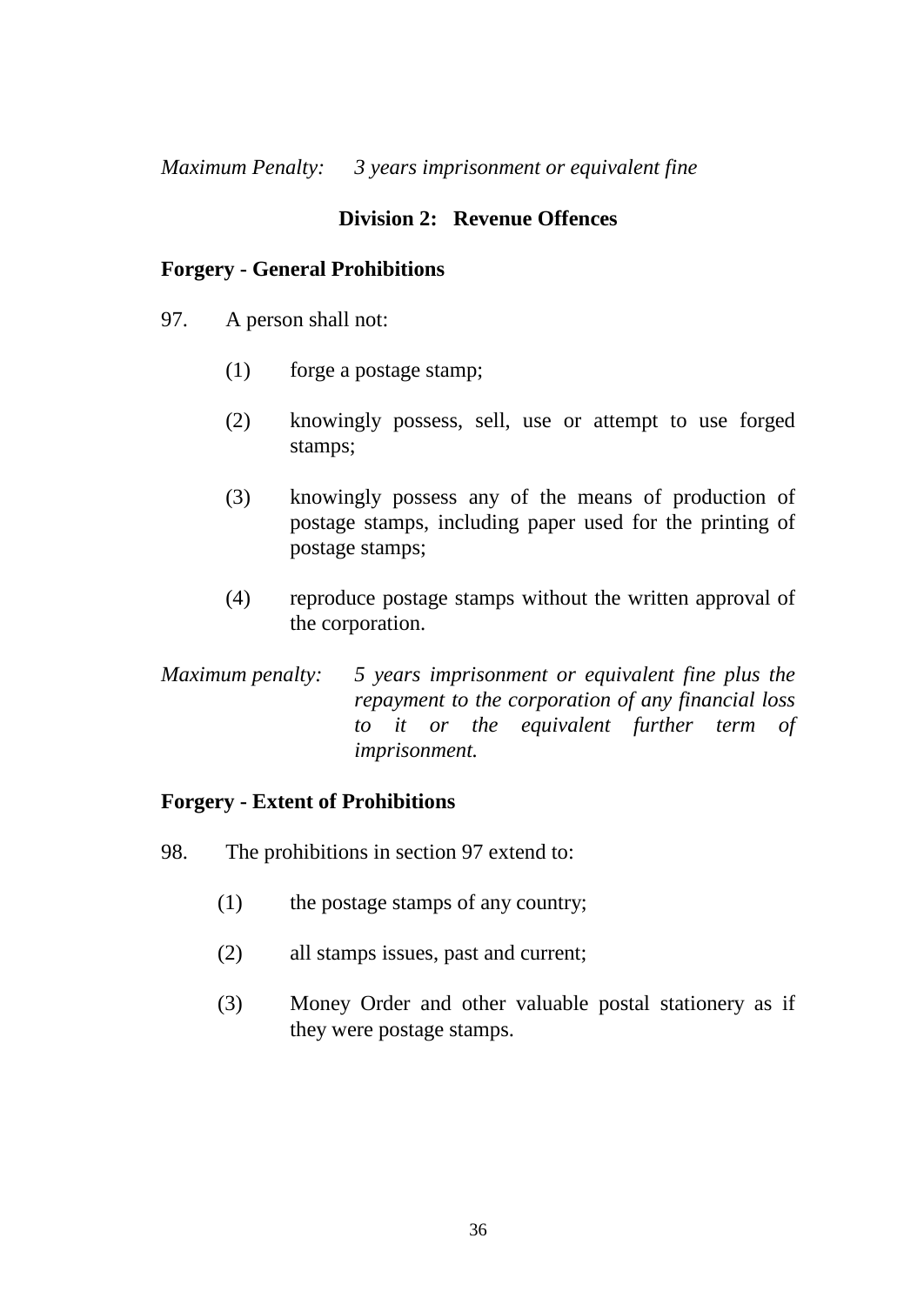## **Other Revenue Offences**

99. A person shall not:

- (1) re-use a postage stamps with intended to defraud;
- (2) remove a postage stamp from a postal article;
- (3) remove a cancellation mark from a postage stamp or knowingly possess such a stamp;
- (4) evade the due postage on any article posted by him;
- (5) sell a postage stamp below its face or retail price except that the corporation may sell a postage stamp to one of its authorised agents at a price below its face or retail value;
- (6) Misappropriate or steal any money of the corporation, including money held by the corporation as a trustee or agent;
- (7) pay money of the corporation that has not been properly authorised in accordance with section 65.

*Maximum Penalty: 5 years imprisonment or equivalent fine plus the repayment to the corporation of any financial loss to it or the equivalent further term of imprisonment.* 

## **Revenue Offences by employees**

- 100. An employee shall not:
	- (1) demand or accept postage or any other payment due to the corporation other than at properly authorised scales of charges provided that an authorised employee of the corporation may offer discounts in accordance with approved policy;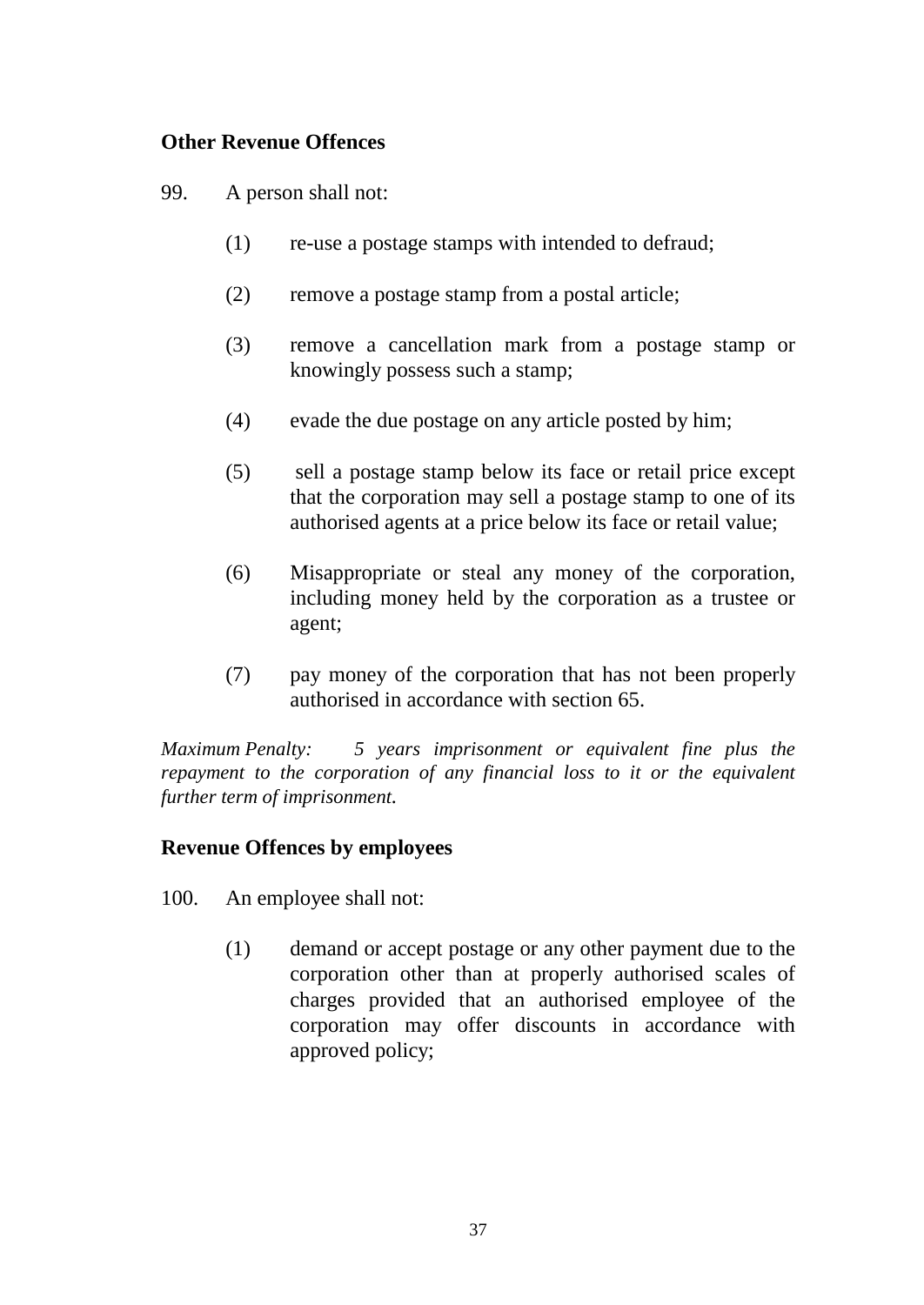(2) take part in the decision to award a contract where he has a direct or indirect financial interest on the outcome provided that the Managing Director may approve in writing the participation of an employee after the full facts have been disclosed to him and he is of the view that the participation of the employee is in the best interest of the corporation.

*Maximum Penalty: 2 years imprisonment or equivalent fine.* 

#### **Infringement of Reserved Services**

101.

- (1) Where a person has engaged, or is proposing to engage, in conduct that involves, or would involve, an infringement of the exclusive right that the corporation has under Division 4 of Part 2, the corporation may apply to the High Court for relief;
- (2) The relief that may be granted includes:
- (a) an injunction; and
- (b) at the option of the corporation, either damage or an account of profits; and
- (c) where the person is a foreigner trading in Bhutan under a license from the Ministry of Trade or another Agency of the Government, an order for cancellation of that license;
- (d) where that person is a company registered under the Companies Act 1989 as amended or replaced from time to time, an order for the cancellation of that registration.
- (3) Where the High Court has ordered the cancellation of a licence or registration under subsection (2), the person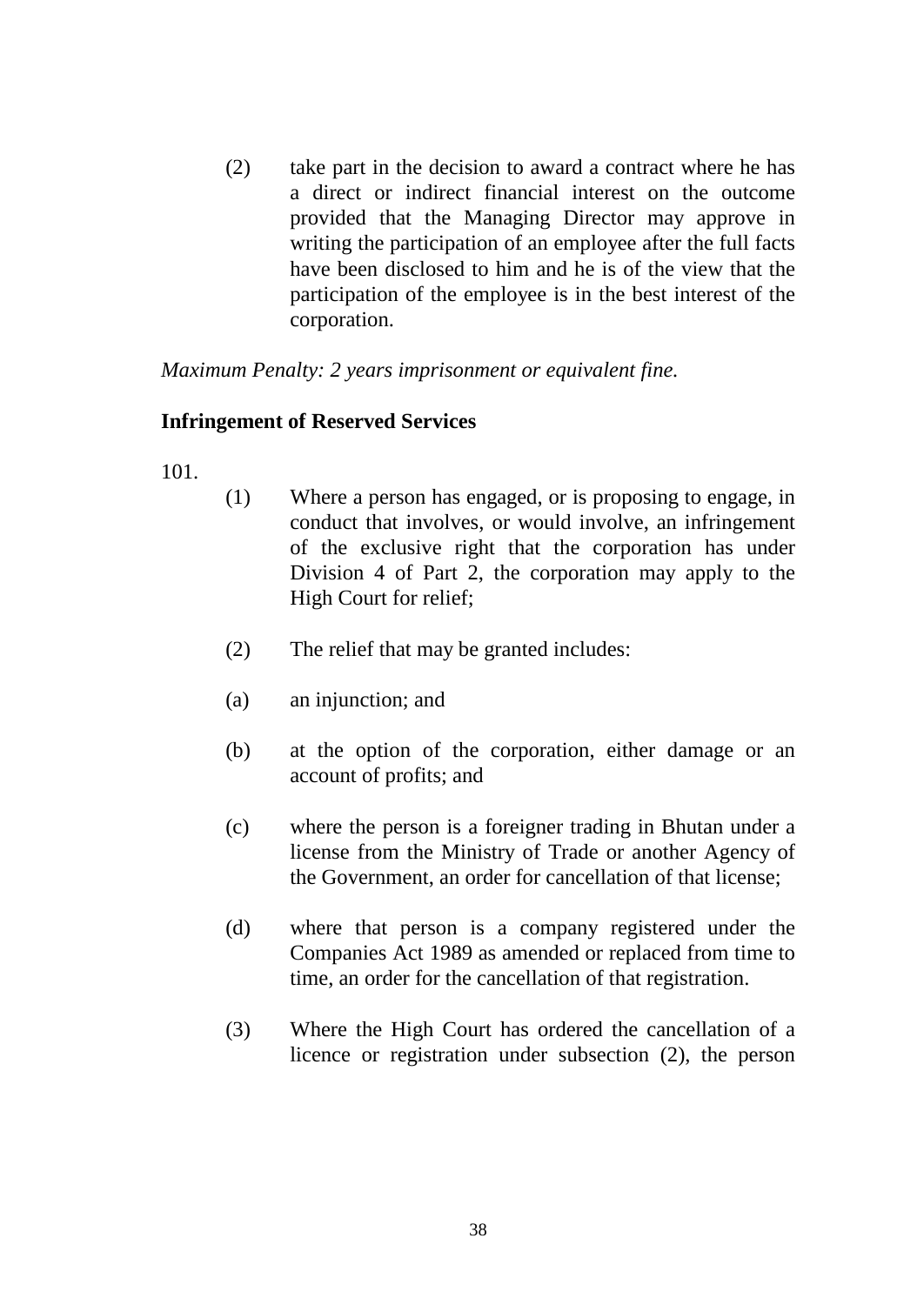shall not be eligible again for licensing or registration for five years from the date of cancellation of the licence or registration;

- (4) Where, in the opinion of the High Court, it is desirable to do so, the Court may grant an interim injunction pending determination of an application under subsection (1);
- (5) The power of the High Court to grant an injunction restraining from a person from engaging in conduct may be exercised:
- (a) whether or not it appears to the Court that the person intends to engage again, or continue to engage in conduct of that kind;
- (b) whether or not the person has previously engaged in conduct of that kind;
- (c) whether or not there is imminent danger of substantial damage to the corporation if the person engages in conduct of that kind.

## **Dutiable Imports**

102. Where an employee has a reasonable suspicion that an attempt is being made to avoid payment of customs or other duties on a postal article he shall make his suspicion known to the Government agency responsible for the collection of duty through the procedures established by the corporation for this purpose.

## **Division 3: Protection of the Mail and Postal Property**

#### **Protection of the Mail**

103. In relation to postal articles, postal messages and mail bags, a person shall not: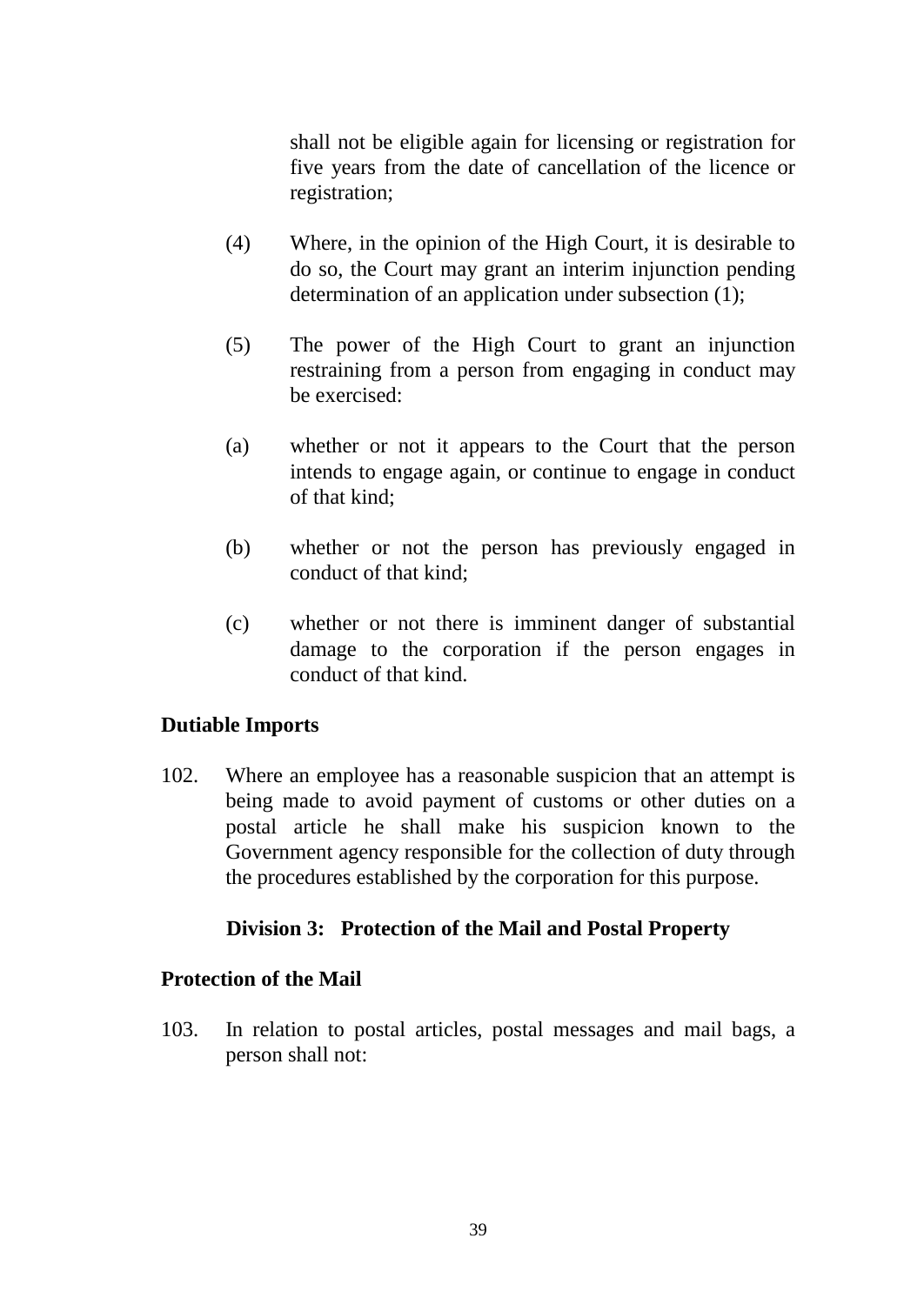- (1) deliberately or knowingly and without authority damage, destroy, delay, or violate them;
- (2) steal, hide or dispose of them in any way without authority;
- (3) deliberately or knowingly obstruct their acceptance, carriage or delivery;
- (4) obtain delivery of them by false representation or pretences;
- (5) receive them knowing them to be stolen;
- (6) deliberately or carelessly deliver them incorrectly;
- (7) forge or falsify any postal article or message;
- (8) intercept any postal message.

*Maximum Penalty: 5 Years imprisonment or equivalent fine.*

## **Protection of Postal Property and Information**

104.

- (1) A person shall not falsify or destroy without authority postal documents or records;
- (2) A person shall not knowingly and without authority damage, destroy, deface, steal or infect with a computer virus any postal property;
- (3) A person shall not disclose any information concerning commercial dealings, employee records, plans, finances or performance of the corporation except under the following circumstances: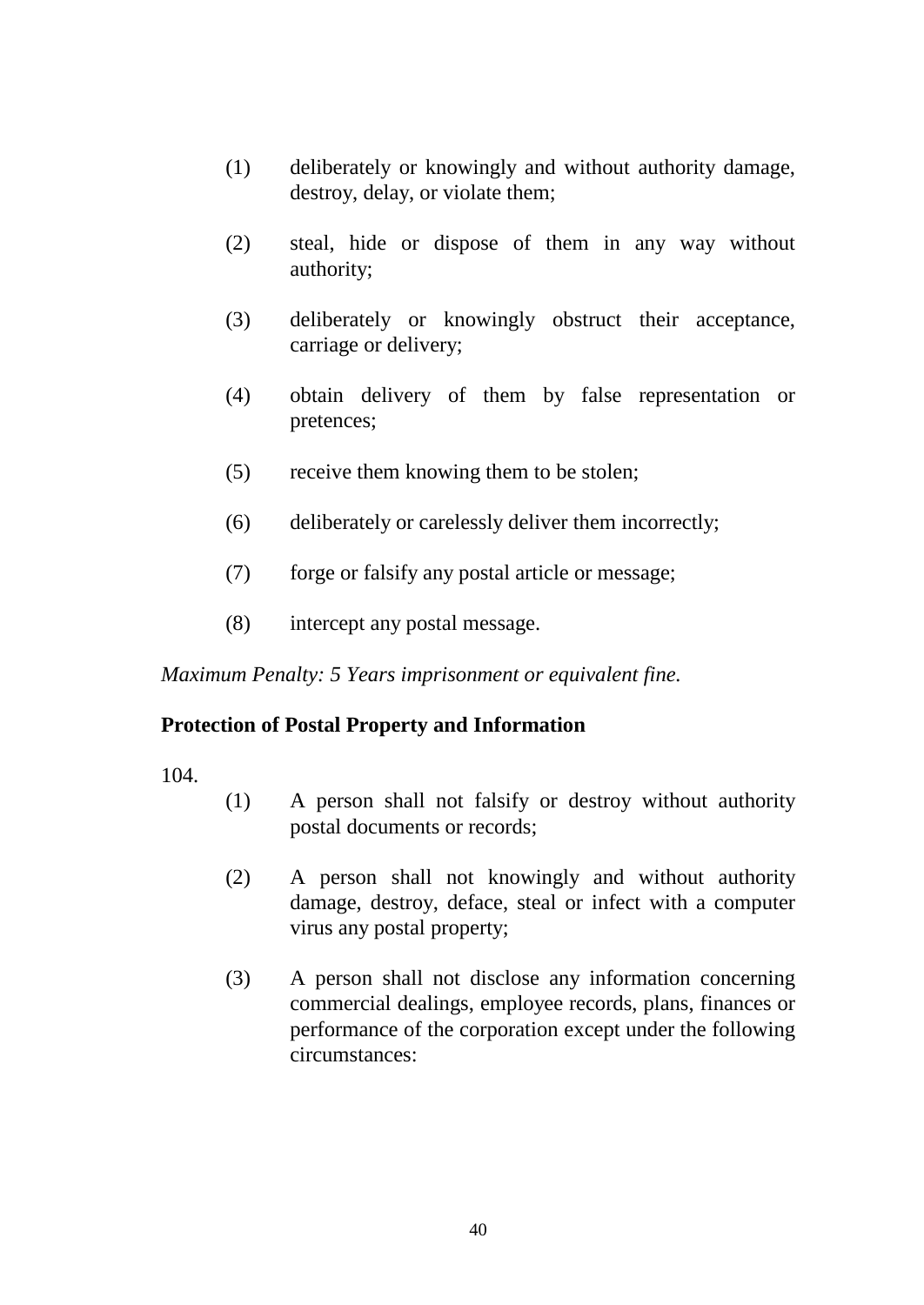- (a) by a Director or employee in the course of his duties;
- (b) when authorised by law and due process has been followed:
- (c) as a Court witness under summons;
- (d) to an authorised law enforcement officer.
- (4) A person shall not imitate the identity of the corporation, including without loss or generality:
- (a) the erection of unauthorised signs purporting to be the corporation or an agent, franchisee or contractor of the corporation;
- (b) the unauthorised use of any trading name, mark, sign, symbol, uniform or other identifying feature of the corporation;
- (c) claiming falsely in writing or otherwise to be an employee, agent, franchisee or contractor of the corporation.

*Maximum Penalty: 5 years imprisonment or equivalent fine.* 

## **Division 4: Privacy**

#### **Opening and Detention of Postal Articles**

- 105. A person shall not open a postal article in the course of transmission by post except:
- (1) by an employee authorised by the corporation for the purposes of subsection  $(3)$ ,  $(4)$  or  $(5)$ ;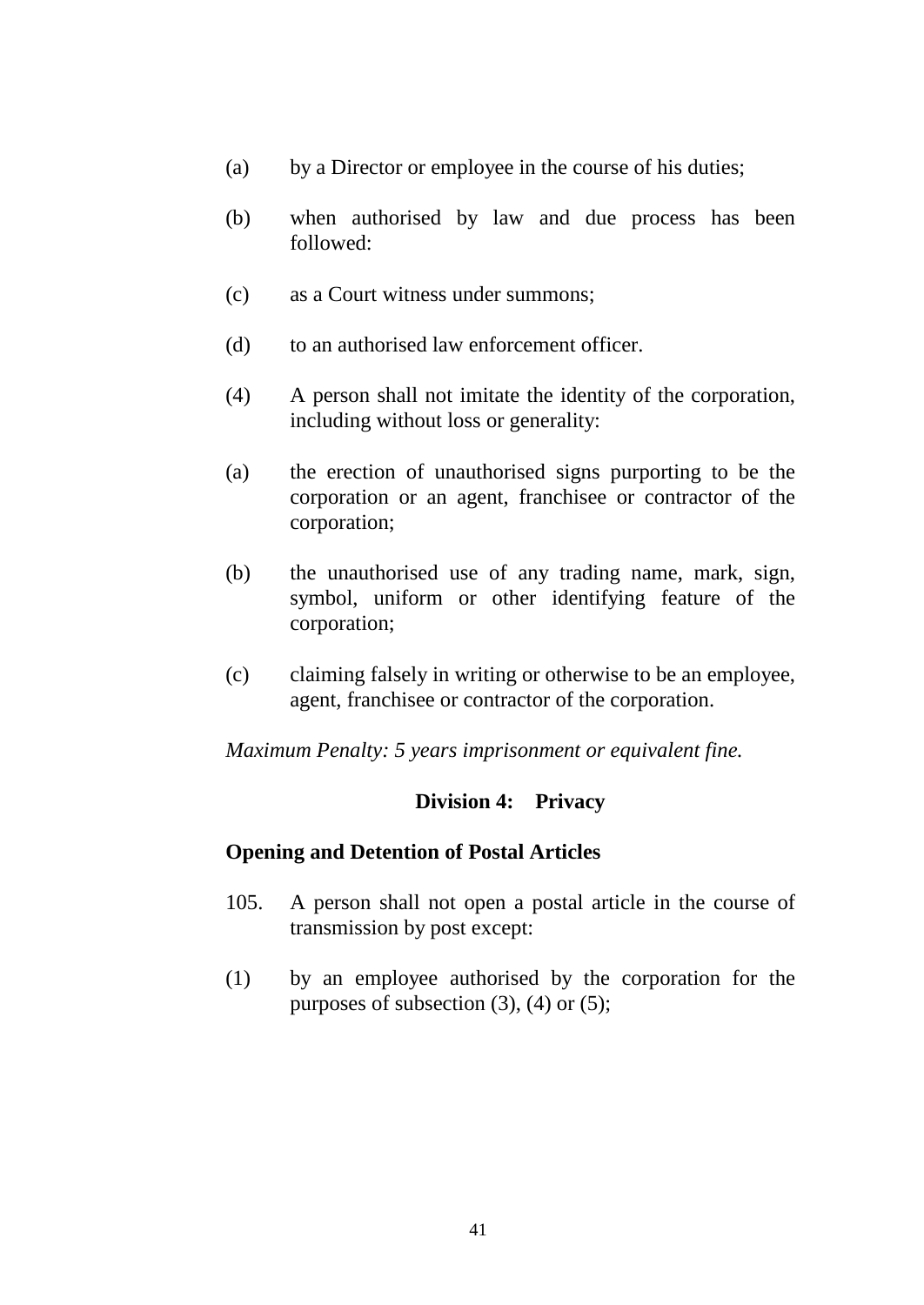- (2) by an officer or an employee of a Government agency authorised under any other law for the purposes of that law;
- (3) to reduce any threat to the life, health or property or any person;
- (4) to present the contents of the article for inspection by an officer or employee described in subsection (2);
- (5) to detect the carriage of items which are prohibited under section 111.

*Maximum Penalty: 7 years imprisonment or equivalent fine.* 

#### **Disclosure of Contents or Existence of Postal Articles**

- 106. An employee shall not disclose the contents or existence of any postal article, except;
	- (1) in the course of the performance of his duties as an employee;
	- (2) to an authorised employee for purposes authorised under this Act;
	- (3) when otherwise authorised by law and due process has been followed;
	- (4) as a court witness under summons;
	- (5) to an authorised law enforcement officer.

*Maximum Penalty: 2 years imprisonment or equivalent fine.*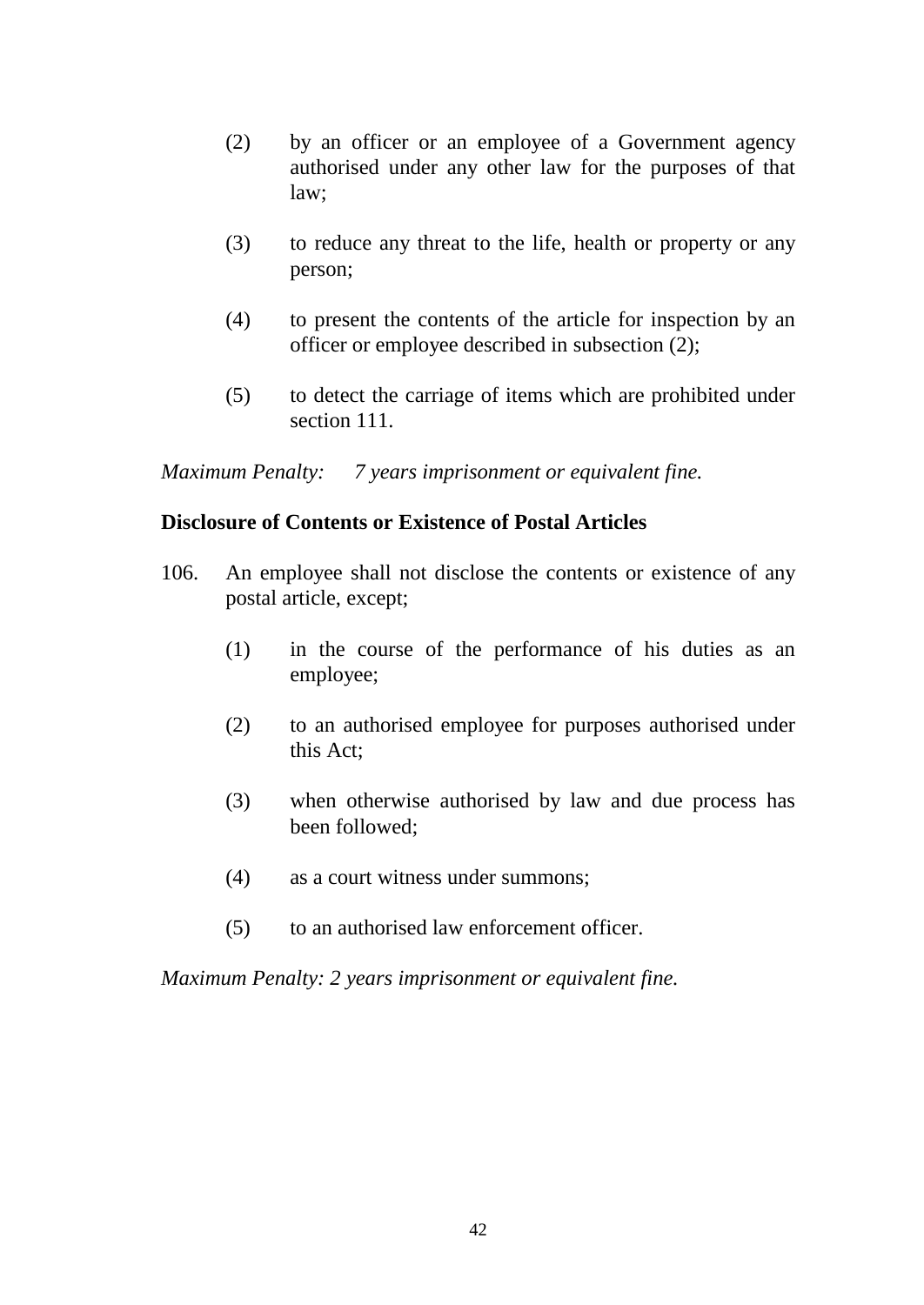## **Mailing Lists**

107. Notwithstanding section 106, an employee may disclose a list of postal addresses provided that in the case of each address, the owner or occupier of that address has given his consent in writing to the corporation for such disclosure.

## **Examination without Opening**

108. An employee may examine any postal article without opening it for the purpose of the detection of items or matter prohibited in the post under section 111.

#### **Disposal of Articles and Contents After Inspection.**

- 109. Where a postal article has been opened for inspection under the provisions of this Part, it shall be disposed off as follows:
	- (1) where nothing has been found in contravention of any law, it shall be immediately prepared for sending and sent without delay to the addressee together with a notice advising that the article has been opened in the course of transmission by post and under what authority;
	- (2) where an item or matter has been found which contravenes the provisions of this Act, the item may be retained by the corporation, destroyed, sold, returned to the sender or otherwise disposed off according to procedures established by the corporation and the addressee and sender shall be advised of the action taken without delay;
	- (3) where an item has been sold or retained under subsection (2), the proceeds may be retained by the corporation;
	- (4) where an item or matter has been found which is not in contravention of this Act but in contravention of this Act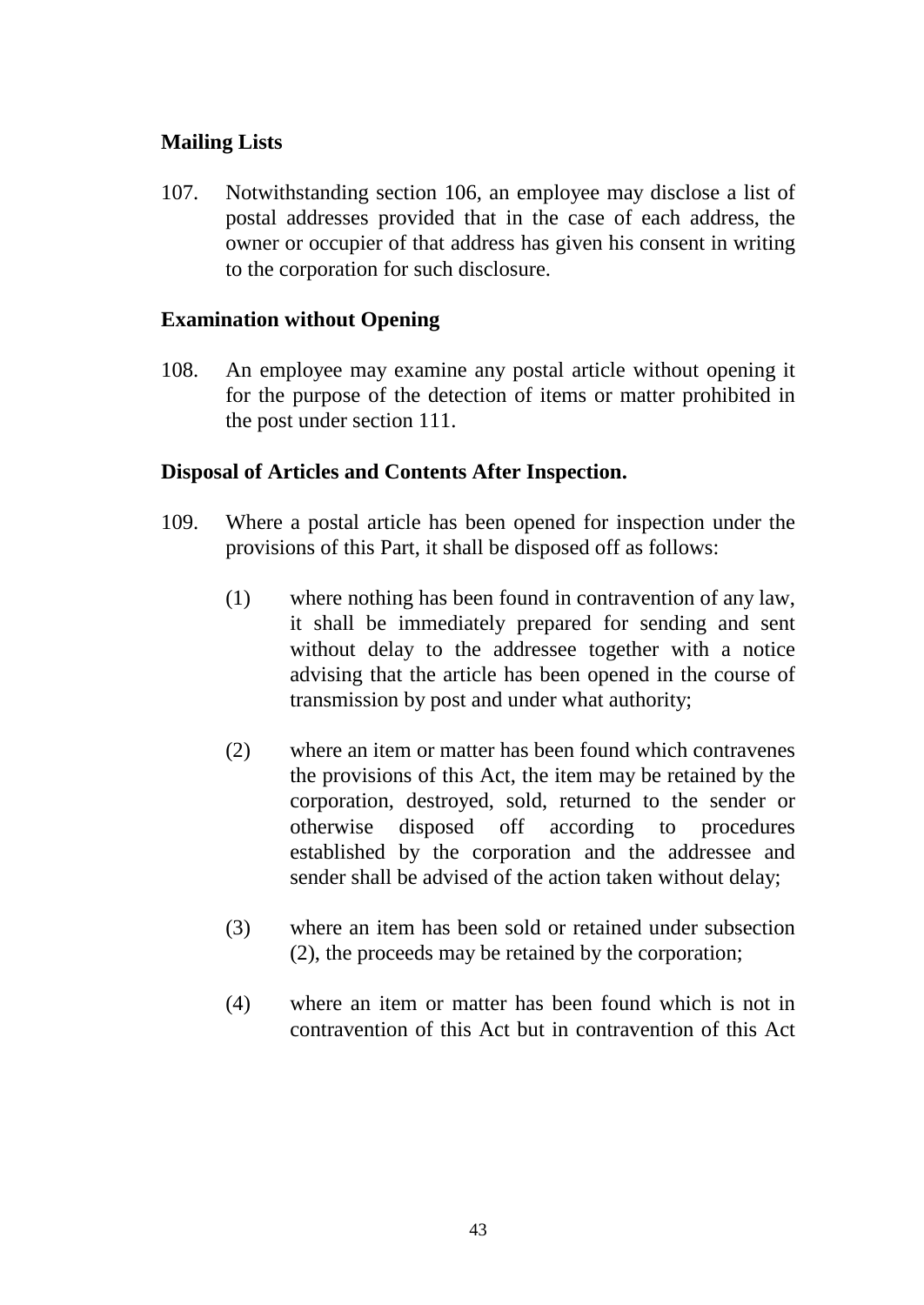but in contravention of another law, the item shall be dealt with under the provisions of the law.

## **Corporation and Employees Not Liable for Actions Done in Good Faith.**

110. The corporation and its employees shall not be liable for the consequences of any action under this Part which has been performed in good faith.

## **Division 5: Prohibited Items**

## **Prohibited Items**

- 111. A person shall not send by post:
	- (1) any article or matter which may expose any person to danger, or soil or damage other articles or postal property or equipment;
	- (2) any narcotic or psychotropic substances;
	- (3) live animals;
	- (4) any explosive, flammable or other dangerous substances:
	- (5) any radioactive material;

*Maximum Penalty for subsection (1) to (5): 10 years imprisonment or equivalent fine.* 

- (6) any obscene or immoral article;
- (7) articles, the importation or uttering of which is prohibited in the country of destination;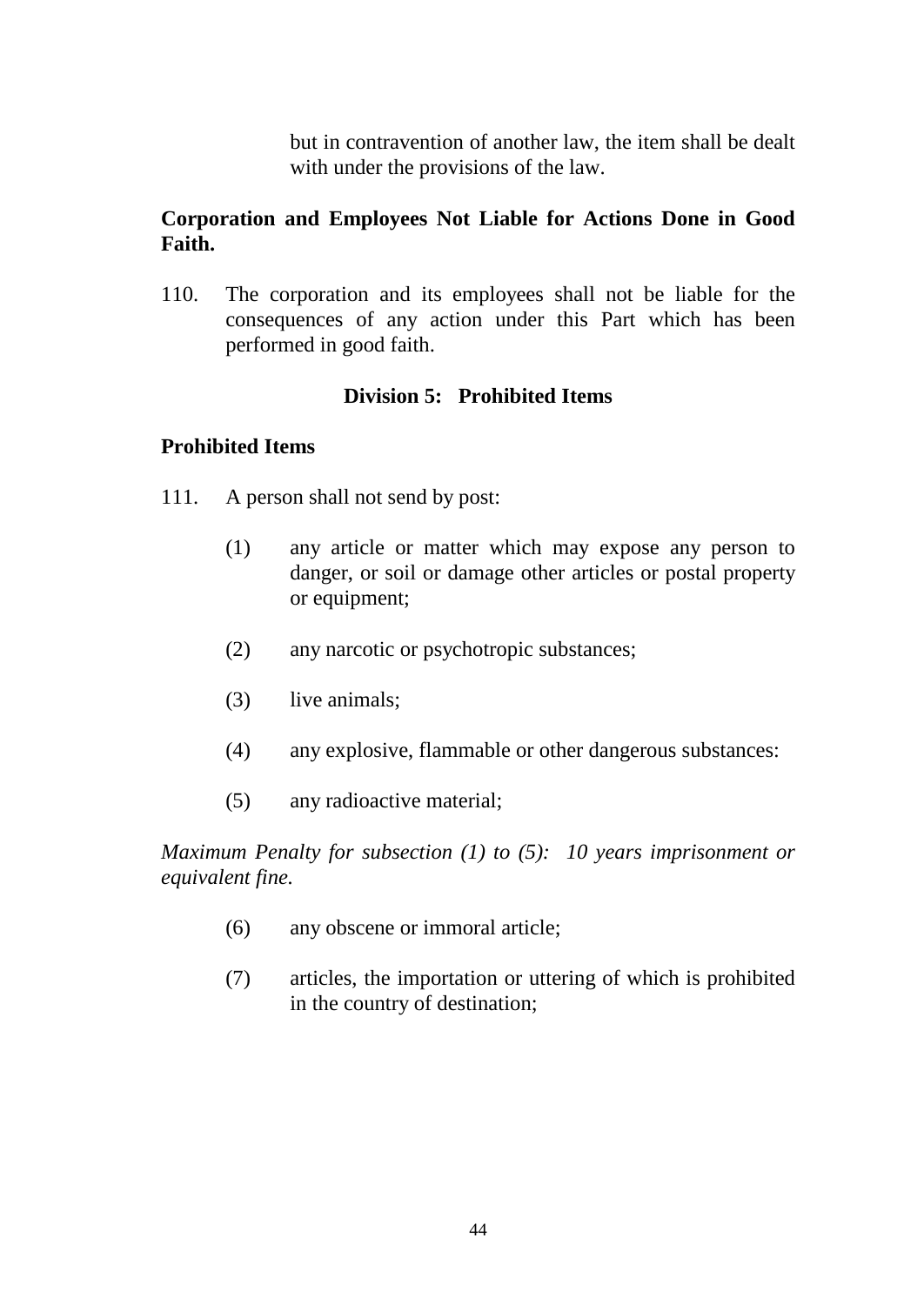- (8) any coin, bank note, currency note, security payable to bearer, precious stones, jewels or platinum, gold, silver objectives except in an insured parcel;
- (9) any communication which menaces a person.

*Maximum Penalty for subsection (6) to (9): 3 years imprisonment or equivalent fine.*

#### **Hoax Explosives**

112. A person shall not falsely claim to send or have sent a postal article containing explosive material.

*Maximum Penalty: 6 years imprisonment or equivalent fine.* 

## **PART 7: MISCELLANEOUS**

#### **Rules**

- 113. The Ministry may make rules under this Act prescribing matter required or permitted under this Act or necessary or convenient for giving effect to this Act and such rules may include, for example:
	- (1) transitional arrangements for the transfer of postal services and operations from the Division to the corporation, including for example the transfer of legal obligations and employees;
	- (2) arrangements for collecting duties of customs and other duties payable in relation to articles carried by post;
	- (3) arrangements for dealing with articles that may contain goods on which duty is payable;